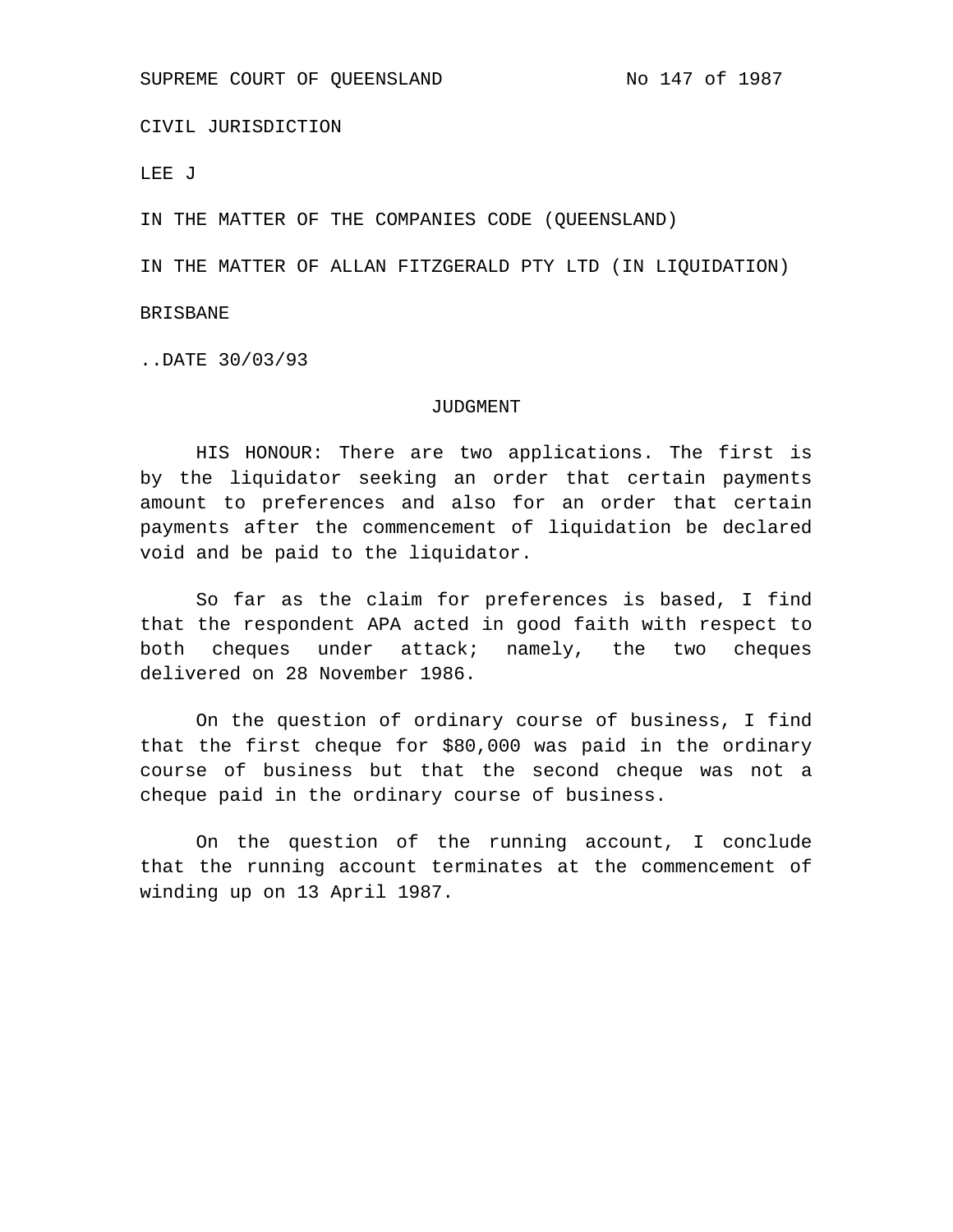Insofar as APA's application for validation is concerned, I order that both payments made to APA after the commencement of the winding up be validated.

I will now hear submissions as to costs.

...

HIS HONOUR: These are the orders I make: on the application filed 13 March 1988 by the liquidator there is a declaration that by reason of payments made by the company to APA during the period between 17 November 1986 and 13 April 1987 there was a preference in the sum of \$38,837.59 and this sum is void as against the applicant liquidator.

I order that APA forthwith pay the liquidator the sum of \$38,837.59 plus interest in the sum of \$13,982 totalling \$52,819.12 forthwith. The application is otherwise dismissed.

Having regard to all of the issues which were litigated before me, I order that the respondent, APA, pay the liquidator's costs of and incidental to that application to be taxed.

On the application filed by APA on 13 April 1988, I declare that payments by the company to APA of \$12,124 on 13 April 1987 and \$29,478.13 on 21 May 1987 totalling \$41,602.13, be validated.

I order that the liquidator pay APA's costs of and incidental to that application to be taxed.

I publish my reasons.

 $----$ 

IN THE SUPREME COURT OF QUEENSLAND APPLICATION No. 147 of 1987

Brisbane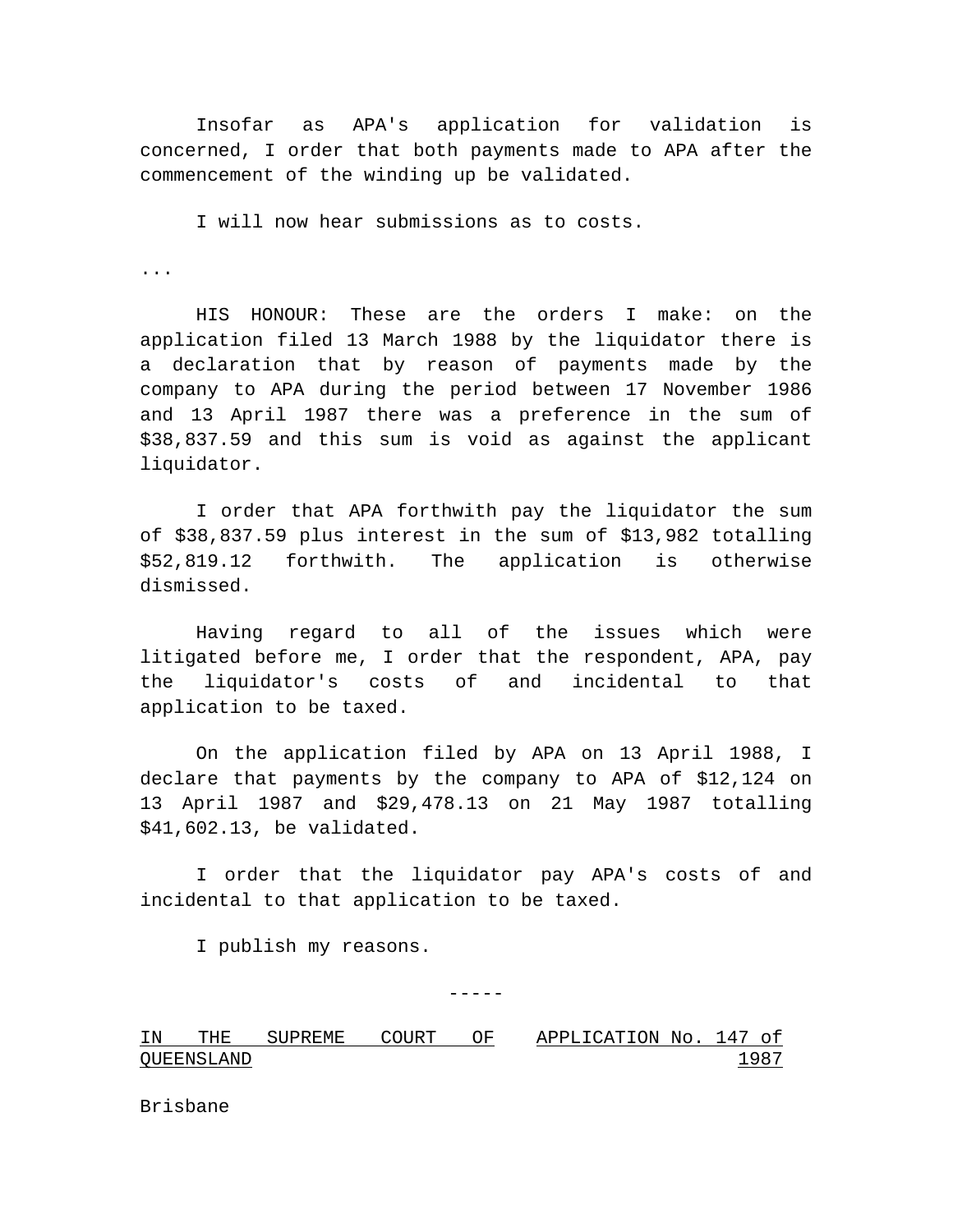Before the Hon. Mr. Justice Lee

[Re: Allan Fitzgerald Pty. Ltd. (In Liquidation)]

IN THE MATTER of the COMPANIES (QUEENSLAND) CODE

and

IN THE MATTER of ALLAN FITZGERALD PTY. LTD. (IN LIQUIDATION)

# REASONS FOR JUDGMENT - W.C. LEE

Judgment delivered the Thirtieth day of March 1993

#### **CATCHWORDS**

**Company law - preference - ordinary course of business business in general and not actual business between company and creditor - good faith - objective test under s. 122(4)(c) of Bankruptcy Act - running account - in calculating preference whether running account terminates on commencement of winding-up or when trading between company and creditor later ceases - validation - good faith - subjective test - whether creditor seeking validation must establish actual improvement in company's financial affairs between commencement of winding-up and winding-up order payments for pre-liquidation debts - whether actual or potential benefit to company and creditors at time of payments to creditor.**

| Counsel:    | R.I.M. Lilley for                            |  |  | Applicant/Cross                         |  |  |
|-------------|----------------------------------------------|--|--|-----------------------------------------|--|--|
|             | Respondent.                                  |  |  |                                         |  |  |
|             | D.O.J. North for Respondent/Cross Applicant. |  |  |                                         |  |  |
| Solicitors: |                                              |  |  | Sly and Wiegall Cannan and Peterson for |  |  |
|             | Applicant/Cross Respondent.                  |  |  |                                         |  |  |
|             |                                              |  |  | J.P. Kelly & Co for Respondent/Cross    |  |  |
|             | Applicant.                                   |  |  |                                         |  |  |
| Hearing     | 30th November 1992,                          |  |  |                                         |  |  |
| dates:      |                                              |  |  |                                         |  |  |
|             | 1st December 1992,                           |  |  |                                         |  |  |
|             | 2nd December 1992,                           |  |  |                                         |  |  |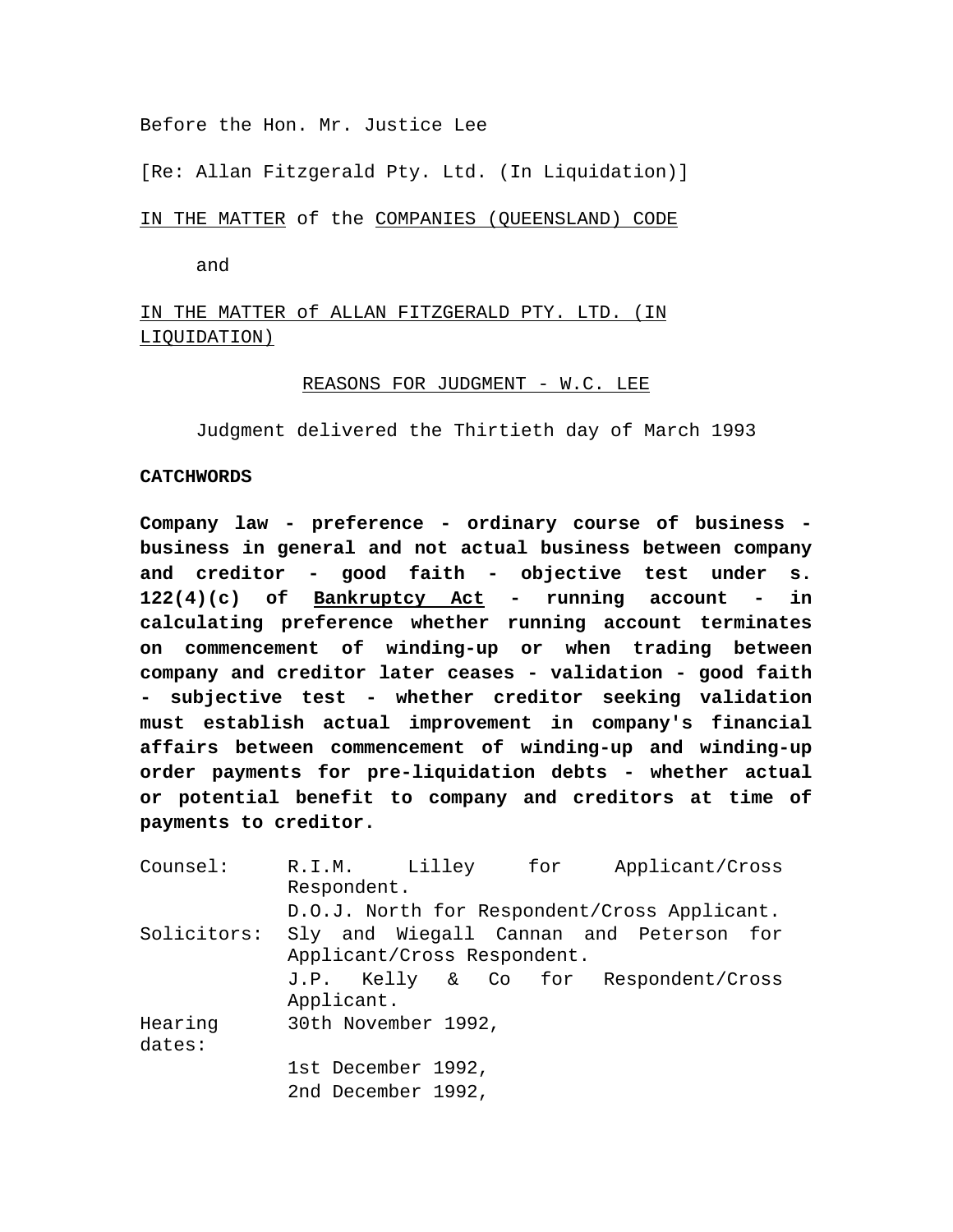3rd December 1992, and 4th December 1992.

IN THE SUPREME COURT OF QUEENSLAND APPLICATION NO. 147 OF 1987

IN THE MATTER of the Companies (Queensland) Code

and

IN THE MATTER of ALLAN FITZGERALD PTY. LTD.

## REASONS FOR JUDGMENT - W.C. LEE J.

Judgment delivered Thirtieth day of March 1993

There are two applications before the court. The first, filed 13th March 1988, is by Graham Lindsay Starkey, liquidator of Allan Fitzgerald Pty. Ltd. (in liquidation) ("the company"). He seeks a declaration that payments made by the company to the respondent, A.P.A. Transport Pty. Ltd., ("A.P.A.") on 15th April 1987 of \$12,124.00 and on 21st May 1987 of \$29,478.13 (totalling \$41,602.13) are void pursuant to s. 368 of the Companies (Queensland) Code ("the Code"), and further that pursuant to s. 451 of the Code, certain payments made by the company to A.P.A. viz. \$71,369.93 on 23rd October 1986, \$80,000.00 on 28th November 1986, \$65,847.35 on 28th November 1986, \$74,498.55 on 31st October 1986, and \$31,604.08 on 11th March 1987 in the total sum of \$323,519.91 (sic \$323,319.91) are preferences and void as against the liquidator.

Notwithstanding that the claim as above with respect to preferences was supported by the affidavit of the applicant filed 30th March 1988, it was made clear during the hearing that the claim in this respect was not for \$323,519.91, but was in the sum of \$108,984.79, being the difference between the sum of \$233,834.82 (the figure at which the balance owing by the company on a running account kept between the company and A.P.A. peaked at 30th November 1986), and the sum of \$124,850.03 (the balance owing by the company on the account as at the deemed commencement of the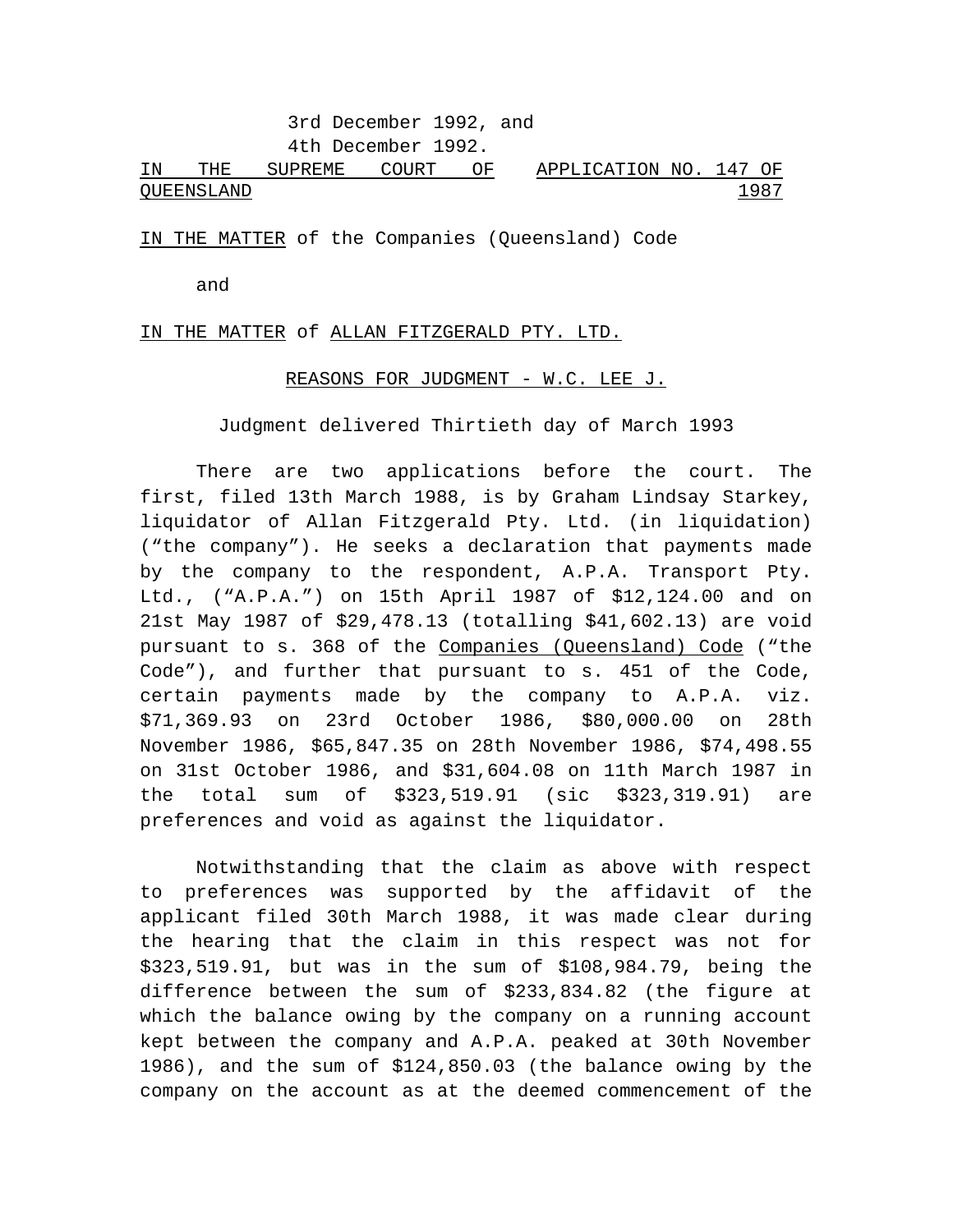winding-up of the company on 13th April 1987). The only payments attacked by the liquidator were the sum of \$80,000 and \$65,847.35 on 28th November 1986, but further debits to the running account for work done after that date, reduced the claim for a preference to \$108,984.79. At the end of the case, counsel for the applicant sought and was granted leave to add a claim for interest pursuant to the Common Law Practice Act.

The second application was filed by A.P.A. on 13th April 1988 in which it seeks validation pursuant to s. 368(1) of the Code, of the payments by the company to A.P.A. of \$12,124.00 on 15th April 1987 and of \$29,478.13 on 21st May 1987, totalling \$41,602.13. By consent, it was ordered that both applications be heard together and that the evidence in one be taken as evidence in the other.

The company was wound up by order of this court on 23rd June 1987 when the applicant was appointed liquidator. On 16th June 1987, he was appointed provisional liquidator. The application on which the winding-up order was made was filed on 13th April 1987 by Kenneth William Haywood and Donald Charles Haywood trading as "Ken and Don Haywood", Chartered Accountants, based upon non-compliance with a statutory demand pursuant to s. 364(2) of the Code, for the payment of a debt for accountancy services alleged to be in the sum of \$49,000.00. The debt was disputed by the company and it appears that a compromise was reached between the company and those accountants for a significantly lesser sum in the order of \$10,000.00 which was apparently paid by the company. However, on 29th May 1987, this court ordered that Kimela Pty. Ltd. be substituted as applicant. On the winding-up order made on 23rd June 1987, the winding-up was deemed to have commenced on 13th April 1987, being the date of filing of the original application (s. 365(2) of the Code).

The applications were closely contested over five days. There were numerous objections to the admissibility of evidence both oral and documentary. The applicant's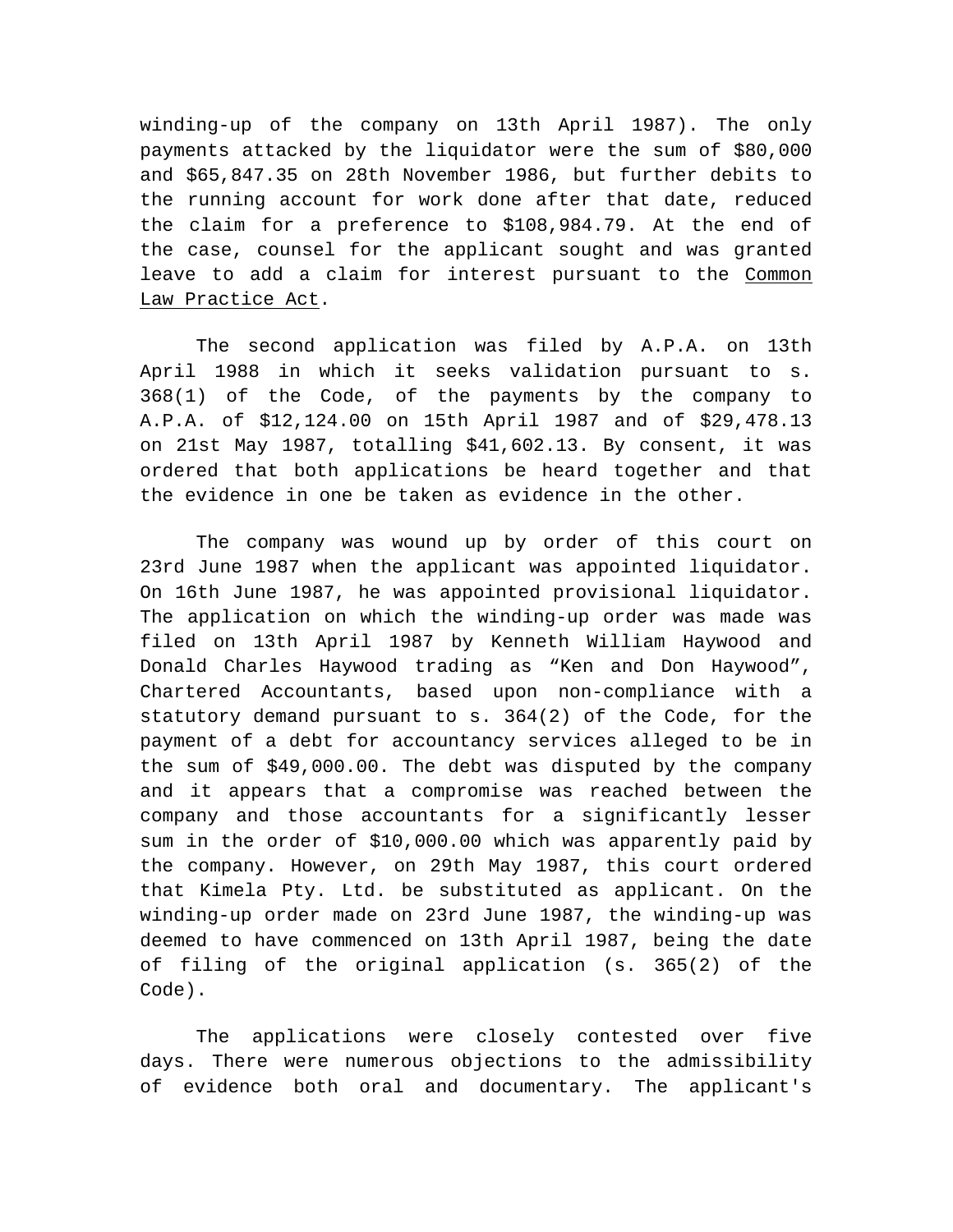application was supported by the affidavit of the applicant filed 30th March 1988, by oral evidence given by the applicant, by Brian Hawkes, Chartered Accountant formerly employed by Ken and Don Haywood, by Desmond William Knight, official liquidator, by Anne Maree Walker, clerk formerly employed by the company, by Gail Colb, former secretary and personal assistant to Mr. Allan Fitzgerald, Managing Director of the company, and by Bradley Vincent Hellen, Chartered Accountant and Manager of the Insolvency Section of the applicant's firm Duesburys. Evidence for A.P.A. was given by George Edward O'Donnell, Managing Director of A.P.A., who also swore an affidavit filed 13th April 1988 (ex. 3). In addition, large volumes of accounting records, schedules and other documents were tendered on behalf of each party. Written submissions were handed up by each party. Counsel for the liquidator also appended a submitted chronology. These submissions were supplemented by lengthy oral submissions. Numerous authorities were cited by each party.

After a considerable body of evidence was led through Mr. Hawkes and a large volume of documents, journals, registers and books of account were tendered, counsel for A.P.A. admitted that the company was insolvent from on or about 17th November 1986. By virtue of s. 451 of the Code and s. 122 of the Bankruptcy Act, the relevant period during which preferences may be attacked as void as against the liquidator commences six months prior to the deemed commencement of the winding-up on 13th April 1987. Viz. 13th October 1986. However, by virtue of the admission of insolvency from 17th November 1986, it was common ground that the period for consideration of preferential payments runs from 17th November 1986 and not from 13th October 1986.

With respect to the applicant's claim based on alleged preferences, the figures are agreed and are set out in ex. 19 tendered on behalf of the applicant and ex. 27 tendered on behalf of A.P.A. These show the daily balances of the running account from 13th October 1986 to 13th April 1987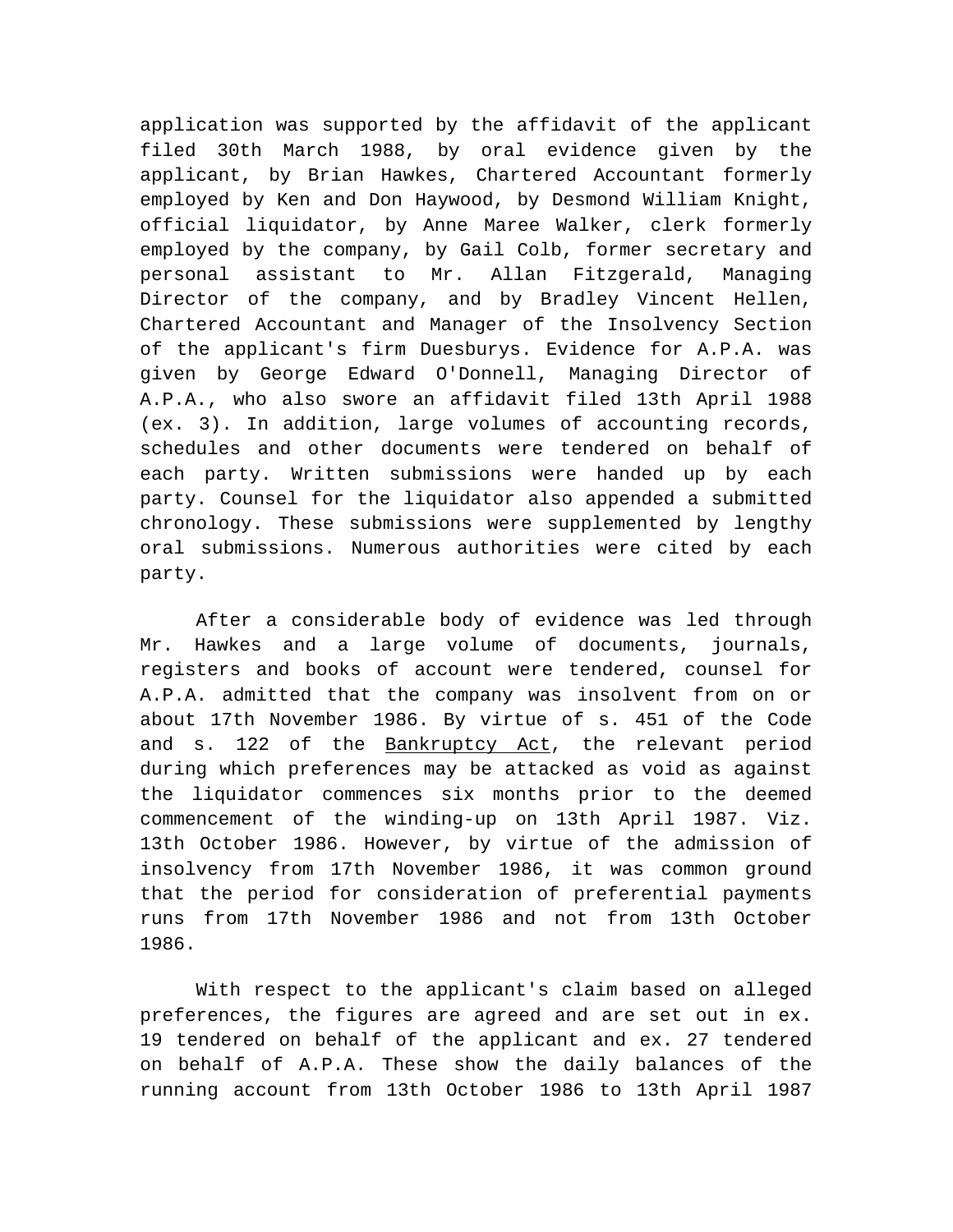(ex. 19), and from 13th October 1986 to 17th June 1987 (ex. 27).

Counsel for A.P.A. submitted that should the applicant succeed with respect to the claim based on preferences, the sum involved was not the difference between the peak figure of \$233,834.82 on 30th November 1986 and the sum of \$124,850.03 owing at the deemed commencement of the winding-up (i.e. 13th April 1987), but rather the difference between the sum of \$233,834.82 and the sum of \$169,544.93 (being the balance of the outstanding account as at 17th June 1987, being the day after the appointment of the provisional liquidator). This produced the sum of \$64,289.89. A.P.A. had continued to supply goods and services to the company after the deemed commencement of the winding-up and right up to the time the provisional liquidator was appointed. It was submitted that the whole period of the running account should be taken into account because it in fact continued past the deemed commencement of the winding-up and right up to the time the provisional liquidator was appointed.

Counsel for A.P.A. further submitted that the figure of \$64,289.89 will vary if A.P.A. failed in having validated pursuant to s. 368(1) of the Code, the void payments totalling \$41,602.13 made after the deemed commencement of the winding-up. This would mean, he submitted, that the running account balance of \$169,544.93 at the date of appointment of the provisional liquidator (16th June 1987) should then be adjusted upwards so as to reverse the subsequent credits to the account of \$41,602.13, giving a figure of \$211,147.06, which in turn was the figure to be deducted from the peak balance of \$233,834.82, giving a net sum of only \$22,687.76 which could then be attacked as involving a preference on the adjusted running account. The net effect of this submission was that the maximum which the liquidator could recover if he succeeded under all heads, was the sum of \$64,289.89 made up of \$22,687.76 as a preference and \$41,602.13 pursuant to s. 368(1) of the Code. However, if A.P.A.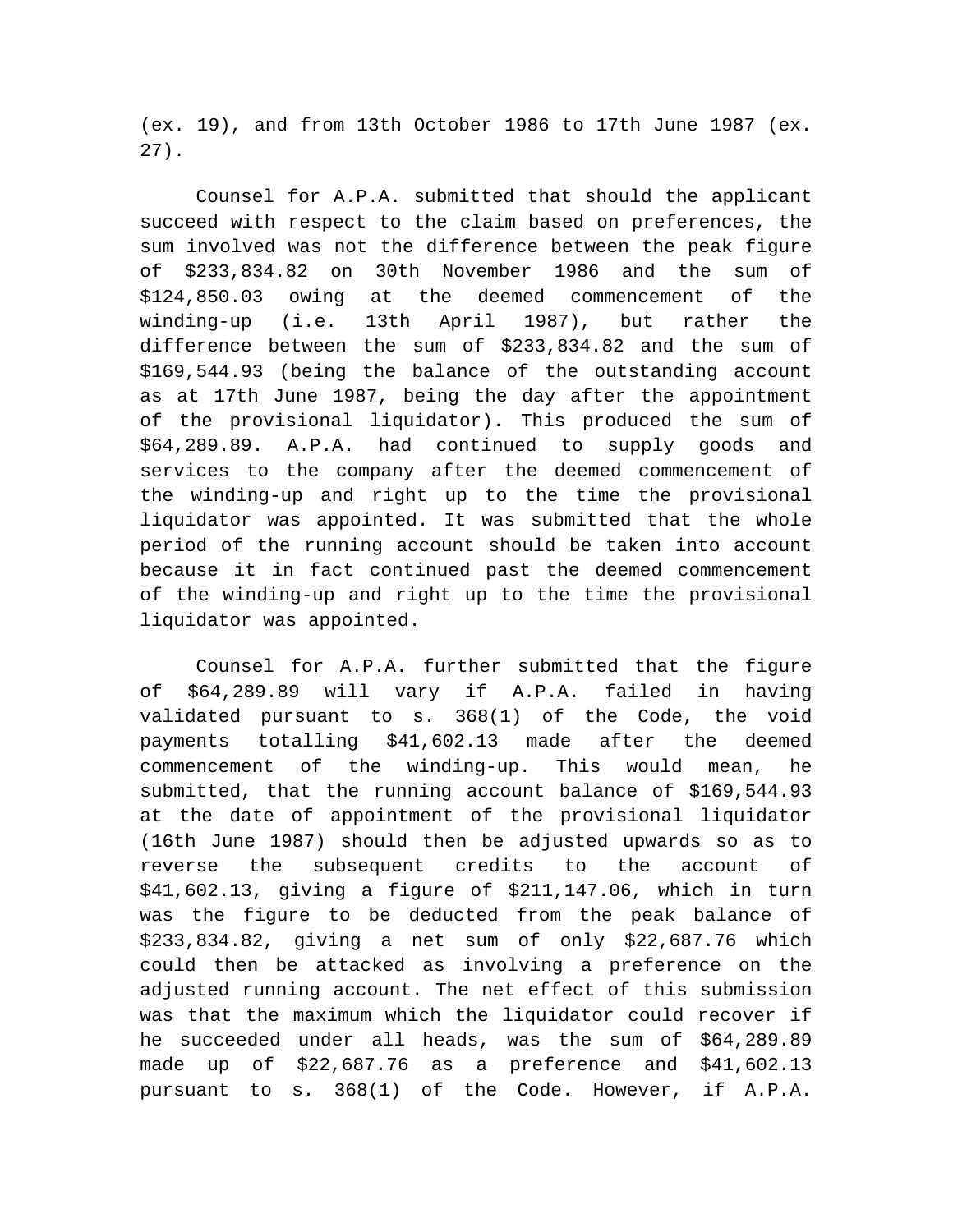succeeded in having validated pursuant s. 368(1) of the Code, the payments totalling \$41,602.13, it was submitted that no adjustment to the running account was necessary so that the sum then subject to attack as a preference amounted to the same sum totalling \$64,289.89.

Counsel for the applicant opposed this approach as a matter of law, although he did not dispute that as a matter fact, the running account continued past the date of the deemed commencement of the winding-up on 13th April 1987 up to and including the date of appointment of the provisional liquidator on 16th June 1987. Both counsel informed the court that they could locate no authority which decided that when considering a claim for a preference based upon the operation of a running account, the running account cannot extend beyond the date of the deemed commencement of the winding-up. All authorities located dealt only with a running account which extended up to or just before the commencement of winding-up. It follows that if the applicant does not make out a case based on a preference or alternatively if A.P.A. discharges the burden of proof in establishing the matters contained in s. 122(2) of the Bankruptcy Act, it will not be necessary to decide the question of whether or not a running account must be taken to have concluded at the date of commencement of the winding-up.

The Code provisions dealing with preferences are as follows:

"451(1). A settlement, a conveyance or transfer of property, a charge on property, a payment made, or an obligation incurred, by a company that, if it had been made or incurred by a natural person, would, in the event of his becoming a bankrupt, be void as against the trustee in the bankruptcy, is, in the event of the company being wound-up, void as against the liquidator.

451(2). For the purposes of sub-section (1), the date that corresponds with the date of presentation of the petition in bankruptcy in the case of a natural person is -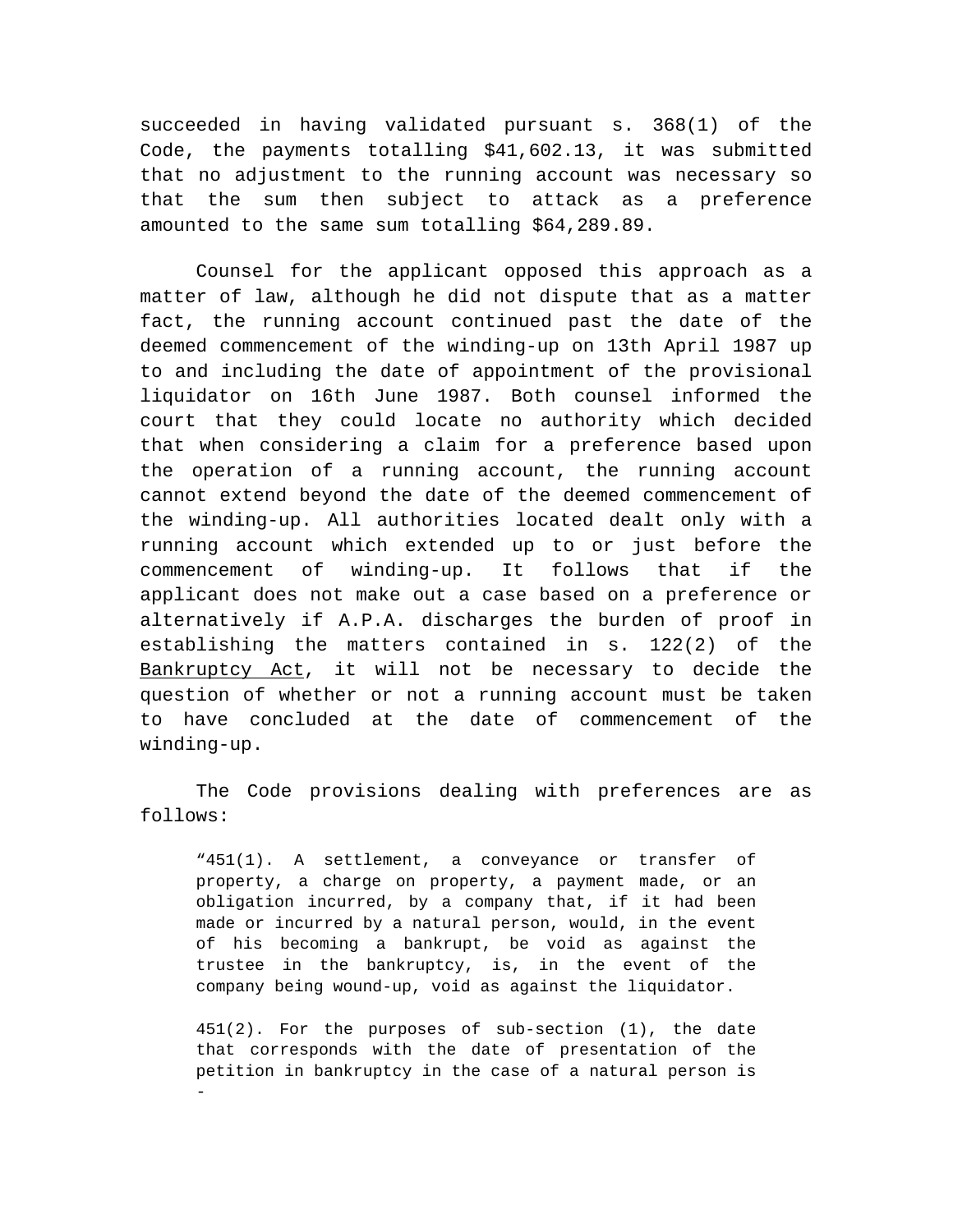a) in the case of a winding-up by the Court - iii) in any other case - the date of the filing of the application for the winding-up.

451(3). For the purposes of this section, the date that corresponds with the date on which a person becomes a bankrupt is the date on which the winding-up of the company commences or is deemed to have commenced."

The Bankruptcy Act provides as follows:

"122(1). A conveyance or transfer of property, a charge on property, or a payment made, or an obligation incurred by a person who is unable to pay his debts as they become due from his own money (in this section referred to as 'the debtor'), in favour of a creditor, having the effect of giving that creditor a preference, priority or advantage over other creditors, being a conveyance, transfer, charge, payment or obligation executed, made or incurred -

a) within six months before the presentation of a petition on which, or by virtue of the presentation of which, the debtor becomes a bankrupt;  $\dots$ 

is void as against the trustee in the bankruptcy.

122(2). Nothing in this section affects -

- a) the rights of a purchaser, payee or encumbrancer in good faith and for valuable consideration and in the ordinary course of business;
- 122(3). The burden of proving the matters referred to in sub-section (2) lies on the person claiming to have the benefit of that sub-section.

122(4). For the purposes of this section -

c) a creditor shall be deemed not to be a purchaser, payee or encumbrancer in good faith if the conveyance, transfer, charge, payment or obligation was executed, made or incurred under such circumstances as to lead to the inference that the creditor knew, or had reason to suspect -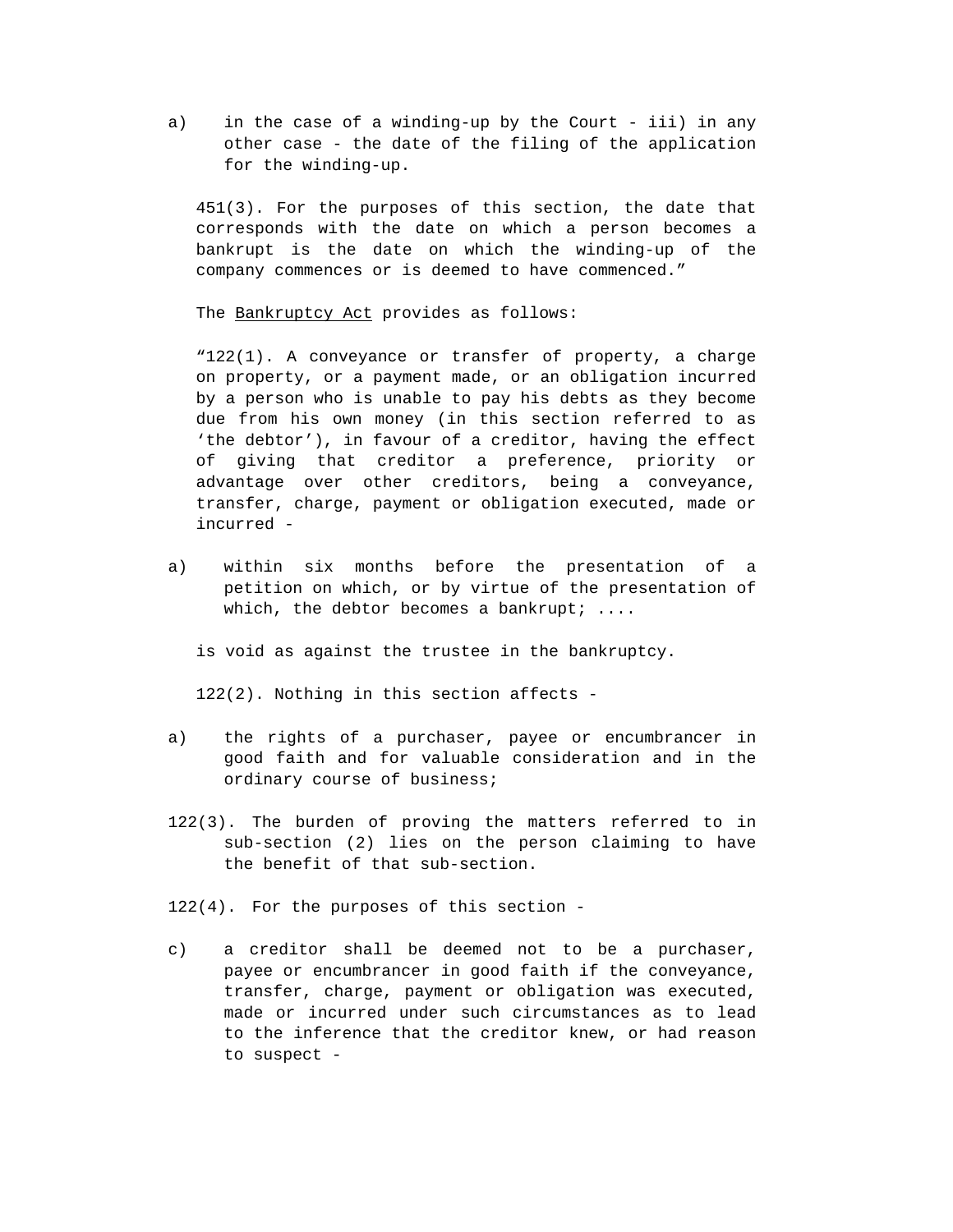- i) that the debtor was unable to pay his debts as they became due from his own money; and
- ii) that the effect of the conveyance, transfer, charge, payment or obligation would be to give him a preference, priority or advantage over other creditors."

The legislation dealing with validation is contained in the Code as follows:

"368(1) Any disposition of property of the company, other than an exempt disposition, and any transfer of shares or alteration in the status of the members of the company made after the commencement of the winding-up by the Court is, unless the Court otherwise orders, void.

368(2) Notwithstanding sub-section (1), the Court may, where an application for winding-up has been filed but a winding-up order has not been made, by order -

a) validate the making, after the filing of the application, of a disposition of property of the company;

on such terms as it thinks fit.

The company was for some years a very large earthmoving contractor. It built dams, roads, bridges, overpasses, and was involved in airport, electricity and railway developments and other very large projects, particularly for government and semi-governmental authorities both Queensland and Commonwealth. A.P.A. supplied tip trucks to the civil engineering construction industry generally and in particular commenced doing so to the company from 1981/2. On certain jobs, A.P.A. also supplied material such as earth fill. A.P.A. also worked for other very large civil engineering contractors such as Leightons, Clough Engineering, Jennings, Q-Byrt, John Hollands, Thiess Transport, and others.

All of the trucks A.P.A. supplied were owned and operated by subcontractors to A.P.A. A.P.A. paid the truck operators from a schedule of rates previously agreed upon.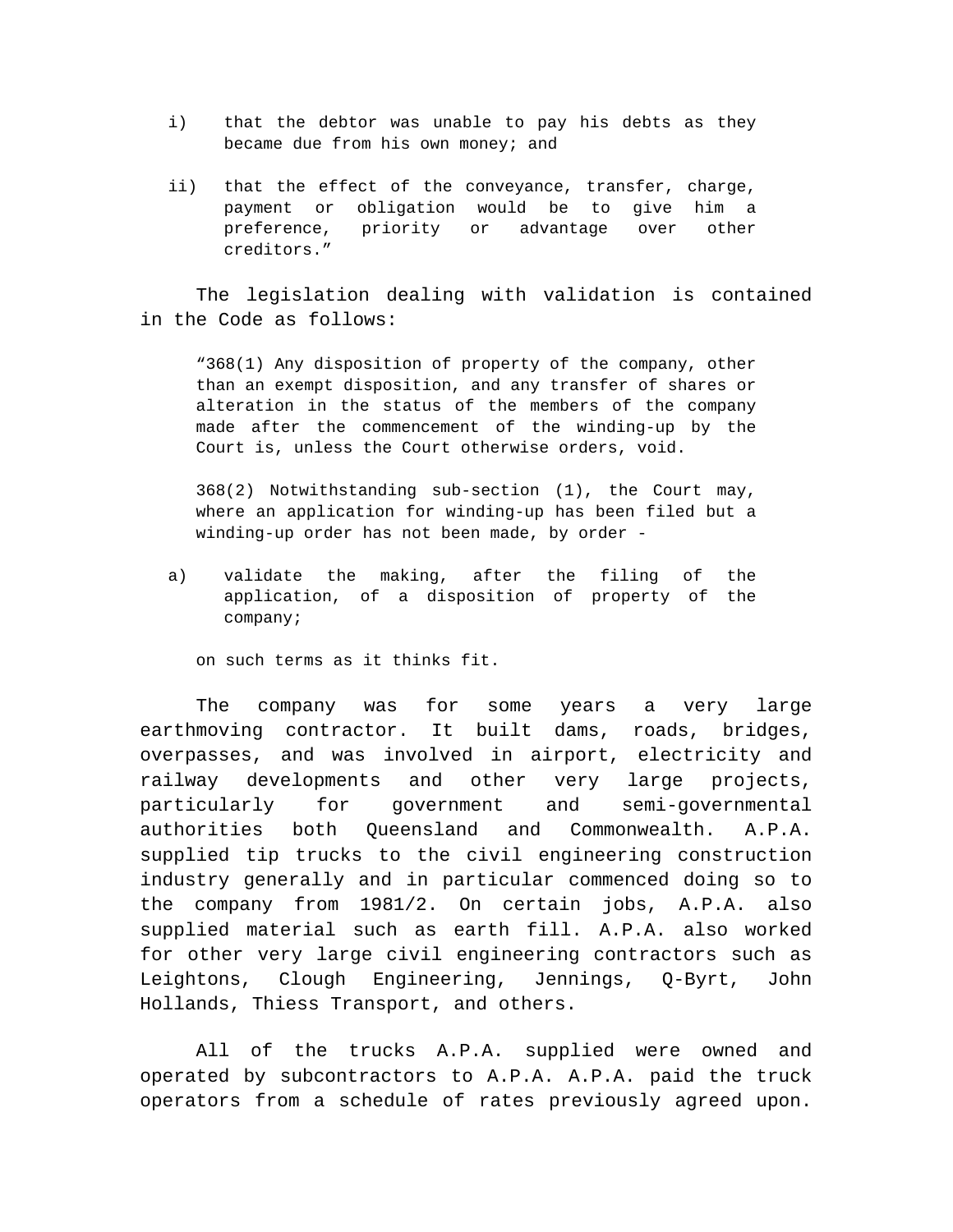A common truck hire rate was \$33.50 per hour charged out by A.P.A. to the company although there were other rates for specific jobs. That figure returned the truck operator approximately \$30.00 per hour with a balance of about 10 per cent on average or \$3.50 per hour being retained by A.P.A. to cover its overhead and profits. After payments of its expenses, A.P.A. showed a net profit of about 1.5 per cent of gross sales. The contractual arrangements therefore existed between A.P.A. and the company and not between A.P.A.'s subcontractors and the company. A.P.A. was separately committed to pay its subcontractors, whether or not it received payment from the company.

In 1985-1986, the company was engaged in extensive work on the Brisbane Domestic Airport for a department of the Commonwealth government. That job substantially drew to a close in the latter part of 1986. A.P.A. supplied trucks to the company for that project. A.P.A. also supplied trucks for the Toombul Overpass project on which the company was engaged. The constructing authority for the latter project was the Queensland Main Roads Department. Other work by A.P.A. for the company included the Fairfield Road project for the Queensland Railways, electrification wbrk for the Queensland Railways at Kallangur, the Underwood Road project at Rochedale for the Logan City Council, and other projects, some of which were more remote from Brisbane. Projects on which A.P.A. were engaged for the company from 13th October 1986 to 17th June 1987 appear from ex. 27. In 1987, A.P.A. supplied trucks to the company for a large project at Callide on which the company was engaged by the Queensland Electricity Commission by contract for a sum in the order of \$13.5 million. Mr. O'Donnell was aware of the value to the company of this and other contracts at all material times.

A.P.A. also quoted the company for other large projects over the period 1985-1987, including the Lake Dyer Dam Irrigation Project near Gatton for the Queensland Water Resources Commission. In 1986, A.P.A. also quoted the company for the Burketown Development Road, and a large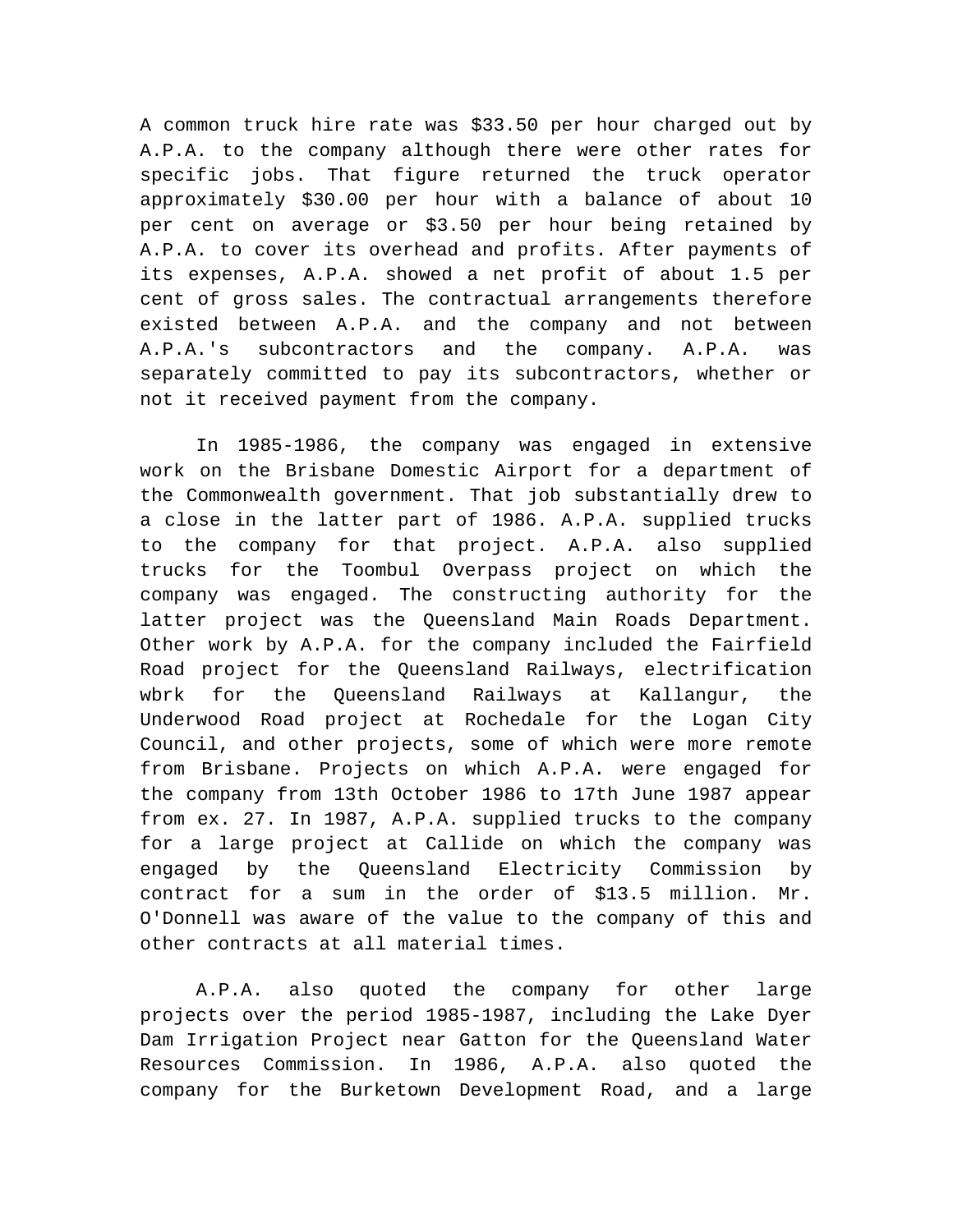project at Gladstone on which the company had been engaged by the Queensland Government Railways, the contract being in the order of \$9.5 million, a fact known to Mr. O'Donnell. A. P. A. was not successful in its quotations to the company for these particular projects.

Mr. O'Donnell said in evidence that the company was always engaged in substantial construction projects worth many millions of dollars for government and semi-government instrumentalities and always paid its accounts in due course, in accordance with the practice in the industry whereby subcontractors to the company were paid by the company usually, but not necessarily, after the company had obtained progress payments from the constructing authority. At times, some delays in progress payments were involved which were considered normal in the particular industry. Mr. O'Donnell said that because of the nature of the work in which the company was engaged, he was always certain of being paid.

It clearly emerges from evidence which I accept that it was often the case that a subcontractor to the company, such as A.P.A., would be paid by the company out of progress payments the company received from a particular job which included payment to the company for work done on that project by the sub-contractor.

However, as Mr. O'Donnell pointed out, this was not necessarily the case. I accept that the source of the funds received by the company out of which it made payments to A.P.A., was of no particular concern to A.P.A. I also accept the submission that no trust existed whereby the company was obliged to pay its subcontractors out of sums the company received for work on projects on which a particular subcontractor including A.P.A. worked. Payments by the company to A.P.A. (or to any other sub-contractor to the company for that matter) could be made by the company out of funds it derived from whatever source, and this was clearly a matter of its own business arrangements. Whilst commonly payments were made to A.P.A. by the company out of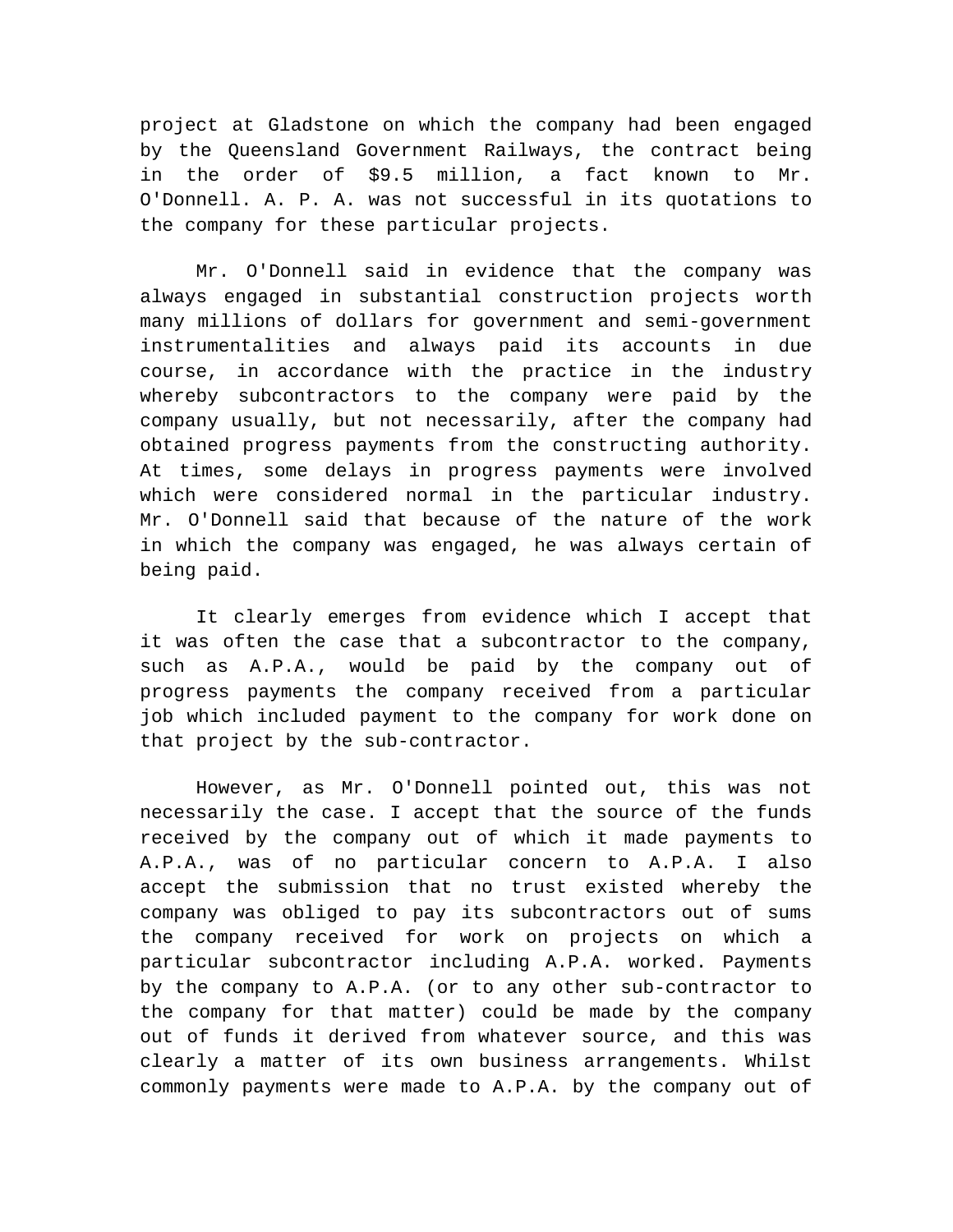funds it derived from projects on which A.P.A. had worked for the company, A.P.A. was merely interested in being paid from whatever source the company derived those funds, whether or not from progress payments from jobs on which A.P.A. had worked, or from bank overdraft or loans or otherwise.

A.P.A. had no particular knowledge of other creditors of the company other than what Mr. O'Donnell may have cursorily gleaned from the White Mercantile Gazette to which A.P.A. subscribed. Plaints and writs were issued from time to time against the company from about 31st May 1986, none of which resulted in any judgment recorded in that Gazette. Mr. O'Donnell investigated many of these and discovered that they were bona fide disputed. He attached no particular significance to them but said that judgments were more significant. In his view, the existence of plaints and writs simply showed that disputes existed between the company and some persons because Mr. Fitzgerald was very a disputive person. The first judgement did not appear in that Gazette until 11th April 1987 for \$10,886. The reason for non-payment does not appear. It is clear that Mr. O'Donnell had no knowledge of the fate of the proceedings which were issued or of the judgment.

The evidence indicates that Mr. Fitzgerald probably insisted on precise performance by his sub-contractors and it is not uncommon in an industry such as this when the company was simultaneously engaged in many substantial projects in various parts of the State, probably involving the employment of many sub-contractors, that disputes would arise from time to time. Such disputes were likely to arise in the ordinary course of the company's business and provides no basis for suggesting that the company was unable to pay its debts as they fell due at any particular time, as opposed to being merely unwilling to pay them for whatever reason, even if they were genuine debts, the details of which are not before the court. Even a judgment does not of itself indicate an inability to pay debts as they fall due.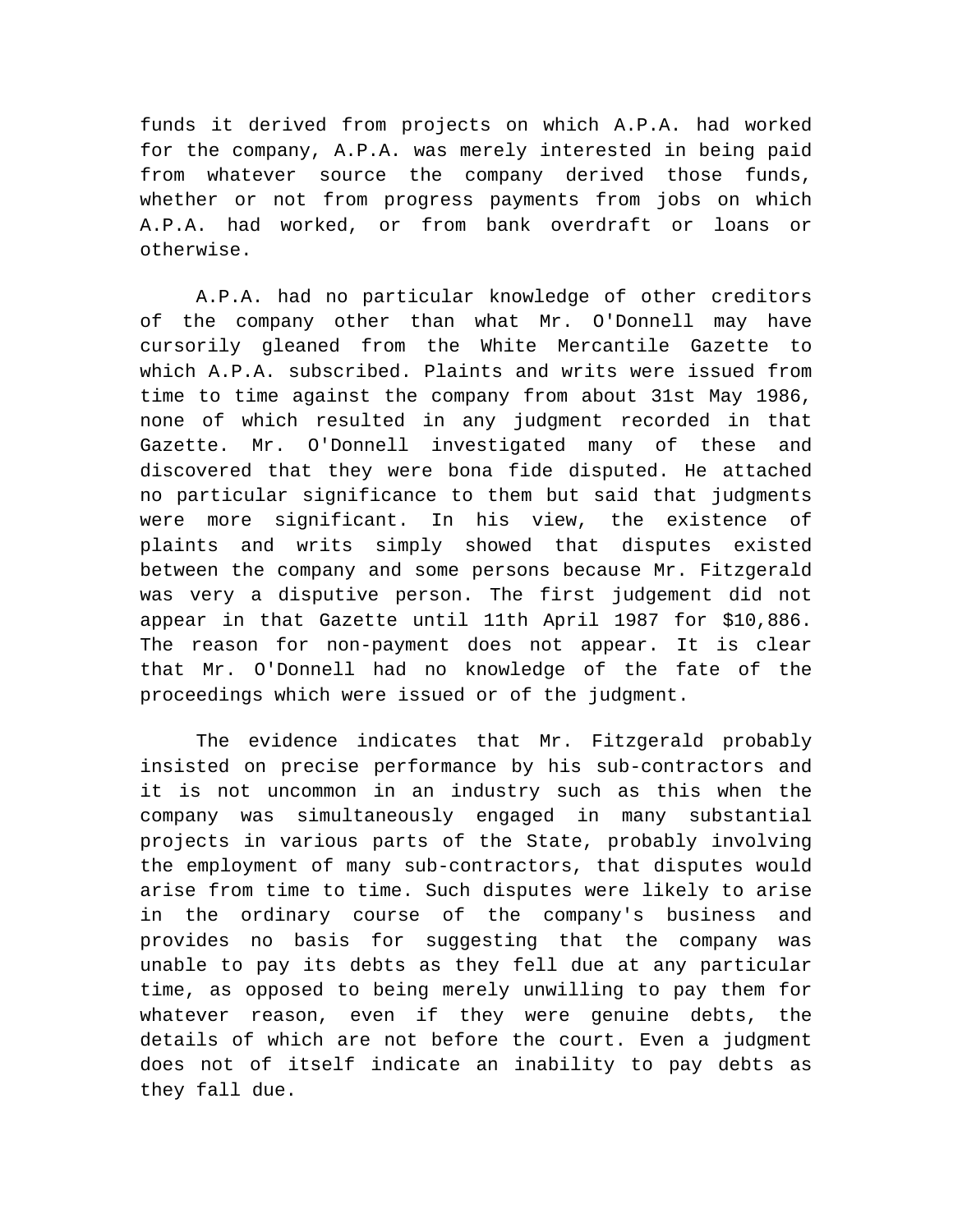Mr. O'Donnell's awareness of the issue of proceedings against the company or against any of his other customers for that matter, confirms the evidence generally that he was a careful manager of his company's affairs and as with other persons in the industry, attempted to keep his finger on the pulse as far as he was able. A.P.A. was not concerned at any time material to the proceedings with regard to arrangements between the company and any of its other creditors, and did not know of any such arrangements.

The company had a staff of about 100-150. It owned substantial machinery, a fleet of trucks, and three large scrapers which it purchased or leased in early 1986 at a cost of \$999,000 each for the Callide project. Mr. O'Donnell said that there were substantial and visible signs of a very successful company, backed by government contracts so that payment of accounts A.P.A. rendered to the company were assured. From the foregoing, it is reasonable to infer that it was generally regarded by the industry that the company was a major and successful contractor of considerable substance. Mr. O'Donnell had this view at all material times and was entitled to hold it. There is no reason not to accept his evidence in this regard which I do.

It is also clear from the evidence which I accept that the supply of trucks by A.P.A. to the company was an essential element in the successful performance by the company of its contractual obligations under its various projects. Whilst I accept that at no time was it ever contemplated by Mr. O'Donnell that, because of the size and standing of the company and because of what he regarded as the long and successful course of dealings between them, A.P.A. would withdraw the supply of trucks to the company, I accept the submission that had A.P.A., a leader in the industry of truck supply to the heavy construction industry, in fact withdrawn its supply of trucks to the company, particularly in 1987, the consequences to the company thereafter would probably have been disastrous. On the evidence, word of such matters travels fast throughout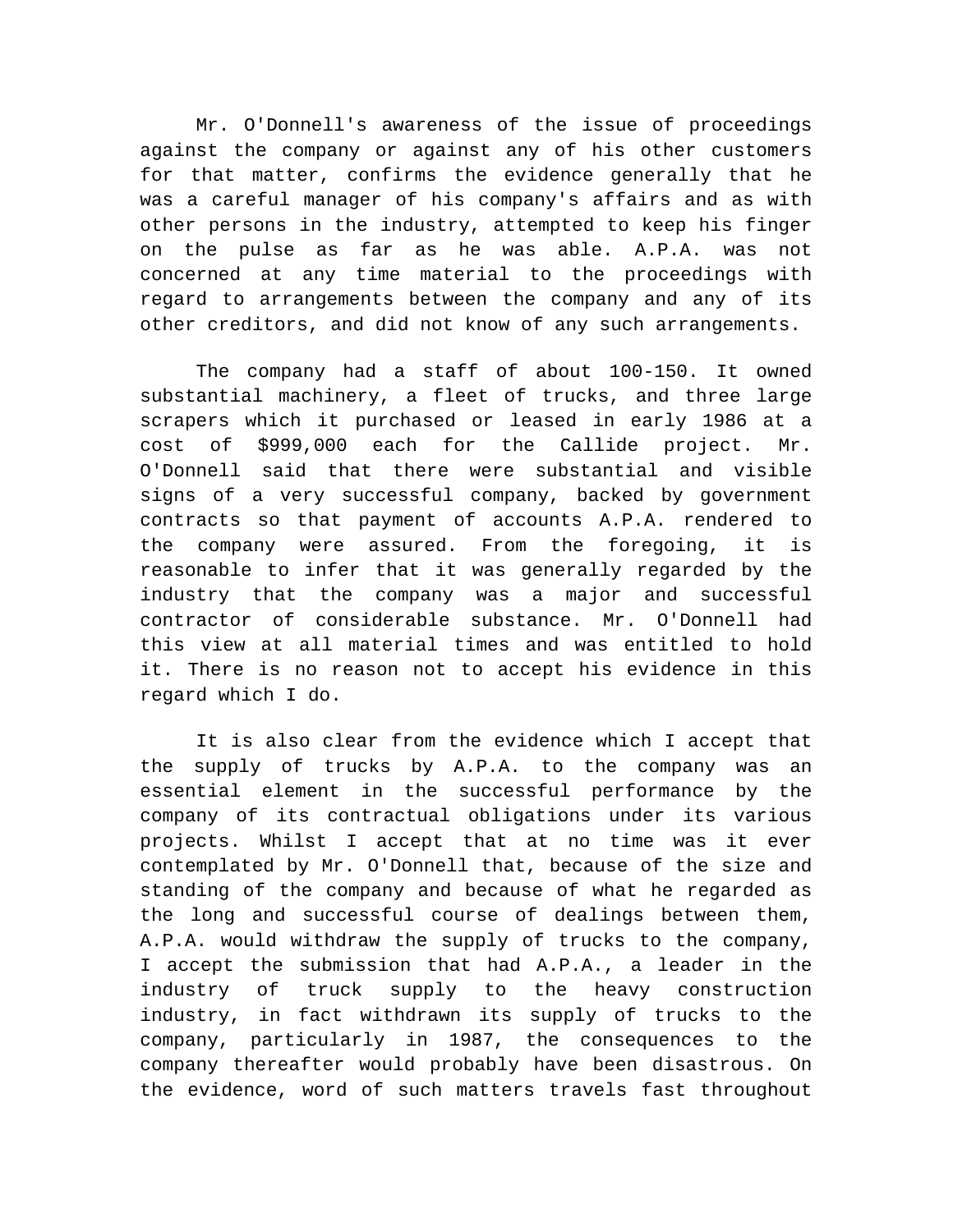the industry. It would have been highly unlikely in that event that another supplier of trucks would have stepped into the breach, the result being that the company would have been unable to perform or to continue to perform many of its major contracts. The likely consequence in that event would have been that the company was in breach of contracts (and liable to be wound-up at a much earlier stage), resulting in the earlier withholding of payments to the company by the various principals pending completion of the projects by other and usually more expensive means, and substantial claims for damages against the company. Mr. Starkey's evidence of the situation which in fact rapidly occurred after the appointment of provisional liquidator makes this clear. So also does the endorsement at the foot of ex. 26 and the evidence of Mr. Hellen. Substantial amounts of progress claims were lost and virtually nothing came in after liquidation. See ex. 25.

Also the company was a substantial customer of A.P.A. at all material times. The result in fact of the continued supply of trucks and work done by A.P.A. for the company after 13th April 1987 was that the company was able to continue in the performance of its various contracts. In consequence thereof, it appears from ex. 5 that the company after the deemed commencement of the winding-up, received about \$4,846,468.83 in progress payments, all or a substantial part of which probably would otherwise not have been received had A.P.A. not continued to supply trucks. This included considerable sums from the Queensland Electricity Commission on a project at Callide on which A.P.A. did extensive work for the company, particularly from 18th March 1987 right up to 17th June 1987, as ex. 27 demonstrates. A.P.A. also worked on other projects for the company during this period in respect of which the company received progress payments.

Mr. O'Donnell said that in 1986-1987, invoices were produced twice a month and sent out to A.P.A. customers, including the company. Statements were produced after the end of each month and forwarded to the company (as well as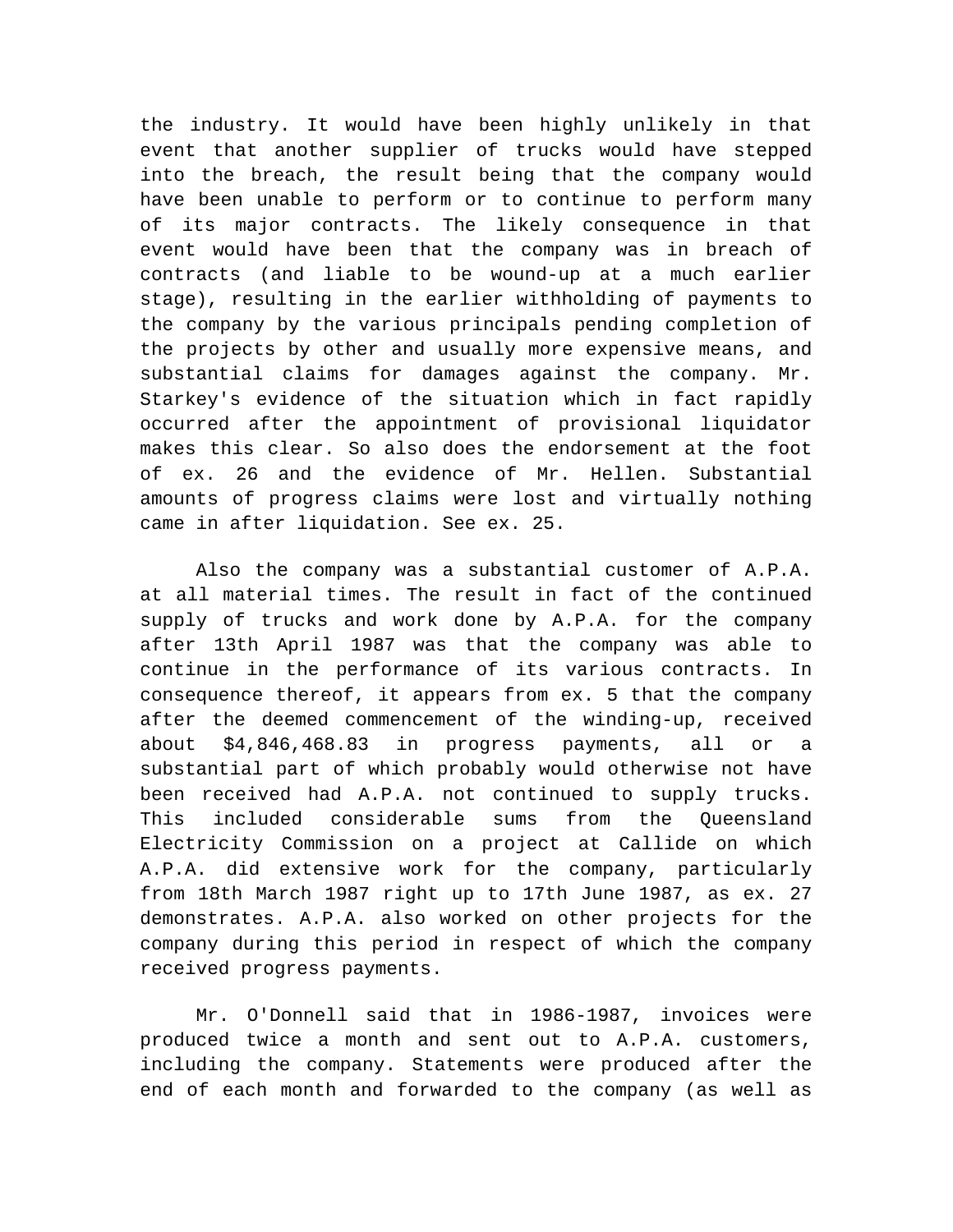to other debtors of A.P.A.). The account with the company was in fact three separate accounts numbered 30,700, 30,701, 30,702, because the computer program did not allow for an account to record over \$100,000. This has made more difficult and at times confusing, an examination of the company's accounts with A.P.A. These were the usual 30 day credit accounts viz if the customer paid the account by the end of the next month after the close of the month of invoicing and rendering of a statement (or, whilst the open item system operated up to July 1986, before the statement was prepared), the account would not be regarded as overdue. Reference is made to the open item system later. I accept Mr. O'Donnell's evidence that payments by the principal to the company and other contractors under the local domestic airport project which came to a close in 1986, were always very prompt and more expeditious than payments by other principals to the company on other and particularly later projects undertaken by the company, some of which were located at considerable distance from Brisbane and involved delays in their administration and certification of progress claims.

Mr. O'Donnell said that he alone dealt with Mr. Allan Fitzgerald, Managing Director of the company on operational matters such as the supply of trucks, as well as on matters relating to payment of A.P.A.'s accounts. Mr. O'Donnell was Managing Director of A.P.A. since 1969 and had the day to day control of A.P.A. He was also Credit Officer responsible for follow-up and collection of A.P.A.'s accounts. He said that payment within 30 days after the end of the month of invoicing was not usual in the industry. Payments were often made up to 45 days from the month of invoice, i.e. up to 15 days overdue after rendering of the monthly statement. Some payments were at times made even later.

Some estimates given were for times taken for payment running from the month of invoicing rather than from the end of 30 days after the end of that month, and required care in considering them. There is nothing sacrosanct about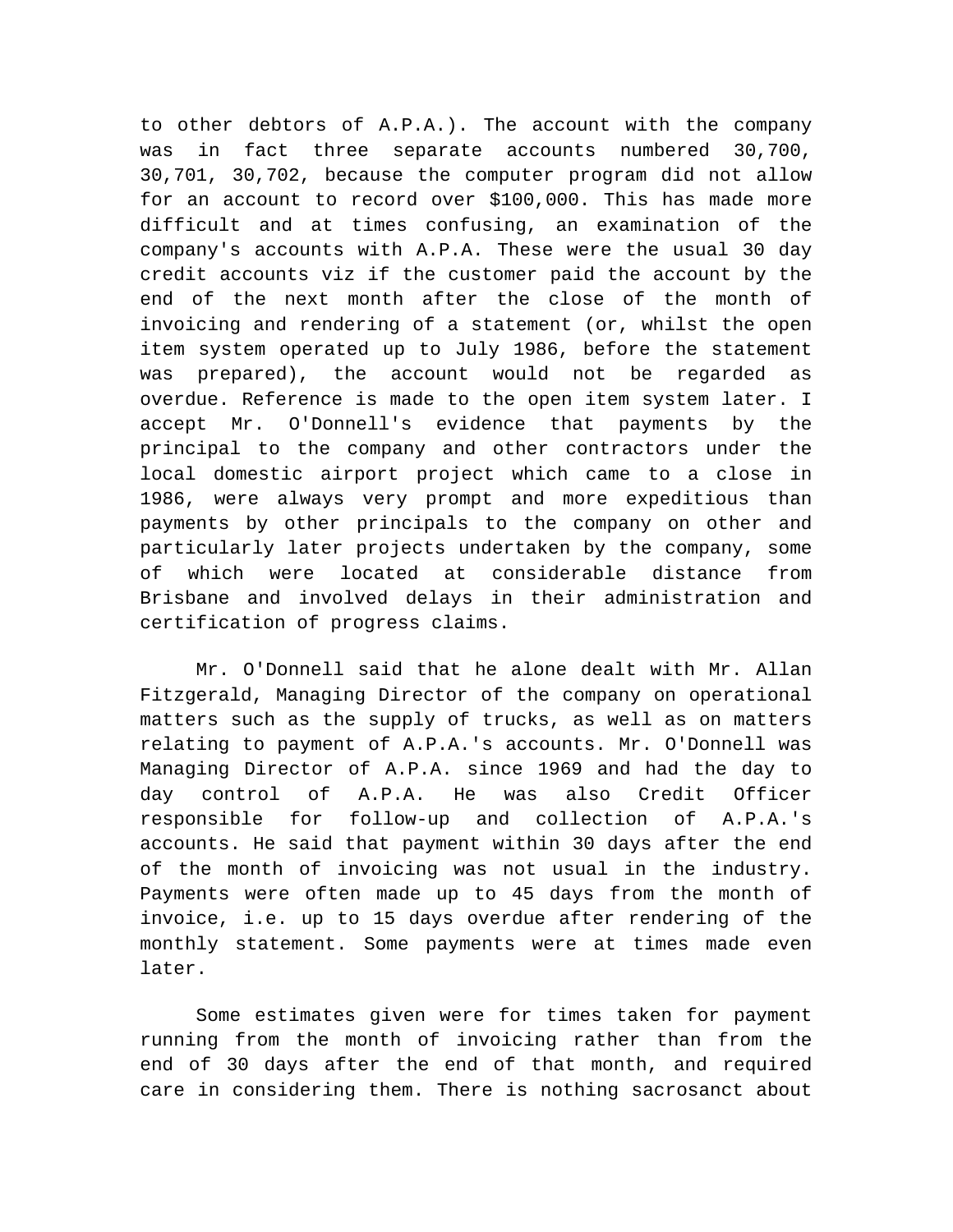a 30 day account. If a creditor chooses either by agreement or by a course of conduct to allow a debtor extended credit beyond the 30 day limit, that is his business and does not of itself indicate an inability in the debtor to pay debts as they fall due, or that a payment of such an account, when made, is not capable of being made in the ordinary course of business, or that such a payment is not capable of being received in good faith.

Mr. O'Donnell was cross-examined at length about his diaries from 1986 to 1987 (ex. 29) to which reference will later be made. It is sufficient to now mention that these were not detailed diaries, as Mr. O'Donnell explained, and were usually only shorthand notes of various matters which occurred or which he had to attend to in the future. They were not a full record of any particular matter. Nor were they a contemporaneous record of events as they occurred. Entries were often made ahead as a reminder of something to be done in the future. Nor does it always appear who instigated any particular contact recorded in the diaries. Also, merely because some entries contained a mark which indicated that Mr. O'Donnell had attended to the matter, this did not necessarily indicate that he had initiated the particular matter under consideration.

In 1984-1985, A.P.A. introduced a system whereby at between the tenth to the fifteenth of each month, after the month when payment was due according to the normal 30 day credit, its senior computer operator generated reminder notices to customers whose accounts were not paid in that 45 day period, i.e. when they became overdue by 15 days. An example of such notice is ex. 30. At 15 days overdue, the computer operator also produced a trial balance of aged debtors, and Mr. O'Donnell thereafter telephoned each debtor whose account was unpaid for more than 45 days after the rendering of the statement i.e. more than 15 days overdue for payment.

Mr. O'Donnell said that he phoned Mr. Fitzgerald under this system. Mr. Fitzgerald never said to Mr. O'Donnell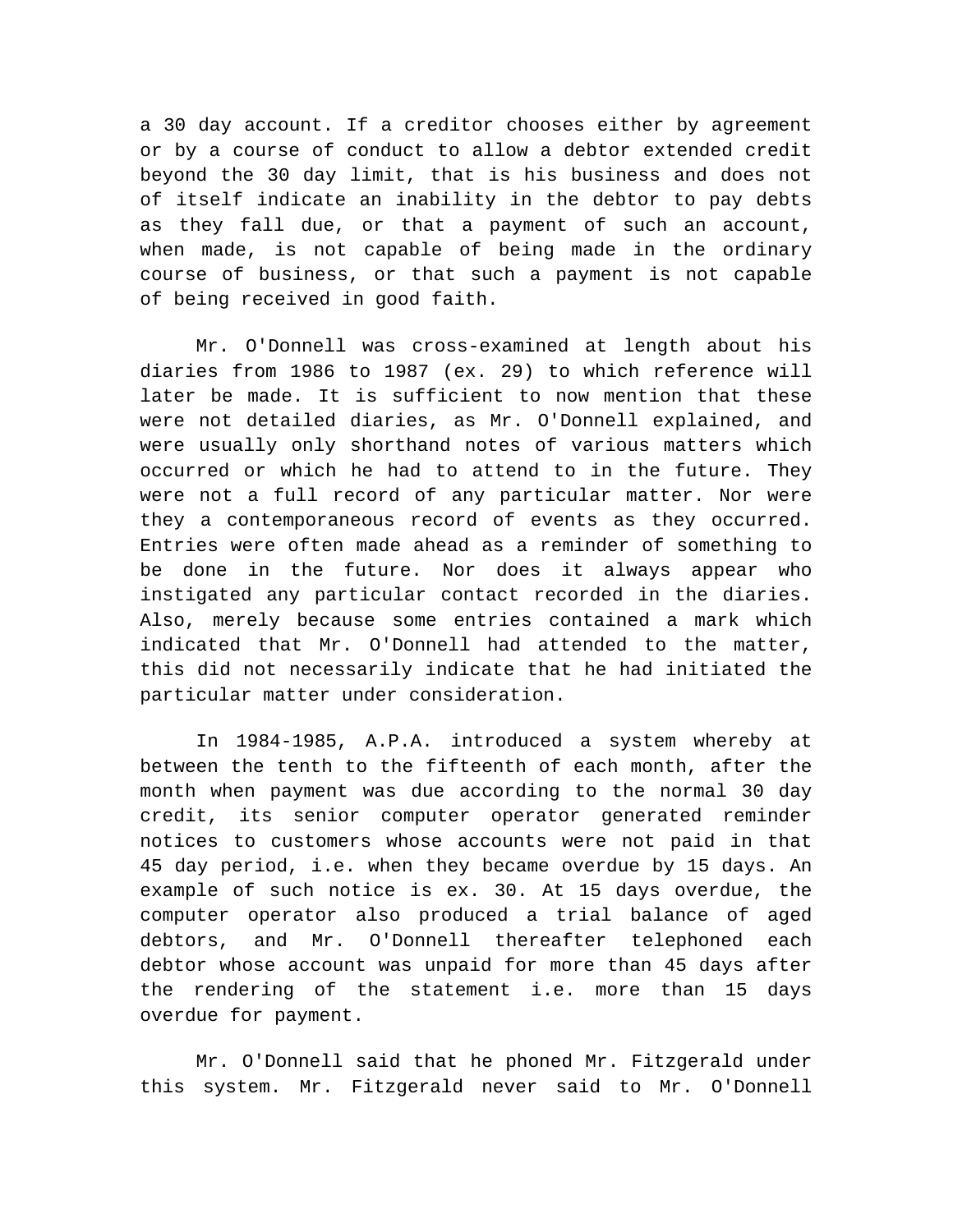that the company could not afford to pay A. P. A. or any of its other creditors. Often Mr. Fitzgerald would say "Come down next Thursday and pick up a cheque", which Mr. O'Donnell said was fairly standard practice in his industry. This was usually so for a number of reasons. The customer often preferred to talk in person to Mr. O'Donnell about the service provided and about problems the previous month. This was a useful customer relations exercise. A principal reason was that the company (as well as other customers of A.P.A.) were engaged on projects whereby they received progress payments from time to time and were waiting for such payments out of which accounts would be paid. This was very common in the earthmoving and construction industry.

Progress payments depended upon a number of variables. Certification was required usually by an engineer engaged by the principal. One month could be poor in terms of volume of work. Wet weather was also a problem at times. There were other variables. It follows that delays in certification often occurred, particularly with respect to projects more remote from Brisbane. In such cases, Mr. Fitzgerald said to Mr. O'Donnell that he was expecting a progress payment on some certain date and said "either give me a call before you come down or come down on that day and I will have a cheque for you". This was also the reason given by Mr. Fitzgerald to Mr. O'Donnell why an account was at times settled by two cheques, one immediately, and one when a progress payment was received by the company. Examples of payments by the company to A.P.A. by two cheques are in March and May 1985, August 1986, September 1986, and again on 28th November 1986 (the payments under attack).

Mr. O'Donnell said that Mr. Fitzgerald was always very reliable with respect to making payments in accordance with any such discussions with him. No cheque of the company was ever dishonoured. Mr. Fitzgerald at times did give Mr. O'Donnell a cheque and ask him not to present it for a few days because he was expecting progress payments. Mr.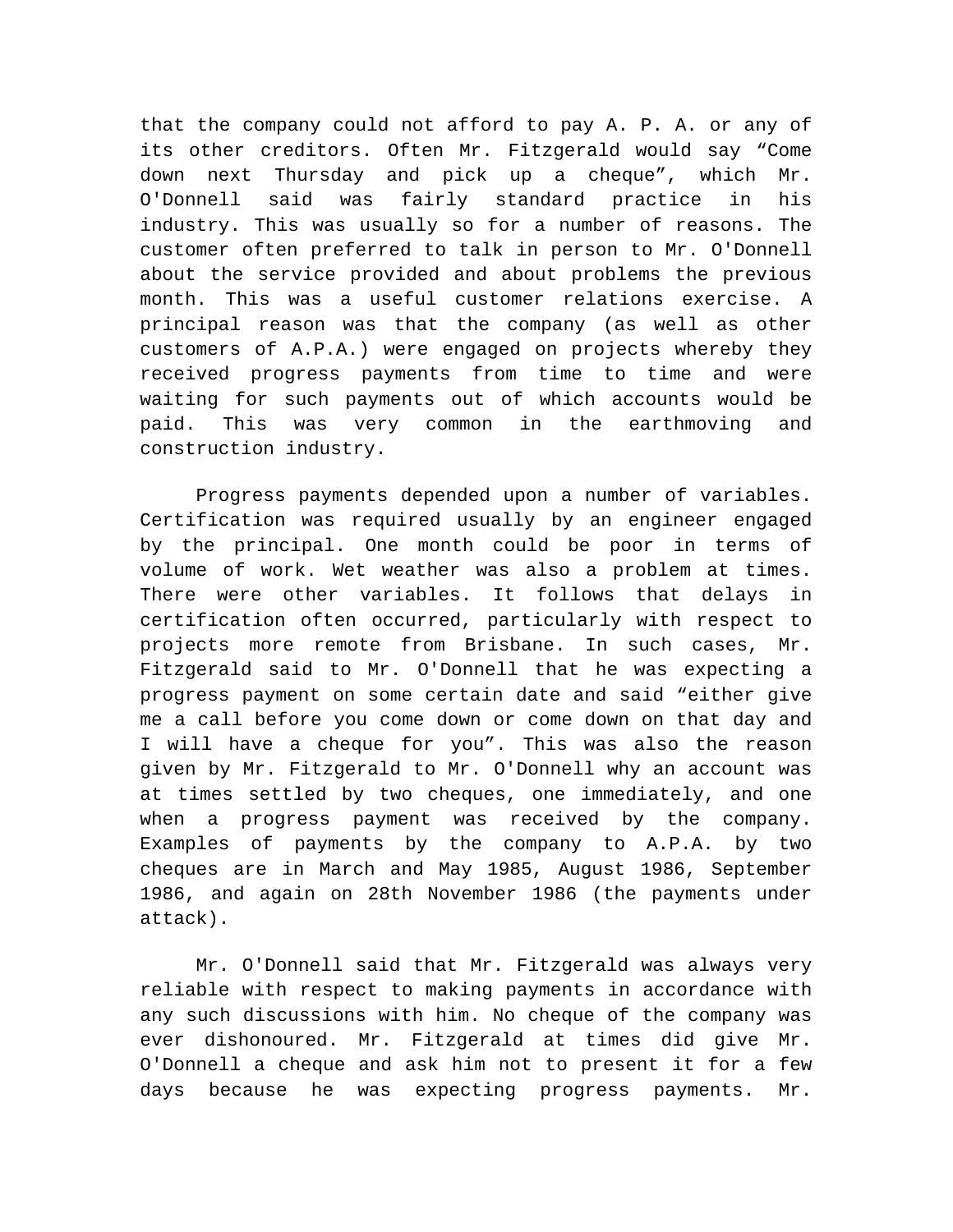Fitzgerald often travelled to the site of projects remote from Brisbane and was at times difficult to readily contact. It is reasonable to infer that at times, he probably handed over a cheque on this understanding prior to his departure from Brisbane.

A.P.A. had solicitors who regularly instituted debt recovery proceedings against slow payers and in some cases, statutory demands were made on debtors pursuant to s. 364(2) (a) of the Companies Code. At no time did A.P.A. make any such demand either through its solicitors or otherwise on the company or institute any proceedings against the company or issue any statutory demand. The only notices which were sent out to the company (along with other debtors) were the polite computer generated reminders of which ex. 30 is an example. As indicated, Mr. O'Donnell was a regular contributor to the White Mercantile Gazette and none of the proceedings which were commenced against the company caused him any concern. It should be noted that Mr. O'Donnell was a certified practising accountant and well versed in matters appertaining to bankruptcy, the winding-up of companies, and the effect of preferential payments to creditors.

Mr. O'Donnell said that at no time until the very end, did he know or suspect or have reason to suspect that the company was insolvent or that it was unable to pay its debts as they fell due from its own moneys. He also said that at no time did he consider that any payments he received had the effect of giving him a preference, priority or advantage over other creditors of the company. As indicated, there is no evidence that Mr. O'Donnell had any particular knowledge of other creditors of the company or of the state of the company's accounts with them, or of any arrangements the company may have had with them. He also said that had he at any time suspected that the company was unable to pay its debts, he would not have continued to supply services on credit as he did.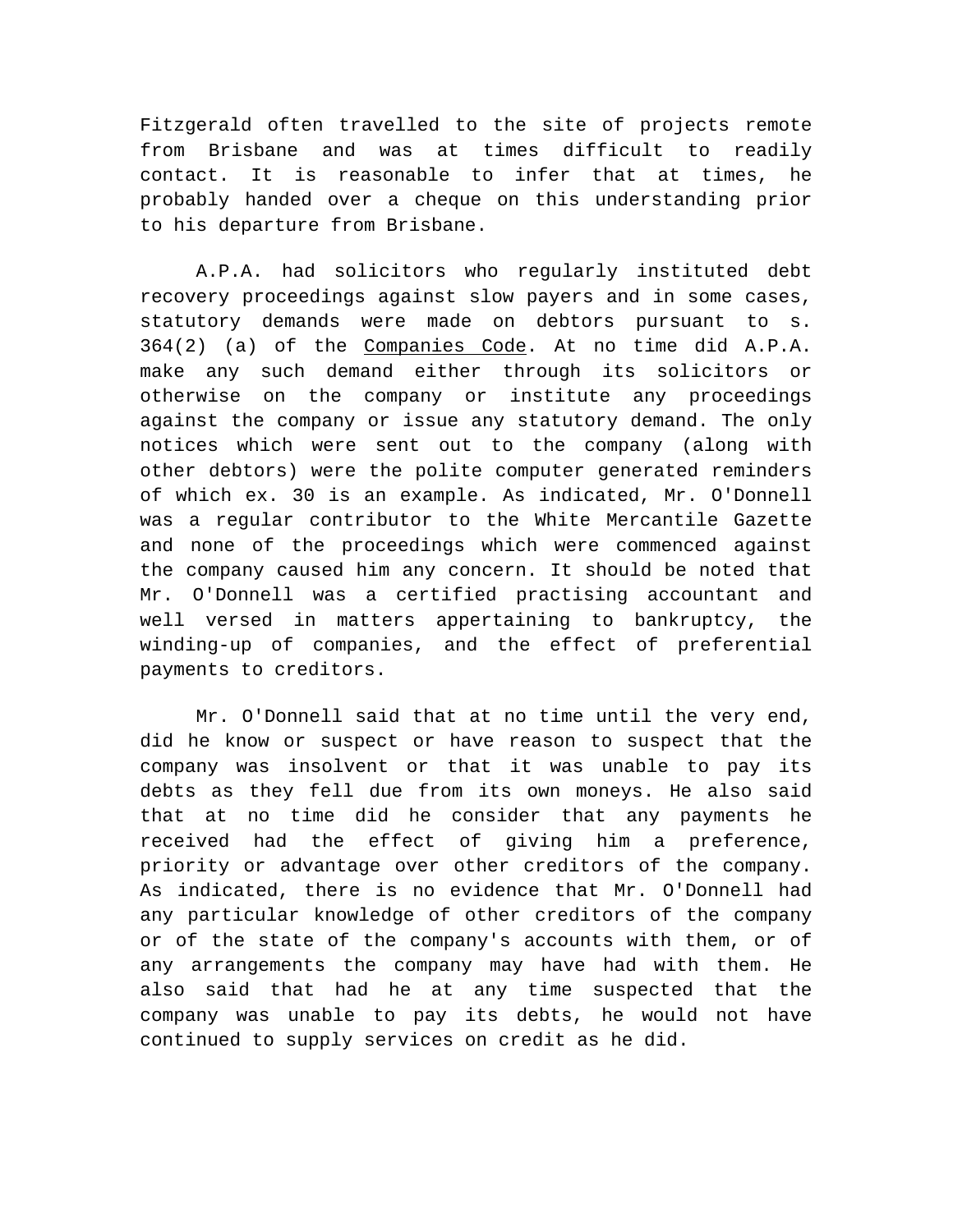I was impressed by Mr. O'Donnell's evidence. He appeared to be open and frank and was quick to admit matters which were apparently against his interests. I found him to be truthful and reliable. I generally accept his evidence as to his state of knowledge.

This conclusion is consistent with the concession made on behalf of the applicant that A.P.A. through Mr. O'Donnell was a payee in (actual) good faith within the meaning of s. 122(2). The above conclusion is also consistent with the volume and value of work continued to be performed by A.P.A. for the company right up to the date of appointment of provisional liquidator on 17th June 1987. This is conveniently set out in ex. 27 and is ascertained by adding back the credits for payment received to the figure at the end of each month and deducting therefrom the opening balance. Similar figures from 1st November 1986 - 17th June 1987 may be ascertained from ex. 31. These figures show the following:—

| 13th October 1986 - 31st October 1986  | \$36,380.44  |
|----------------------------------------|--------------|
| 1st November 1986 - 30th November 1986 | \$13,467.64  |
| 1st December 1986 - 31st December 1986 | \$18, 136.44 |
| 1st January 1987 - 31st January 1987   | \$12,124.00  |
| 1st February 1987 - 28th February 1987 | \$29,478.33  |
| 1st March 1987 - 31st March 1987       | \$62,365.34  |
| 1st April 1987 - 30th April 1987       | \$42,843.75  |
| 1st May 1987 - 31st May 1987           | \$46,609.26  |
| 1st June 1987 - 17th June 1987         | \$17,705.30  |
|                                        |              |

With respect to the period after the deemed commencement of the winding-up on 13th April 1987 and up to the appointment of a provisional liquidator on 16th June 1987, A.P.A. performed work for the company to the value of \$86,297.03, whereas during that period A.P.A. received payments only of \$12,124 on 15th April 1987 and \$29,478.13 on 21st May 1987 (totalling \$41,602.13) in respect of part of the debts incurred prior to 13th April 1987. A.P.A.'s total pre-liquidation debt was \$124,850.03. Also, of the work to the value of \$86,297.03 performed after deemed commencement of the winding-up, work to the value of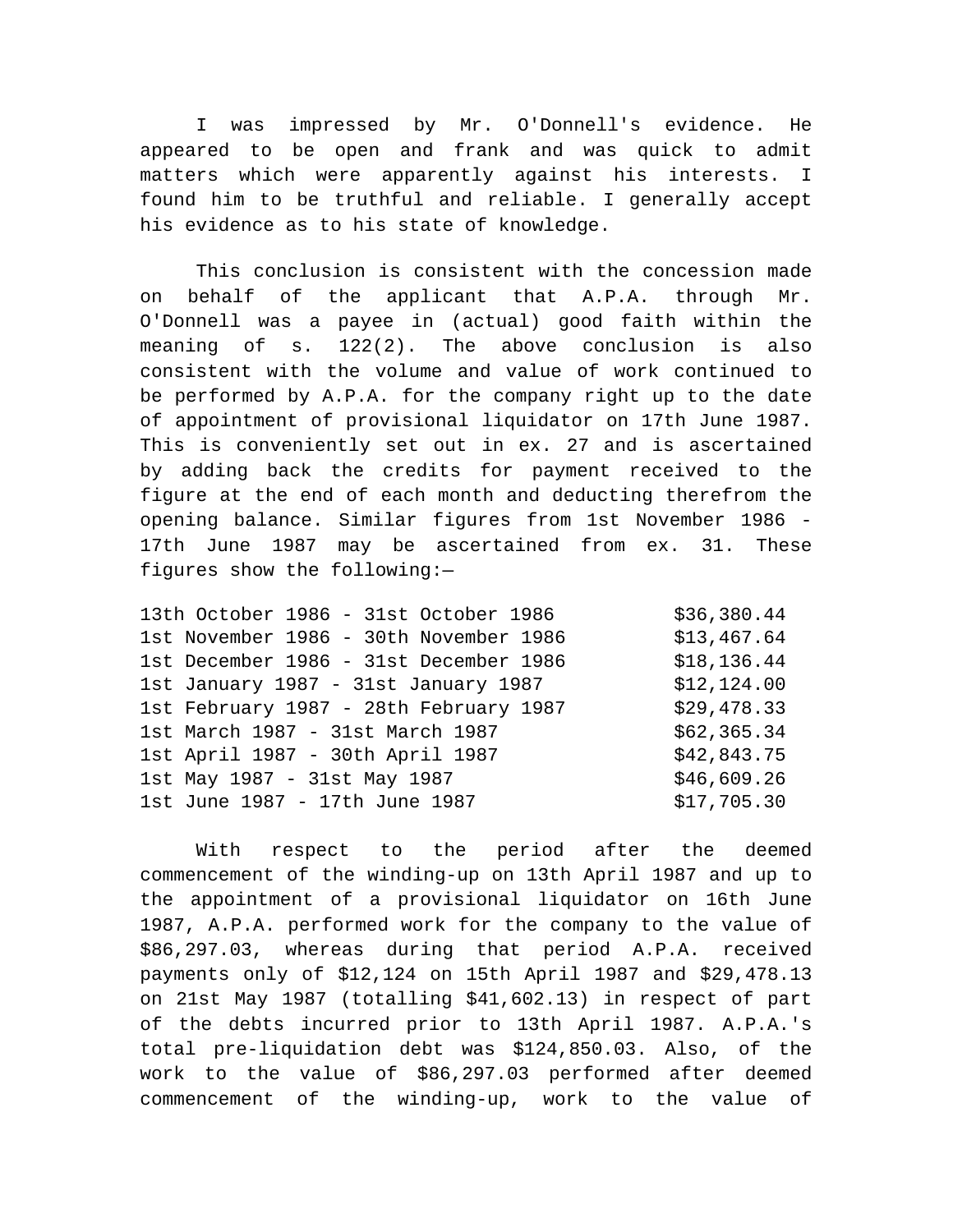\$36,273.94 was performed by A.P.A. for the company between the last payment to it of \$29,478.13 on 21st May 1987 and up to 16th June 1987 at which time A.P.A. was still owed \$169,544.93. A.P.A.'s net debt thus increased after 13th April 1987 by \$44,694.90 up to 16th June 1987.

Because a considerable amount of cross-examination occurred as to the state of the company's account with A.P.A. from 1st January 1985 to 30th June 1986, some reference is necessary. A close examination of all of the evidence (documentary and oral) shows that a degree of confusion existed in the attempt to demonstrate the state of the company's account with A.P.A. in this and subsequent periods. It was repeatedly contended that there were no overdue balances in the company's account before July 1986 apart from in three small respects. Mr. O'Donnell appeared at first glance to have agreed with some of these propositions.

However, this is not so notwithstanding the suggestions put to him. This confusion has arisen for various reasons. Firstly, it was not always readily understood that the account was not overdue until the lapse of a further thirty days after the end of the month of invoice and after a monthly statement had issued for the past month. This is a normal 30 day account and is well understood. Reference was at times wrongly made to the account as being up to sixty days overdue when it was in fact less than 30 days overdue. The figures of 40-45 "Days Delay Payment" in the chronology is incorrect. On this basis the submission should have been that the accounts were up to 15 days overdue. There is evidence however, that the account was at times overdue to a greater extent than this in that period.

Secondly, Mr. O'Donnell did not always have in front of him when questioned, the accounts and statements for the period in question. Nor were these documents tendered in evidence. Thirdly, the company had three separate accounts with A.P.A. due to an upper limit in its computer capacity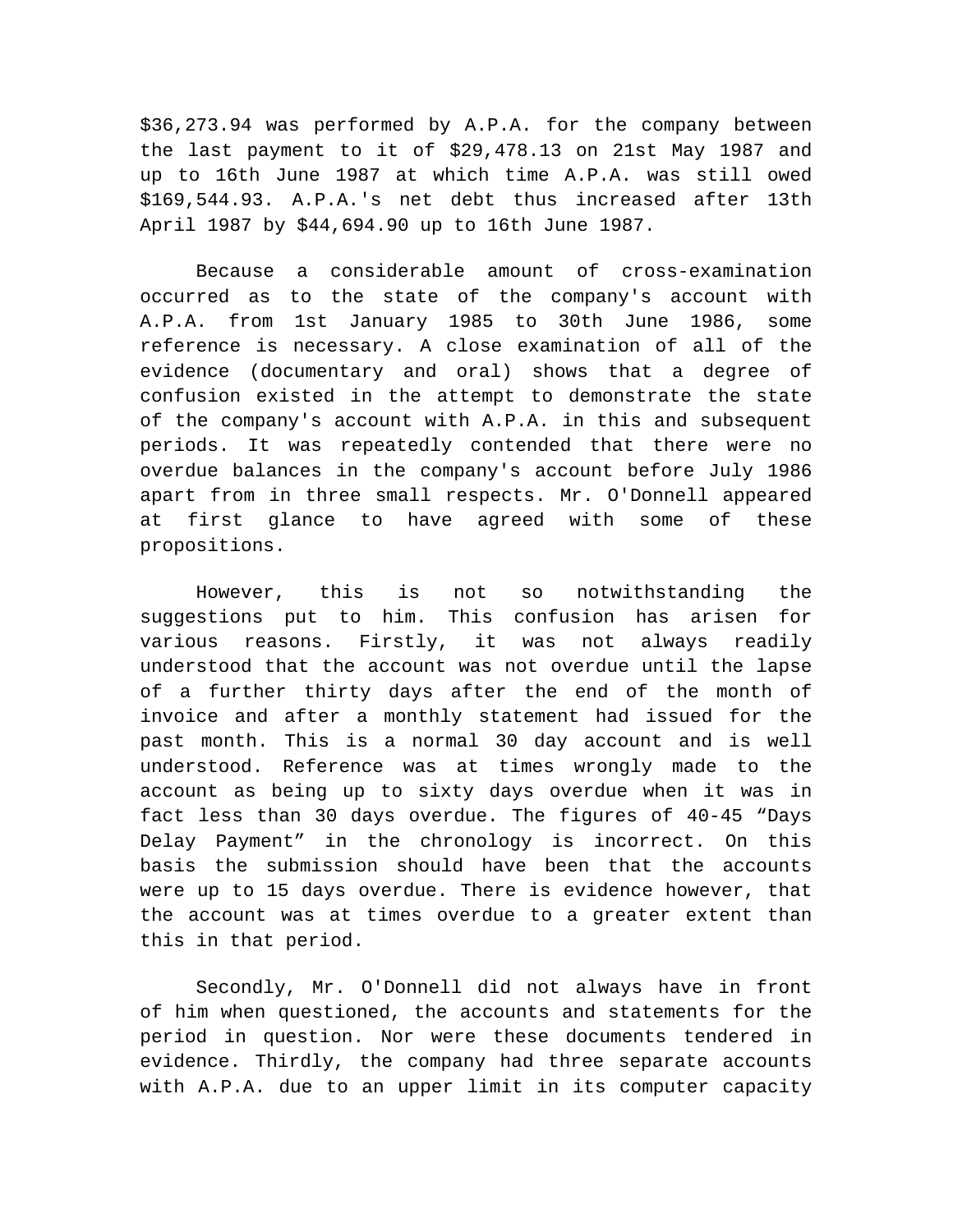which made a clear reconciliation of payments in monthly accounts somewhat difficult. Fourthly, A.P.A. had one system in operation up to June 1986 when it changed from an open item system into a carry forward balance system, the difference not being properly understood despite Mr. O'Donnell's explanation of this aspect on several occasions throughout his evidence. Mr. O'Donnell said on more than one occasion that there were in fact overdue balances in the period 1st January 1985 to 30th June 1986 which did not show up on the statements as such because of the previous open balance system whereby payments, even though received after the end of the thirty day period, were credited off the previous monthly statements which were not at that time prepared for the previous month, as if the payments had been made before the end of that month. Fifthly, some of the figures referred to in questions put to Mr. O'Donnell are not always reconcilable from a close examination of the documentary evidence, and particularly ex. 31.

Notwithstanding the foregoing, it is reasonable to conclude that the company, at least up to 30th June 1986, was a reasonably regular payer largely because the company was engaged on the local Brisbane domestic airport project in respect of which the Commonwealth department involved paid its contractors regularly and promptly. Nevertheless, the company's account with A.P.A. was overdue at times during the period January 1985 to June 1986, in addition to the three occasions referred to by counsel for the liquidator which involved relatively small amounts and this was often due to the fact that it was awaiting progress payments from its principals.

Also the company, in the period 1st January 1985 to 30th June 1986 at times paid A.P.A.'s monthly account by two cheques, rather than one, the object being that one could be banked immediately and the second held for a time whilst the company was awaiting a progress payment. This might have indicated a temporary shortage of funds and a temporary liquidity problem, or it might have indicated that the company was simply adhering to its practice with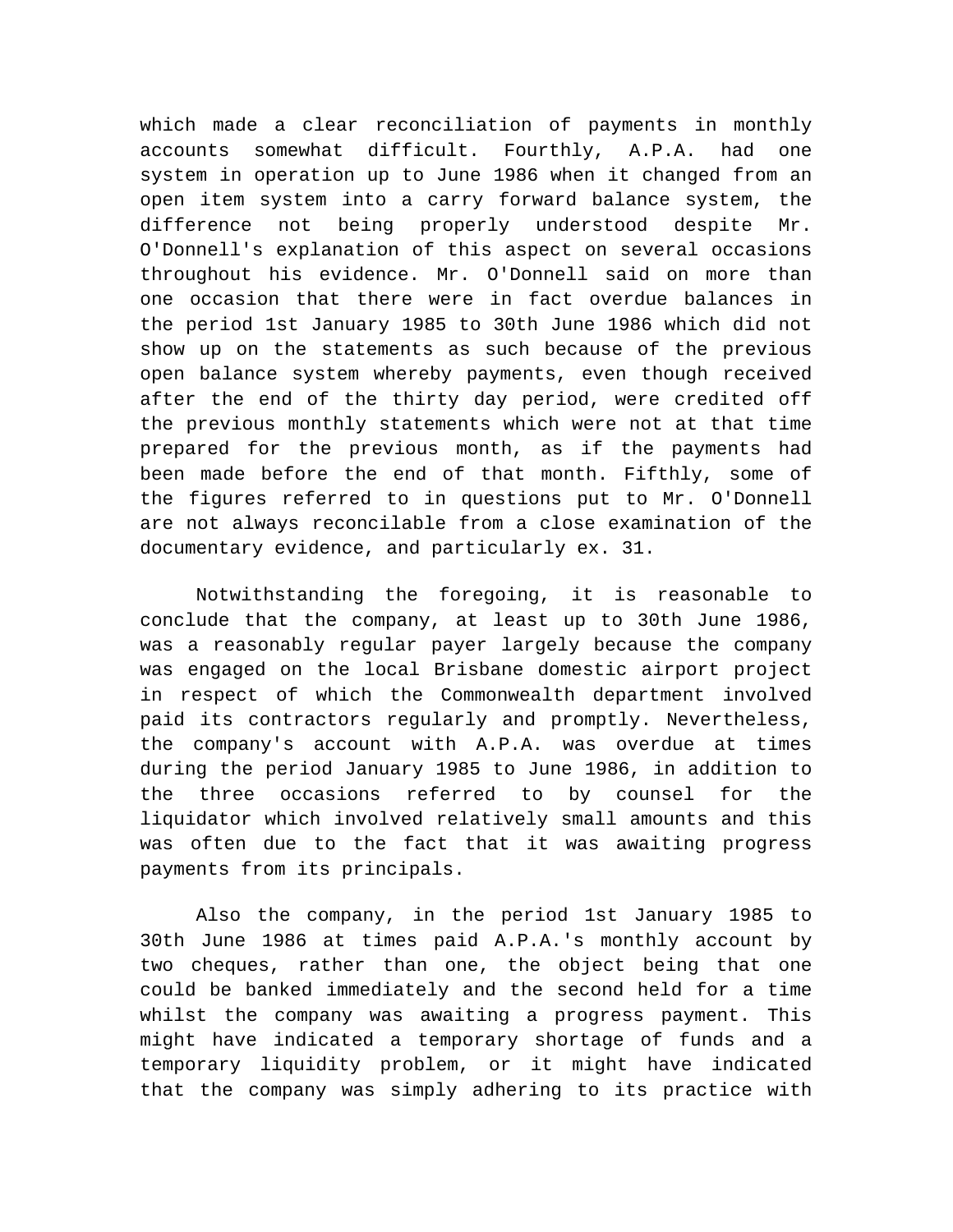which Mr. O'Donnell agreed of making payments out of progress payments received, i.e. that is out of liquid funds rather than out of funds which might otherwise have been raised by bank overdraft or a charge on assets or otherwise. Examples occurred in the months of March and May 1985. Also since 1st July 1986, the company paid A.P.A.'s account with more than one cheque on several occasions for the same reasons, which were well known to Mr. O'Donnell and accepted by him as normal in the particular industry in which he was engaged, viz. August 1986, September 1986, and 28th November 1986.

This practice in my view in no way supports any inference that had the second cheque been banked at the time it was handed over (contrary to the friendly arrangements between Mr. O'Donnell and Mr. Fitzgerald), it would not have been met by the bank. There is no evidence to show what the company's bank would have done with any such cheque if banked. There is no proof that if banked, it would not have been met. No one from the bank gave evidence. Nor does this arrangement of payment of a monthly account by two cheques instead of one, indicate that the company was not otherwise able to pay its debts as they fell due. There is nothing unusual about the company trading in overdraft, as many businesses do.

It is also necessary to refer to the company's account with A.P.A. for the period from 1st July 1986. It was put to Mr. O'Donnell that there was an overdue balance of \$82,904 shown in the July 1986 statement and that it related to the May work which should have been paid by 30th June 1986. It was put to him that July 1986 was the first month in which A.P.A. did not receive a cheque from the company, and that there would have been computer print outs sent out to the company from July onwards. Mr. O'Donnell said "If it is in July statement, yes." This suggestion is clearly incorrect. It emerges from ex. 31 that the value of work invoiced for the month of May 1986 was only \$54,593.85. After the change in A.P.A.'s accounting system from about 1st July 1986, whereby outstanding balances were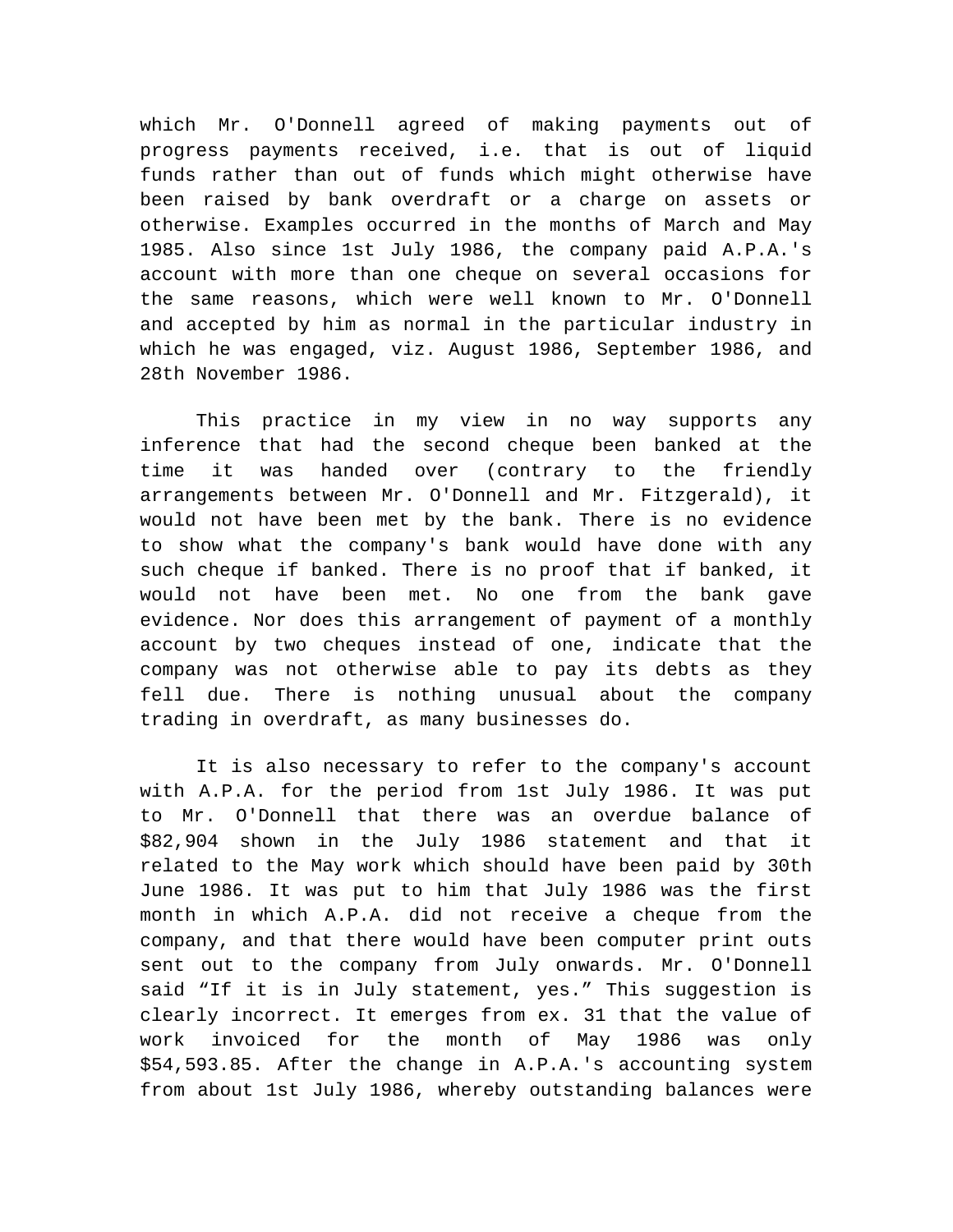carried forward, no such sum appears as outstanding at 30th June 1986 for May 1986, by which time it should have been paid. Mr. O'Donnell said in evidence, which I accept, that this sum was paid to A.P.A. on 3rd July 1986 (three days overdue) and that, under the previous open balance system then in operation, that payment was treated as if it had been paid by 30th June 1986, merely because the June statement had not then been prepared. Those statements were in the ordinary course prepared during July and payments (even if overdue) made in the early part of July were merely offset against May invoices, which were then, on the statement, not shown as overdue. Exhibit 31 confirms this. It should be said that merely because the company may have drawn a cheque as at the end of a particular month, this does not mean that the cheque was received by A.P.A. on that date.

It is therefore incorrect to suggest that no payments were made in July 1986. A payment was made on 3rd July 1986 as Mr. O'Donnell said in evidence. This accounts for the fact that during July, there was no reminder notice and no phone calls to the company for overdue amounts simply because the May account had been paid in fact, although three days late (i.e. 33 days after the end of the month of May). Thereafter, the value of work done monthly from June 1986 up to June 1987, the date of cheques by the company as per the company's cash payments journal (ex. 6), periods overdue, and date of banking by A.P.A. appear from the following table. Apart from the two consecutive cheques dated 28th November 1986 which were apparently handed over at the one time on that date, the evidence does not clearly establish whether the two cheques in August 1986 and September 1986 were handed over at the one time or delivered separately, or the precise dates when they were handed over, or the dates of the second cheques, notwithstanding that the August payments were by consecutive cheques and the September payments were not. The cheques were not tendered in evidence, but nothing would appear to turn on this. The dates of banking by A.P.A. of the cheques from 3rd July 1986 to 24th October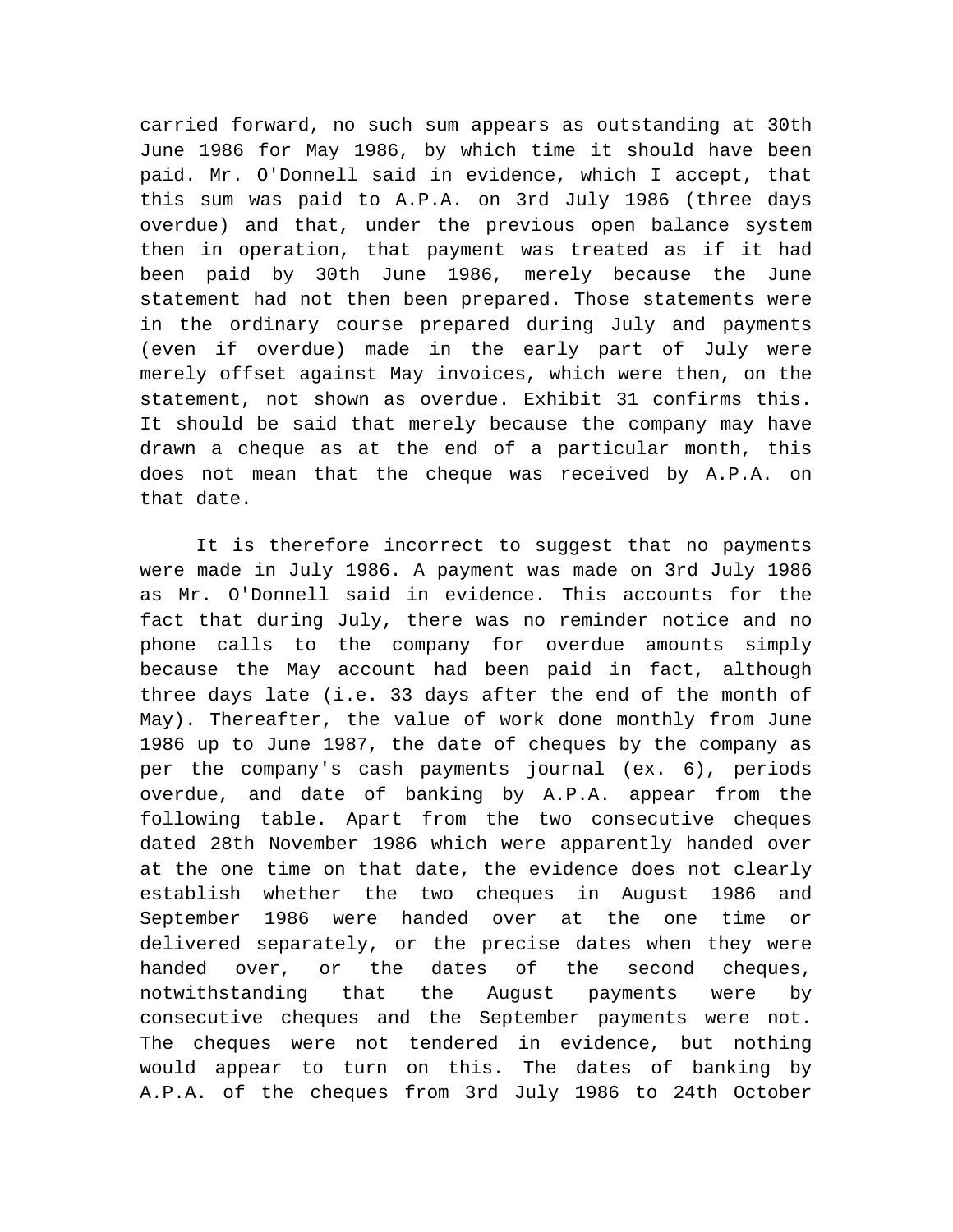1986 may not be exact but are inferred from the date of clearance in the company's bank statements (ex. 9).

| MONTH VALUE         |                           | OF DATE                             | OF OVERDUE               | DAYS                | DATE AMOUNT |
|---------------------|---------------------------|-------------------------------------|--------------------------|---------------------|-------------|
| WORK<br><b>DONE</b> | WORK DONE                 | CHEQUE (NOT BASED<br>NECESSARILY 30 |                          | ONOF<br>DAY BANKING |             |
|                     |                           | DATE                                | CREDIT)                  | BY A.P.A.           |             |
|                     |                           | RECEIVED)<br>(AS                    |                          | OR<br>CLEARANCE     |             |
|                     |                           | PER<br>CASH                         |                          | ON                  |             |
|                     |                           | PAYMENTS                            |                          | COMPANY'S           |             |
|                     |                           | JOURNAL)                            |                          | <b>BANK</b>         |             |
|                     |                           |                                     |                          | ACCOUNT             |             |
| MAY<br>86           | 54,593.85 (UNCLEAR)       |                                     | 3 days                   | 3.07.86             |             |
| 86                  | JUNE 110,078.75 21.8.86   |                                     | 21 DAYS 21.08/86         |                     | 50,000.00   |
|                     |                           | 25.08.86 25 DAYS 26.08.86 60,078.75 |                          |                     |             |
| 86                  | JULY 74,910.47            | 22.09.86                            | 22 DAYS                  | 23.09.86            | 50,000.00   |
|                     |                           | 23.09.86 23 DAYS 26.09.86 24,910.47 |                          |                     |             |
| 86                  | AUG. 71,569.93 23.10.86   |                                     | 23 DAYS 24.10.86         |                     | 71,569.93   |
|                     | SEPT. 145,868.63 28.11.86 |                                     | 28 DAYS1.12.86           |                     | 80,000.00   |
| 86                  |                           |                                     | (CONCEDED)               |                     |             |
|                     | $(145, 847.35)$ "         |                                     | 28 DAYS 12.12.86 65,847. |                     |             |
|                     |                           |                                     | $(42$ DAYS               |                     |             |
|                     |                           |                                     | WHEN                     |                     |             |
|                     |                           |                                     | BANKED)                  |                     |             |
| OCT.<br>86          | 74,498.55                 | 31.12.86                            | 31 DAYS 5.01.87          |                     | 74,498.55   |
| 86                  | Nov. $13,467.64$ )        |                                     | 70 DAYS                  |                     |             |
|                     | $\mathcal{C}$             |                                     |                          |                     |             |
| 86                  | DEC. $18, 136.44$         | 11.03.87                            | 39 DAYS                  | 11.03.87 31,604.08  |             |
| JAN.<br>87          | 12,124.00                 | 15.04.87                            | 46 DAYS                  | 15.04.87            | 12,124.00   |
| FEB.<br>87          | 29, 478.13                | 21.05.87                            | 51 DAYS                  | 21.05.87            | 29, 478.13  |
| MAR.<br>87          | 62, 365.34                | UNPAID                              |                          |                     |             |
| APR.<br>87          | 42,843.75                 | П                                   |                          |                     |             |
| MAY                 | 46,609.26                 | п                                   |                          |                     |             |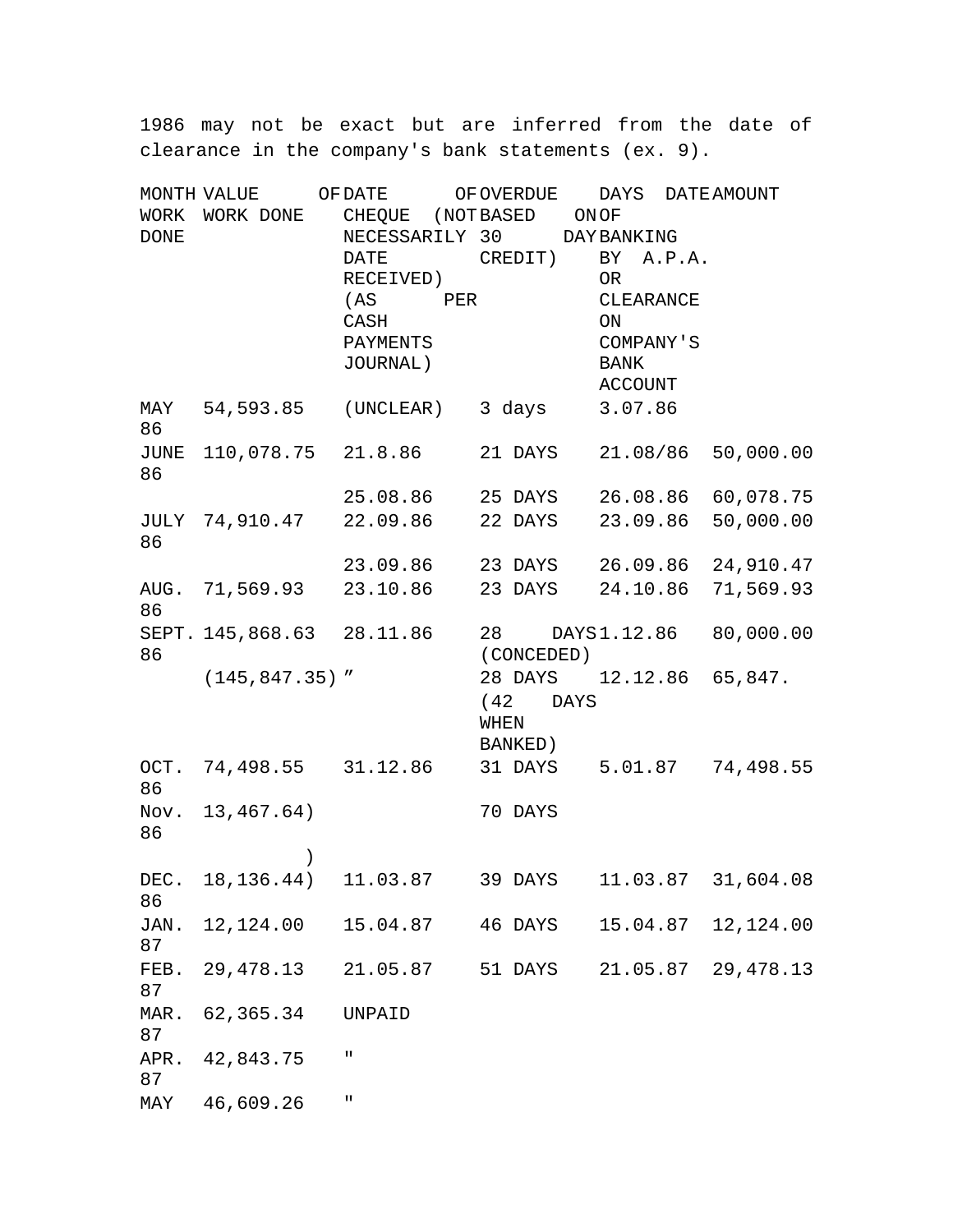87 TO 17 17,705.30 " JUNE 87

This table makes it clear the extent to which the company's account with A.P.A. was overdue at the date of each payment according to normal 30 day credit which was extended by A.P.A.. It also shows that the "Days Delay in Payment" in the chronology are misleading, because in general, a further month was added to the true number of days overdue. However, over the period leading up to the handing over of the two impugned cheques apparently late on Friday, 28th November 1986, and their subsequent banking, the delay in payments probably extended slightly from the average periods overdue to 30th June 1986 (which is not entirely clear in the evidence), to a maximum of 28 days overdue with respect to the cheque on 28th November 1986 of \$80,000 (banked first available banking day Monday, 1st December 1986) and 42 days with respect to the cheque for \$65,847.35 by the time it was banked. Payments during August 1986 for the June account (two cheques), during September for the July account (two cheques), and in October were a little over 20 days overdue so that the pattern which occurred up to 28th November 1986 was fairly consistent apart from the delay of 42 days before which the cheque for \$65,847.35 handed over on 28th November 1986 was actually banked.

What occurred subsequently is not directly relevant to the question of whether there were preferences constituted by the payments of \$80,000 and \$65,847.35 except to the extent that the state of the running account thereafter may indicate the state of mind of Mr. O'Donnell at the time of the impugned payments. Indeed, as Barwick C.J. and Kitto J. said in Queensland Bacon Pty. Ltd. v. Rees (1965-6) 115 C.L.R. 266 at 300, 306 respectively, the later conduct is of considerable confirmatory value and cannot be ignored.

I now turn to the particular claims.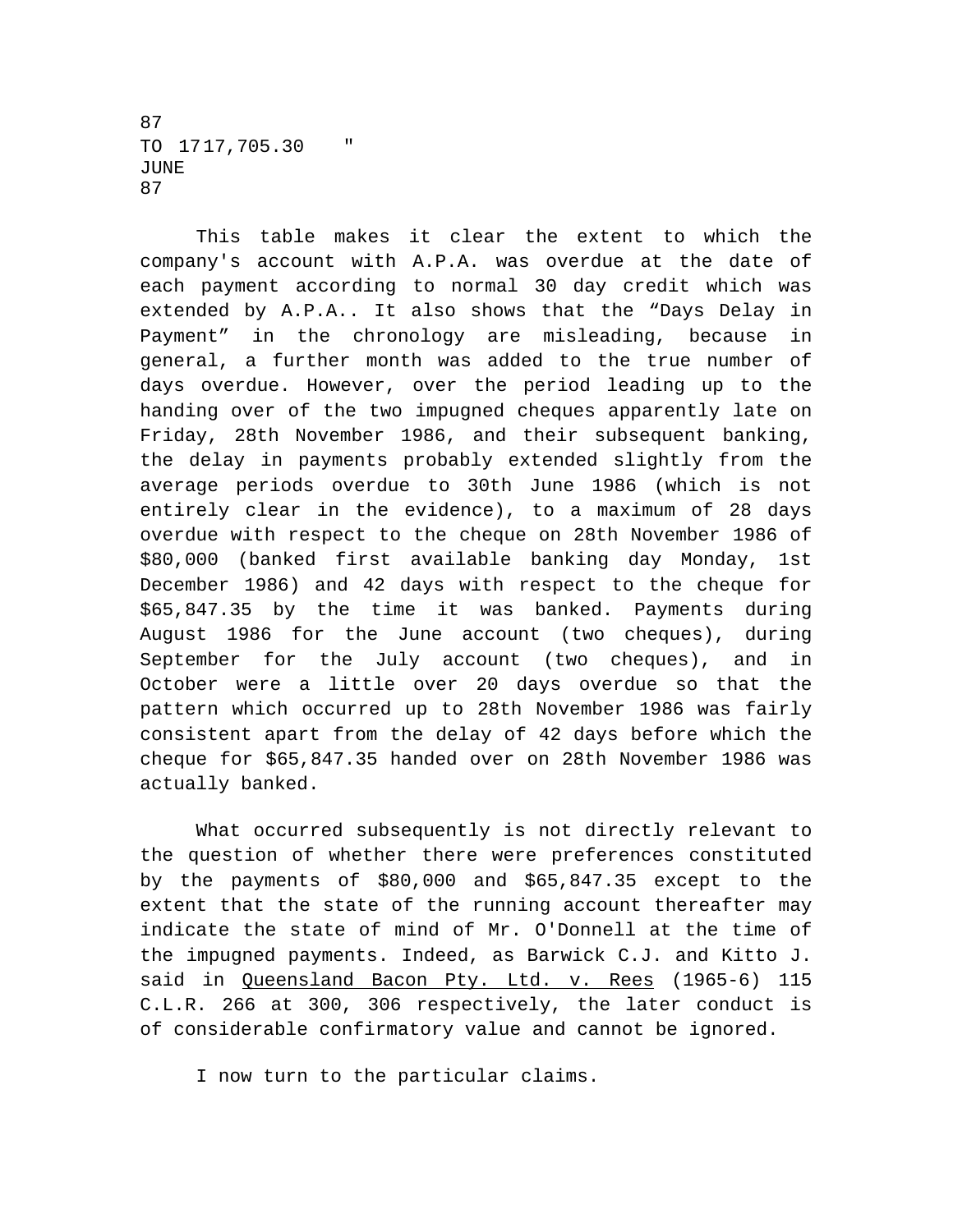#### THE PREFERENCE CLAIM

By virtue of s. 122 of the Bankruptcy Act, the applicant must prove various matters all of which, for relevant purposes, are cumulative. These are:

- a) Payments were made during the six months' period prior to the filing of the application to wind up;
- b) By a company unable to pay its debts as they become due from its own money;
- c) In favour of a creditor; and
- d) Having the effect of giving the creditor a preference, priority or advantage over other creditors.

It was agreed that the period ran from 17th November 1986, the date from which it was admitted that the company was unable to pay its debts as they become due from its own moneys. It was also agreed that subject to the question of when the running account ends for the purposes of the preference claim, the relevant payments were made within the six months' period by the company to A.P.A. as appears from exs. 19, 27, the affidavit of Mr. O'Donnell (para. 8), by the cash payments journal of the company, (ex. 6), and the company's bank statements (ex. 9). All payments during that period, including the only payments attacked by counsel for the liquidator of \$80,000 and \$65,847.35, are as follows:

| MONTH | VALUE<br>ΟF            |            | WORKDATE OF CHODATE OF BANKINGAMOUNT |
|-------|------------------------|------------|--------------------------------------|
| WORK  | DONE                   | BY COMPANY | BY RESPONDENT                        |
| DONE  |                        |            |                                      |
|       | Sept. 86\$145,847.00   | 28th       | \$80,000.00<br>Nov.1st Dec. 1986     |
|       |                        | 1986       |                                      |
|       |                        | 28th       | Nov. 12th Dec. 1986 \$ 65,847.35     |
|       |                        | 1986       |                                      |
|       | Oct. 86 \$74,498.55    | 31st       | \$74,498.55<br>Dec.5th Jan. 1987     |
|       |                        | 1986       |                                      |
|       | Nov. $86$ \$13,467.64) |            |                                      |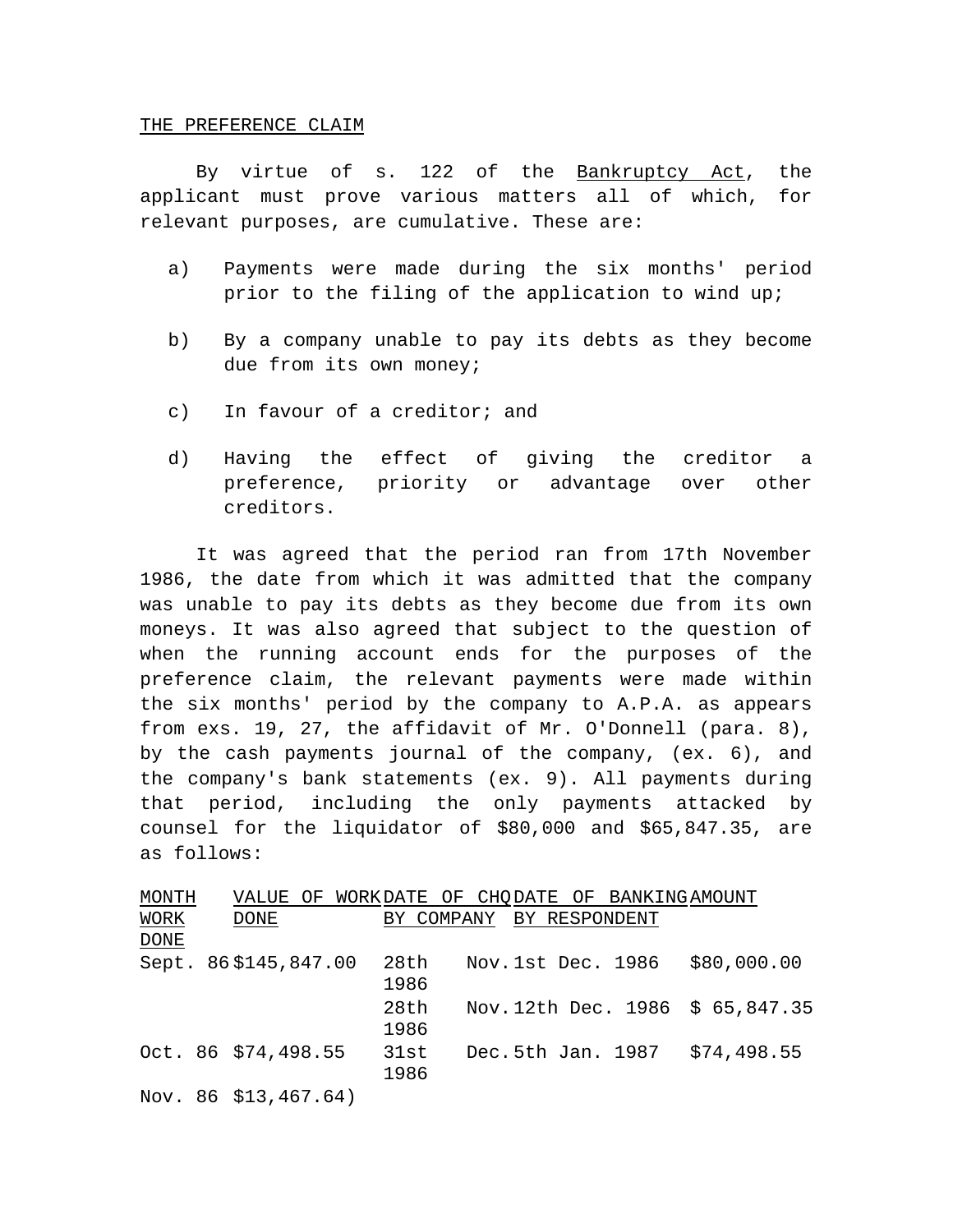|  |  | Dec. 86 \$18,136.44) 11th Mar.11th Mar. 87 \$31,604.08 |  |
|--|--|--------------------------------------------------------|--|
|  |  |                                                        |  |

# TOTAL \$251,949.98

It was agreed that providing there was a preference, this figure is to be reduced to arrive at the difference between the peak indebtedness of \$233,834.82 on 30th November 1986 (i.e. the balance of the account immediately before the payment of \$80,000 banked on 1st December 1986 see exs. 19, 27), and either the sum owing at the commencement of the winding-up on 13th April 1987, \$124,850.03, or the sum owing at the end of the running account in fact on 16th June 1987, \$169,044.93 as above pointed out, according to the decision of the court as to the appropriate date.

The reason why only the payments of \$80,000 and \$65,847.35 were attacked was that at no time after such payments were made was there any peak indebtedness which exceeded the balance of \$124,850.03 owing to A.P.A. on 13th April 1987 or the balance of \$169,044.93 owing as of 16th June 1987. It was agreed that there could be no preference, apart from the effect of one or both of those two payments, and that if only the second payment of \$65,847.35 was a preference, then the peak indebtedness just before that payment was only \$163,687.62 (ex. 19, 27), so that the claim for a preference would in that event be only \$38,837.59 (i.e. \$163,687.62 - \$124,850.03) if the sum owing as at the deemed commencement of the winding-up was the relevant sum, or nil if the sum owing as at the appointment of the provisional liquidator on 16th June 1987 was the relevant sum (i.e. \$169,044.93).

Whilst it was not expressly conceded by counsel for A.P.A., it was not seriously disputed that the above two payments had the effect of giving the respondent a preference, priority or advantage over other creditors. It was conceded that this did not mean over all other creditors. The evidence now adduced by the applicant and of which Mr. O'Donnell at all material times had no knowledge,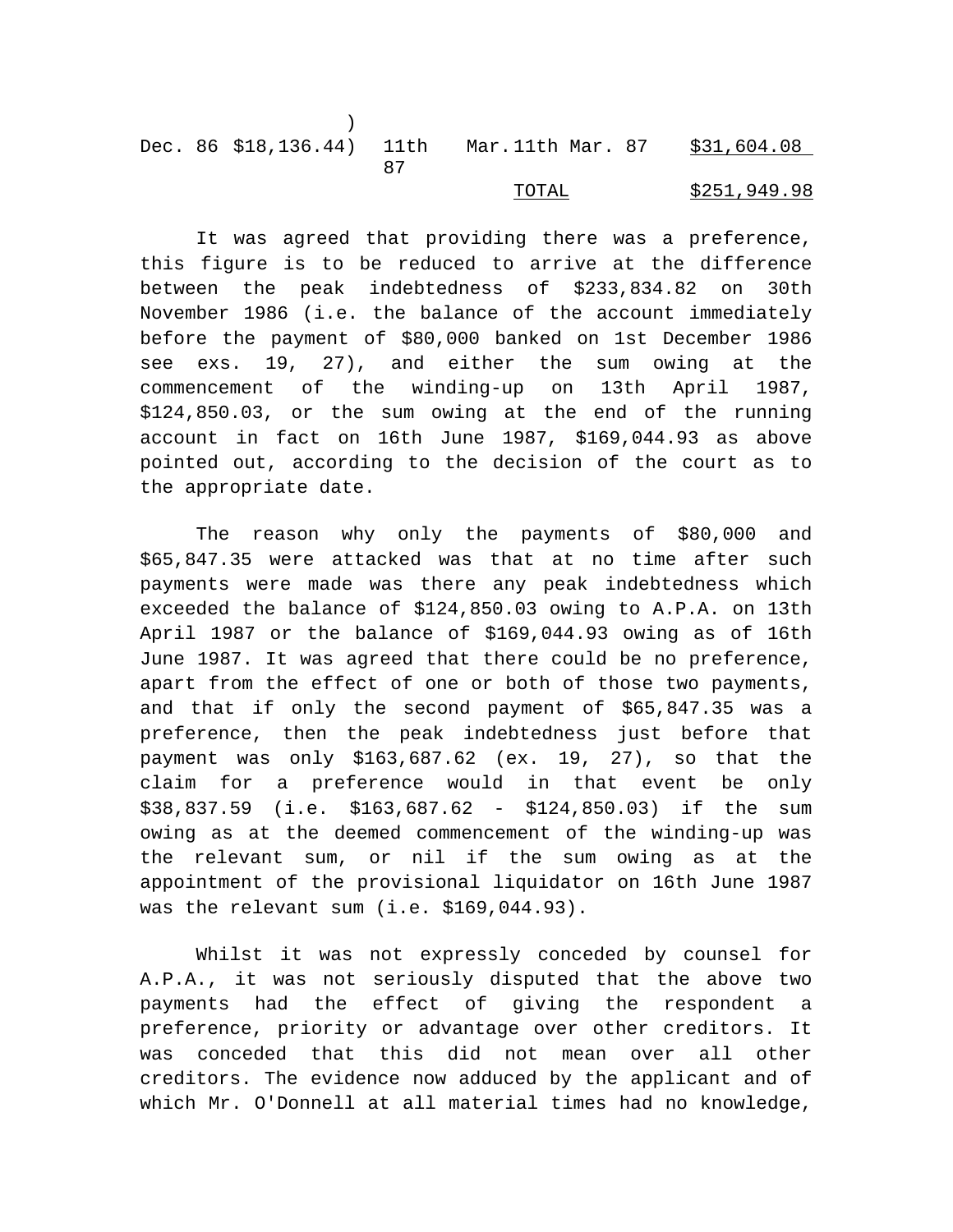has established this requirement by a sample of other creditors so affected, and by evidence that other creditors fell into this category. See the statement of affairs exhibited to Mr. Starkey's affidavit, principally schedules "F" and "H", and exs. 20, 21, 23 and 24. The test is whether, by the payments referred to, the rights of A.P.A. vis-a-vis the other creditors has changed so that the share of the other creditors will be less. The above payments now show that A.P.A. was paid in full for work done during the months referred to whereas other creditors had not been paid at all or to the same extent and indeed, the unsecured creditors would probably receive less than 100 cents in the dollar. See Mr. Starkey's affidavit para. 8 (iii), and the oral evidence of Gail Colb and Mr. Hellen. This requirement is clearly established.

The applicant having proven the matters required by s. 122(1) of the Bankruptcy Act, A.P.A., by virtue of s. 122(3) of that Act, has the burden of proving the matters contained in s. 122(2). By that sub-section, A.P.A. must establish that it was a payee in good faith, and for valuable consideration, and in the ordinary course of business. Each of these requirements is cumulative.

Counsel for the applicant made it clear at the outset that the only matter in issue which the respondent had to prove pursuant to s. 122(2) was that the payments were made in the ordinary course of business. He conceded that all payments were made for valuable consideration, and this is clearly so with respect not only to the above four payments, but also with respect to the two payments made by the company to A.P.A. after the commencement of the winding-up and which are the subject of A.P.A.'s claim for validation.

Also he did not claim that there was no good faith and conceded that A.P.A. did not have to establish actual good faith. He relied however, on the deeming provisions of s. 122(4)(c) of the Bankruptcy Act and submitted that the events surrounding the two payments of \$80,000 and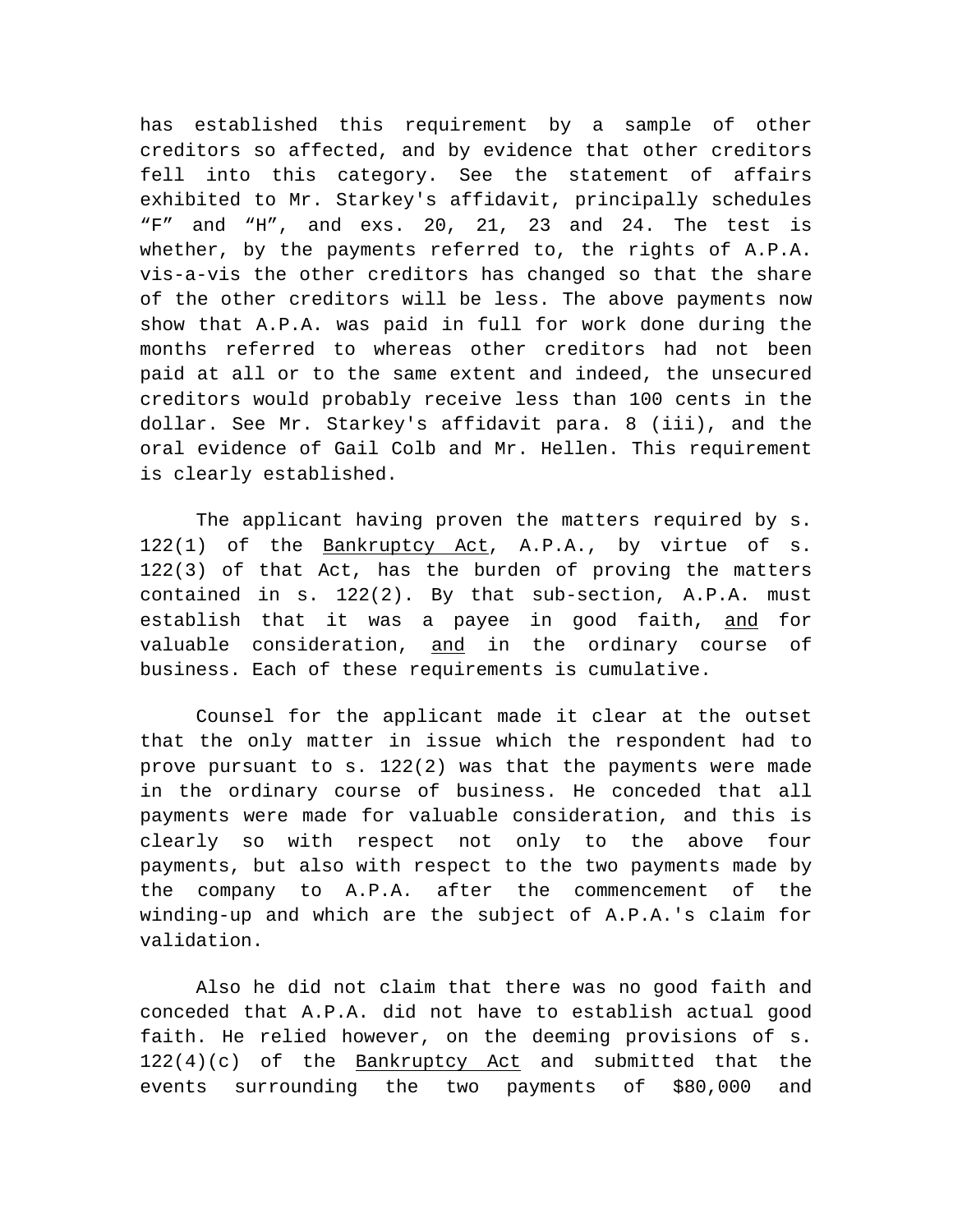\$65,847.35 in November/December 1986 triggered those provisions by which a payee is deemed not to be a payee in good faith. It was submitted that the payments in November/December 1986 were made under such circumstances as to lead to the inference that A.P.A. knew, or had reason to suspect that the company was unable to pay its debts as they became due from its own money and that the effect of the payments was to give it a preference, priority or advantage over other creditors. The result it was submitted, is that the Court was precluded from finding that A.P.A. was a payee in good faith: Re Weiss [1970] A.L.R. 654 at 665 per Gibbs J., citing Queensland Bacon Pty. Ltd. v. Rees (1965-6) C.L.R. 266 per Barwick C.J. at 287.

It was agreed that where the applicant relied on the deeming provisions, the applicant had the onus of establishing the various matters contained in the subsection from which the necessary inferences were capable of being drawn. All of these matters are also cumulative. No onus was cast on A.P.A.: Queensland Bacon Pty. Ltd. v. Rees (supra) at 287; Re Weiss (supra) at 665; Re Cooke; ex parte Official Trustee and Bankruptcy v. Miller Bros. Melbourne Tankworks Pty. Ltd. (1985) 4 F.C.R. 398 at 411; Castellucci; ex parte Pipkin (1983) 68 F.L.R. 162 at 166.

However, counsel for A.P.A. submitted that the evidence led by A.P.A., when considered in the light of all of the evidence in the case, clearly negatived the matters contained in s.  $122(4)(c)$  so that no such inferences could be drawn as would displace the conceded actual good faith by A.P.A. with respect to all four payments referred to above. He further submitted that A.P.A. had discharged the onus on it under s. 122(2),(3), in establishing that the payments were made in the ordinary course of business.

Therefore for the applicant to succeed with respect to a claim based upon preferences (subject to a, determination of the quantum thereof), it must be shown either that A.P.A. has not discharged the onus upon it of establishing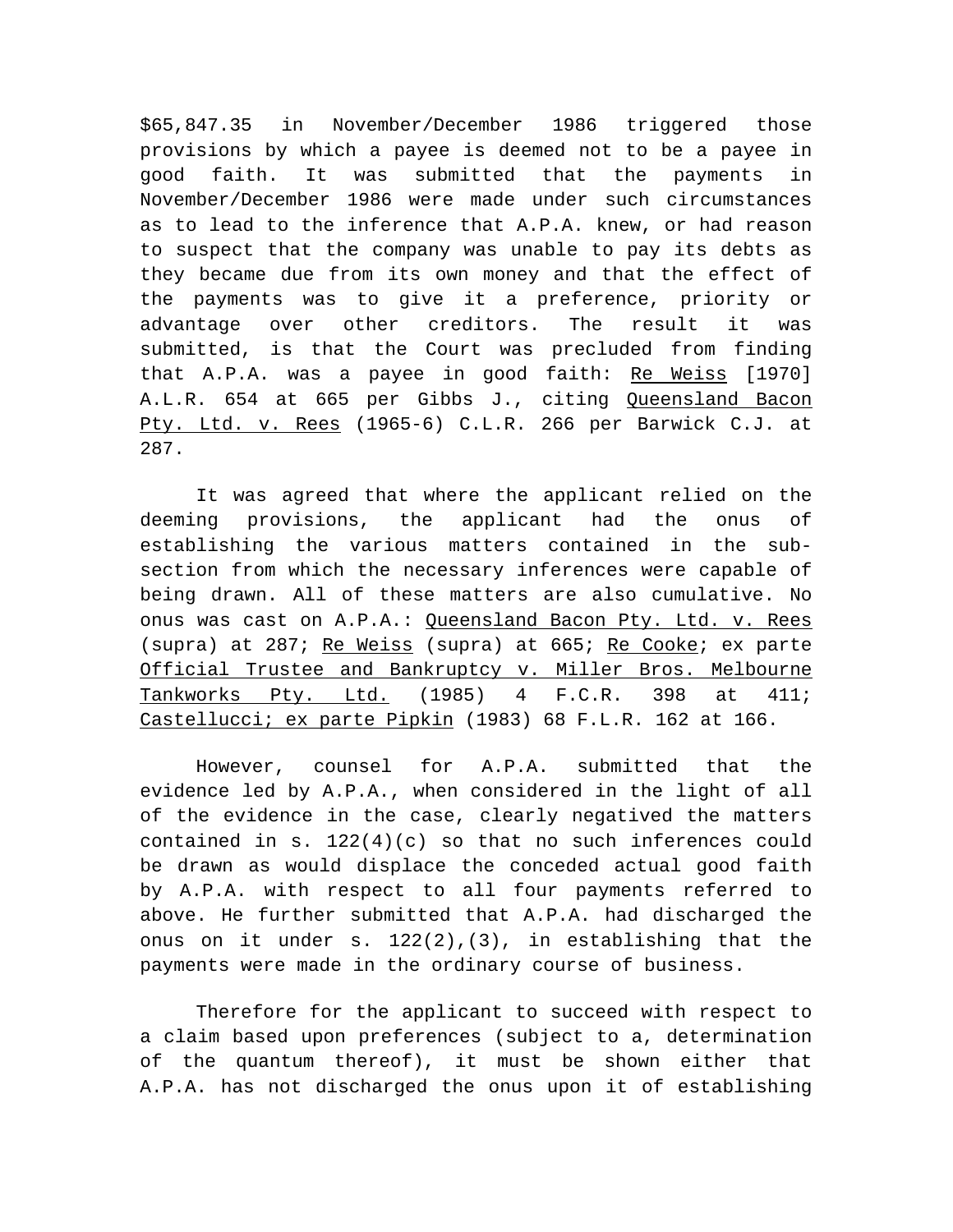on the balance of probabilities that the payments in November/December 1986 were made in the ordinary course of business, or alternatively (or in addition thereto), and notwithstanding that actual good faith has been conceded, that the applicant has discharged the onus in establishing the facts and circumstances referred to in s.  $122(4)(c)$ , from which the inferences referred to therein may be drawn so that A.P.A. in that event is deemed not to be a payee in good faith.

In these circumstances, there can be some overlapping of the two concepts: see K. & R. Fabrications (Qld) Pty. Ltd. v. M. & B. Rigging Pty. Ltd. [1982] Qd.R. 585 at 587. However, a payment can be made in good faith, whilst at the same time being a payment not made in the ordinary course of business: Taylor & Anor. v. White & Anor. (1964) 110 C.L.R. 129 per Taylor J. at 153; Re Cummins (t/a NAM Constructions) ex parte Harris & Anor v. ARC Engineering Pty. Ltd. (1985) 62 A.L.R. 129 (Pincus J. as His Honour then was). The liquidator in this case has to a large extent relied upon similar circumstances to support both the submission that these payments were not made in the ordinary course of business as well as the submission that the circumstances surrounding these payments indicated that the inferences should be drawn under  $s. 122(4)(c)$  of the Bankruptcy Act which deems A.P.A. not to be a payee in good faith. It is convenient first to deal with the submissions in relation to s.  $122(4)(c)$  of the Bankruptcy Act.

### SECTION 122(4)(c) OF THE BANKRUPTCY ACT

The case for the liquidator, as emerged from the course of proceedings and submissions, to justify the drawing of the necessary inferences as at the date of the handing over of the two cheques on Friday, 28th November 1986, and leading up to the banking of the second cheque on 12th December 1986 is as follows:

1. The relatively current state of the company's account with A.P.A. from January 1985 to June 1986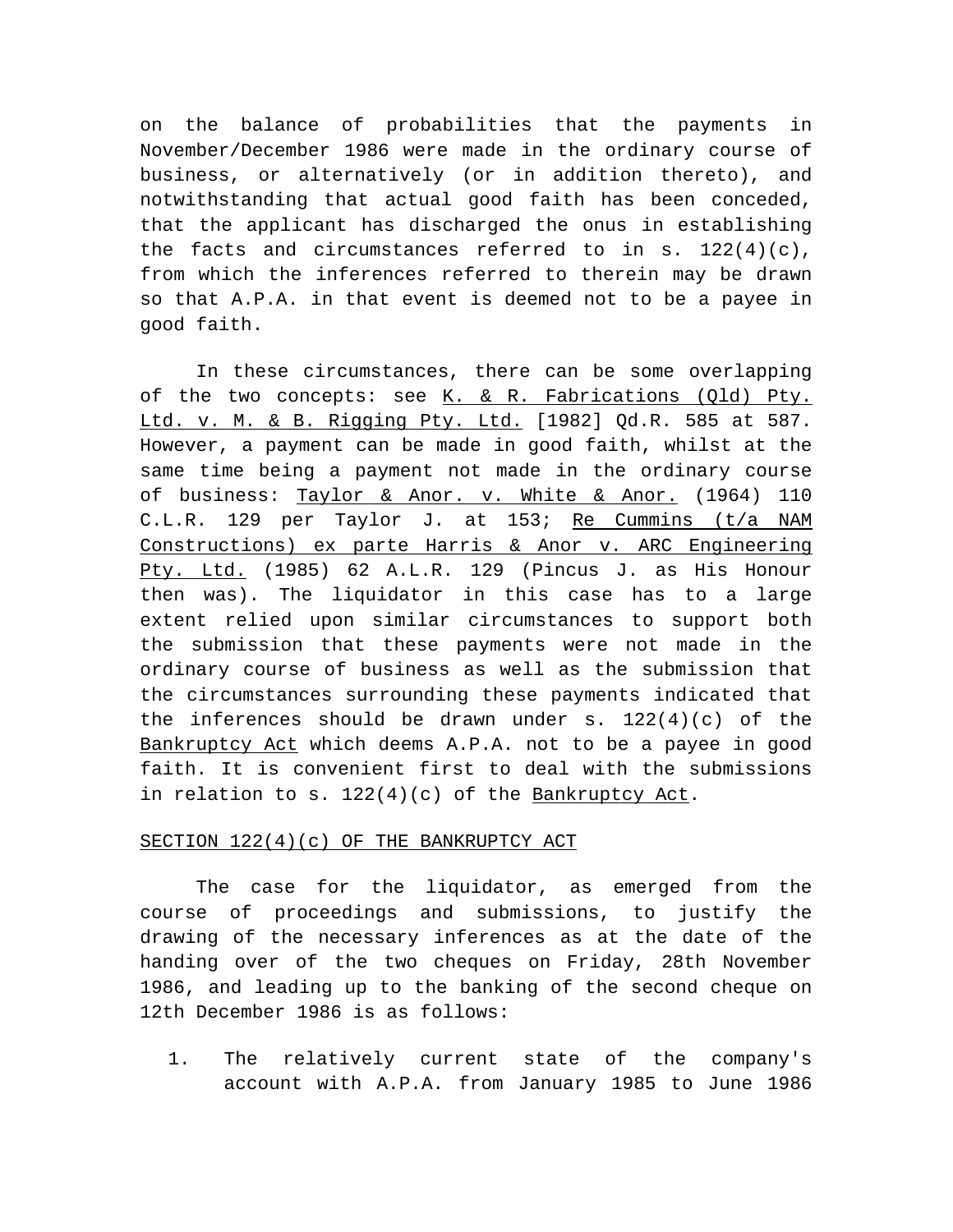and the absence of reminder notices or phone calls in that period.

- 2. The progressively longer periods in which payments were made between July 1986 and 28th November 1986 (and 12th December 1986) with various telephone calls to Mr. Fitzgerald in connection with some payments, as well as the ordinary reminder notices.
- 3. The issue of several court proceedings against the company on 31st May 1986, 21st June 1986, 12th July 1986, 20th September 1986, 11th October 1986.
- 4. The fact that some payments were made by two cheques (i.e. August, September and finally 28th November 1986.
- 5. The fact that the two payments by cheques handed over on 28th November 1986 were from progress payments received by the company from projects on which A.P.A. had not worked at the relevant time and that there was no evidence to show that Mr. O'connell knew the company's profit component out of those progress payments out of which payments could legitimately have been made to A.P.A.
- 6. The company when it handed over the cheque for \$65,847.35 on 28th November 1986 did not know when it could be banked and when there would be funds to meet it, with no evidence of temporary liquidity problems which would have given an innocent explanation to the circumstances surrounding the handing over and the banking of the two cheques.
- 7. Most importantly, by the circumstances surrounding the handing over of the two cheques in question on 28th November 1986 and leading up to the deposit of the second cheque on Friday, 12th December 1986, as allegedly contained by reference to Mr. O'Donnell's diaries and his oral evidence.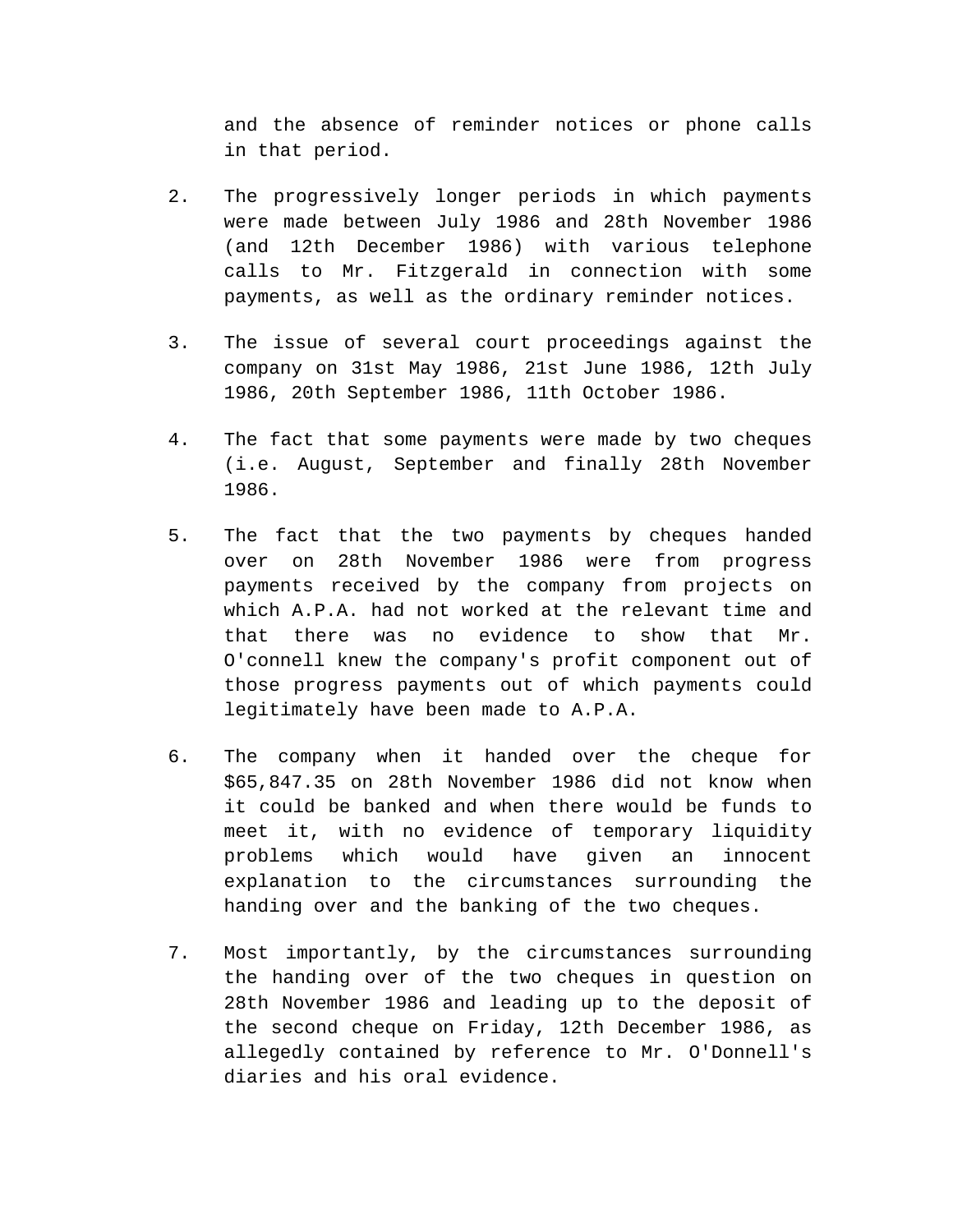The case for A.P.A. as emerged from the course of the proceedings and submissions, is as follows:

- 1. The onus was on the liquidator to clearly prove the facts from which the necessary inferences would objectively be drawn by a reasonable businessman in the position of Mr. O'Donnell and with his knowledge of the background and circumstances prevailing. It was submitted that this onus had not been discharged. If a doubt existed, it must be resolved in favour of A.P.A.
- 2. The period 1985-1986, whilst remotely relevant to the question of good faith, was not capable of supporting any of the necessary inferences. See Queensland Bacon Pty. Ltd. v. Rees (supra).
- 3. As there was no actual insolvency until 17th November 1986, there could be no inference that A.P.A. knew or had reason to suspect that the company was unable to pay its debts as they became due from its own money prior to that time: Queensland Bacon Pty. Ltd. v. Rees (supra) per Barwick C.J. at 292.
- 4. It was customary for A.P.A. to bring up the question of payment after an account was more than 15 days overdue by a friendly computer reminder notice to the debtor followed by a telephone call. It was common commercial experience that even the best of customers are reluctant to part with money and that the only efficient way of running a business is to have a system which continually brings to the customer's attention, the fact that the seller would like to be paid: Re Tellsa Furniture Pty. Ltd. (1985) 9 A.C.L.R. 869 per Young J. at 876-7.
- 5. There was nothing unusual about payments of a monthly account being made at times by two cheques, having regard to Mr. O'Donnell's evidence that the cheque held was always to await receipt by the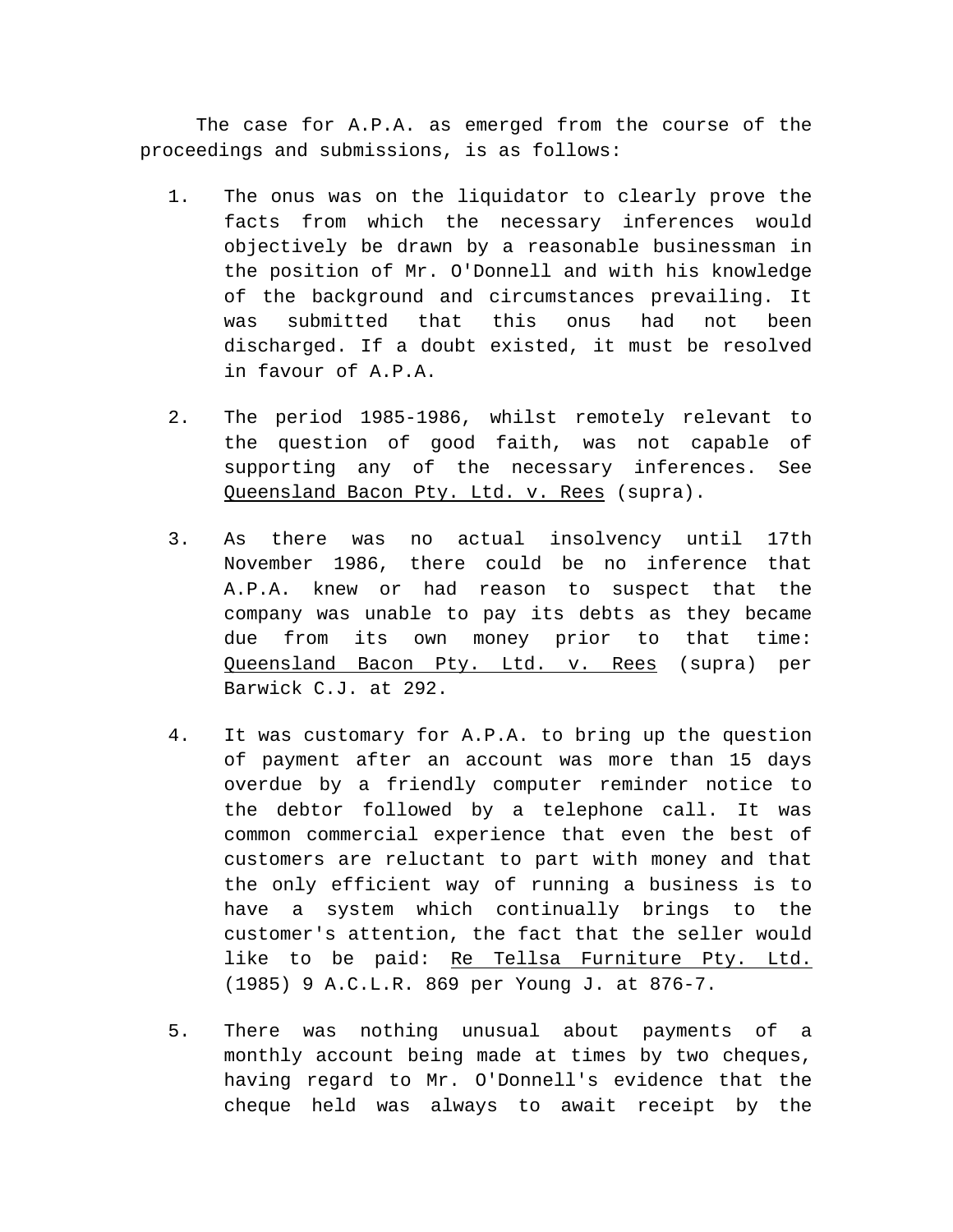company of a progress payment. This had occurred in March and May 1985, August 1986, September 1986, and again on 28th November 1986: See Re Tellsa Furniture Pty. Ltd. (supra) per Young J. at 876 where His Honour referred to this as being "more of a friendly commercial arrangement than the way the liquidator seemed to view it, namely, that of a creditor continually pressing it for payment".

- 6. Mr. O'Donnell's knowledge of plaints or writs issued against the company were irrelevant and at best showed that Mr. O'Donnell was a competent businessman keeping his finger on the pulse. Also, his investigations showed that many of these items were genuinely disputed debts and in no way indicated that the company was insolvent rather than being unwilling to pay those debts (for whatever reason).
- 7. Even though the method by which the company paid A.P.A.'s accounts was a result of a friendly and ongoing business relationship between them, with no evidence that Mr. O'Donnell knew or had reason to suspect that the company was unable to pay its debts as they fell due, there was evidence, if evidence be needed, of a temporary liquidity problem endured by the company. Mr. O'Donnell's evidence was unchallenged (250, 254, 255). At 254 l. 40 Mr. O'Donnell said:

"Did anything concern you about that arrangement?-- No. I remember Mr. Fitzgerald telling me that it was on a particular contract and I think was Callide that he was waiting for a cheque on because I remember him sayxng he was waiting for a cheque for our account....

See also p. 255

"Do you recall being told that Mr. Fitzgerald was expecting further funds?-- Yes I do recall that.

See also p. 301 in cross-examination.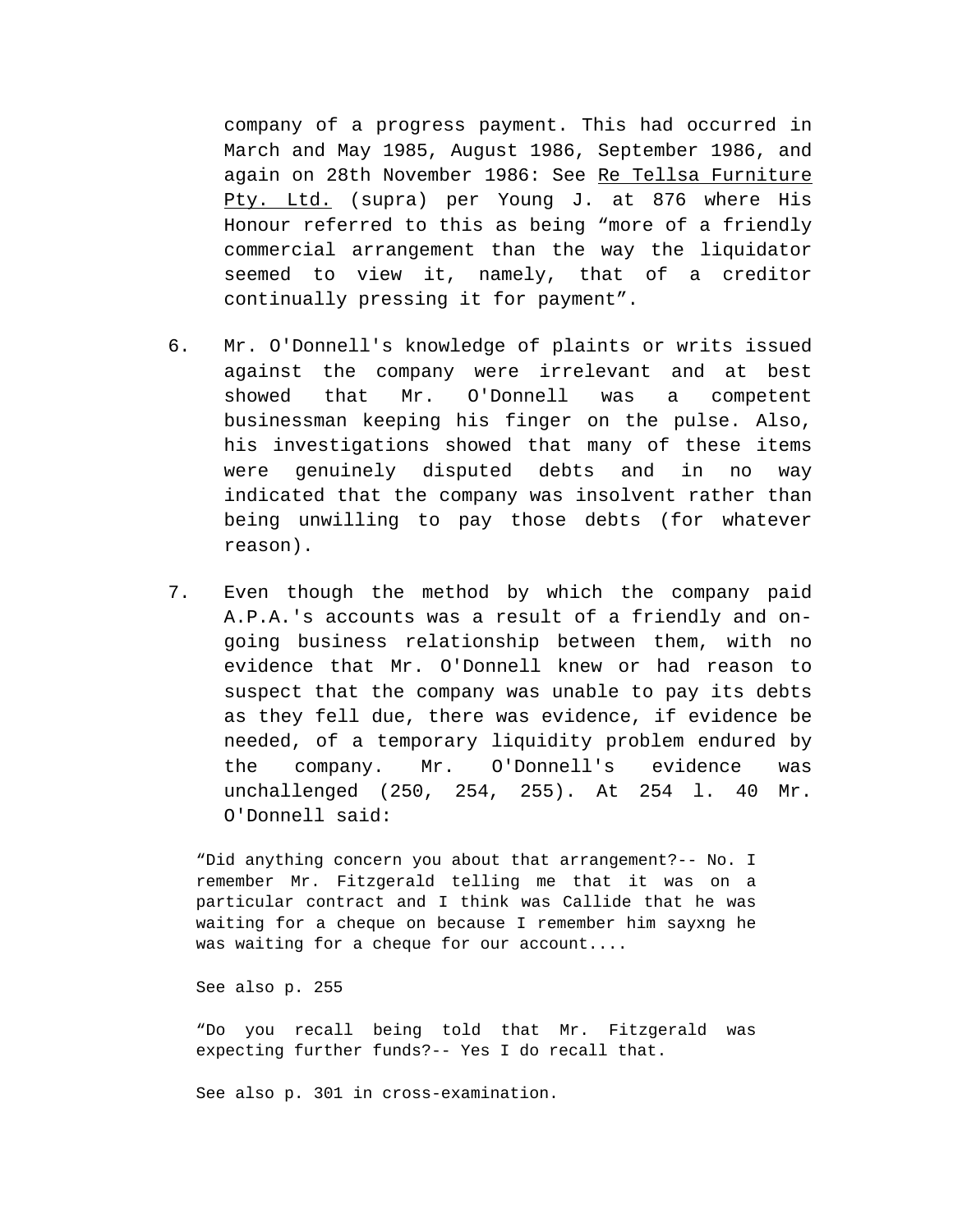"Yes, he asked me to hold it until he received a progress payment."

- 8. There was no evidence that Mr. O'Donnell at any time acted from fear or apprehension.
- 9. The undisputed evidence was that the company from all outward appearances was a substantial and successful company with major contracts funded by Commonwealth and State Governments and statutory authorities.
- 10. No demands had ever been made by A.P.A. on the company and no cheques had ever been dishonoured. Mr. Fitzgerald always paid his debts as promised.
- 11. There was no evidence of arrangements that the company may have had with other creditors.
- 12. The undisputed evidence was that Mr. O'Donnell at no time either knew or suspected or had reason to suspect that the company was actually insolvent or that it was unable to pay its debts as they fell due from its own money. Nor did he at any time consider that any payments he received had the effect of giving him a preference, priority or advantage over other creditors.
- 13. A.P.A.'s conduct in continuing to supply substantial credit to the company right up to June 1987, whilst not being the test required by the sub-section, nevertheless had considerable confirmatory value which could not be ignored: Queensland Bacon Pty. Ltd. v. Rees (supra) per Barwick C.J. at 300, per Kitto J. at 306. Mr. O'Donnell said that had he suspected insolvency, he would not have continued to supply credit and would have withdrawn the supply of trucks to the company.
- 14. No objective businessman, possessed of the knowledge possessed by Mr. O'Donnell at all material times,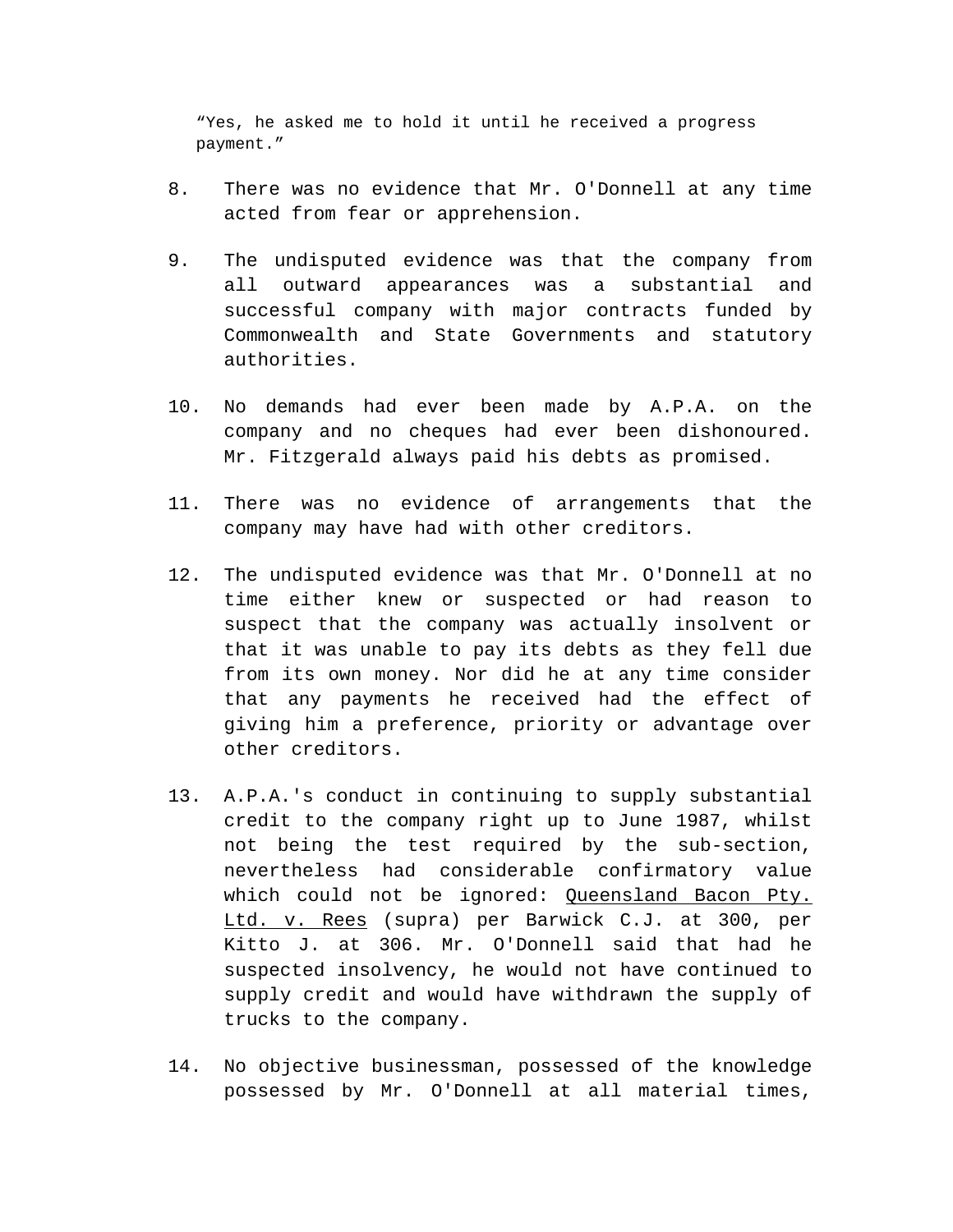could properly draw either of the inferences referred to in s.  $122(4)(c)$ , either from the background circumstances relied upon by counsel for the liquidator, or from the facts and circumstances surrounding the delivery of the two cheques on 28th November 1986 and the ultimate banking of the second cheque on 12th December 1986.

As the diary entries (ex. 9) and oral evidence in relation to them loomed large in the case on the question of good faith as well as on the question of the ordinary course of business, some reference must be made to that material. The relevant entries and evidence surrounding them appear as follows:

- 1. Monday, 24th November 1986 "Jobs: (1) Fitzgerald re money" with a mark indicating that Mr. O'Donnell had attended to this matter. Whilst he could not specifically recall the telephone call, he said that this was not a promise that A.P.A. would receive a cheque on Friday, 28th November 1986. At 24th November 1986, the September account of \$145,847.35 was 24 days overdue and this telephone call accords with Mr. O'Donnell's usual practice of telephoning customers whose accounts were more than 15 days overdue, the usual computer generated reminder also having gone out in the ordinary course. Mr. O'Donnell said that it could have meant "call on Friday about a cheque" and that it was standard practice to ring Mr. Fitzgerald before a visit because he may not have been there at the time. I accept Mr. O'Donnell's evidence as to the effect of this entry.
- 2. Friday, 28th November 1986 "Fitzgerald re money" and "C.M.P.S. money for Ted \$80,000". Mr. O'Donnell said that this entry could have been put there on Monday, 24th November 1986 in accordance with his practice to make entries ahead as reminders of matters to be attended to in the future. Mr.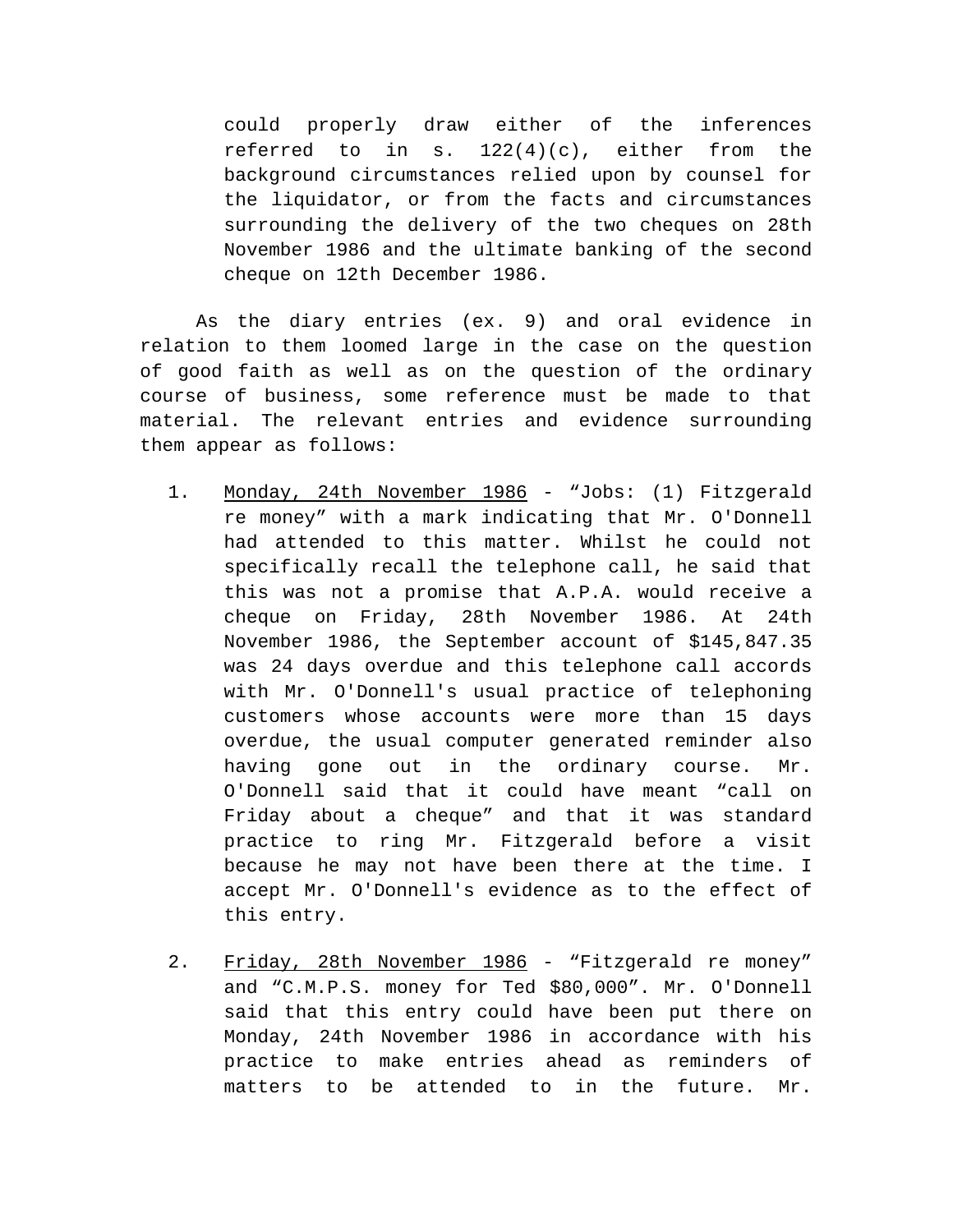O'Donnell said he probably rang Mr. Fitzgerald regarding a payment, and that the reference to C.M.P.S. was probably an indication from Mr. Fitzgerald that he was getting a cheque from C.M.P.S. and that he allocated \$80,000 out of it to A.P.A. He said that C.M.P.S. was not a job on which A.P.A. had worked at that time. Mr. O'Donnell was handed two cheque, one for \$80,000 and one \$65,847.35, and with respect to the second cheque said that Mr. Fitzgerald "asked me to hold it until he received a progress payment". He added "I'm almost certain he said the progress payment from Callide and, again, we weren't working at Callide at the time." In re-examination he said that it was "very possible" that on or about this date (28th November 1986) he made an entry ahead on Wednesday, 10th December 1986 which is referred to below. This was his practice. Of significance was his evidence that Mr. Fitzgerald at times gave him a cheque and asked him not to present it for a few days because "he was expecting payments from a particular contractor". When Mr. O'Donnell presented the cheques they always cleared. And further, after referring to the fact that one cheque for \$80,000 given on that date was presented and paid, he said that he received the cheque for \$65,847.35 with the request that he hold it. He was not concerned about this arrangement as submitted by his counsel - see above.

3. Thursday, 4th December 1986 - "Alan hold for Wednesday" - Mr. O'Donnell agreed that this was a reference to the cheque (\$65,847.35), but there is no evidence as to whether this was a reference to a telephone call and if so who initiated it. Nor does it appear when this entry was inserted on that page bearing that date. Mr. O'Donnell said that a call was received from John Goes, an operations man in the employment of the company about prices for a job. Mr. O'Donnell probably had advice that day,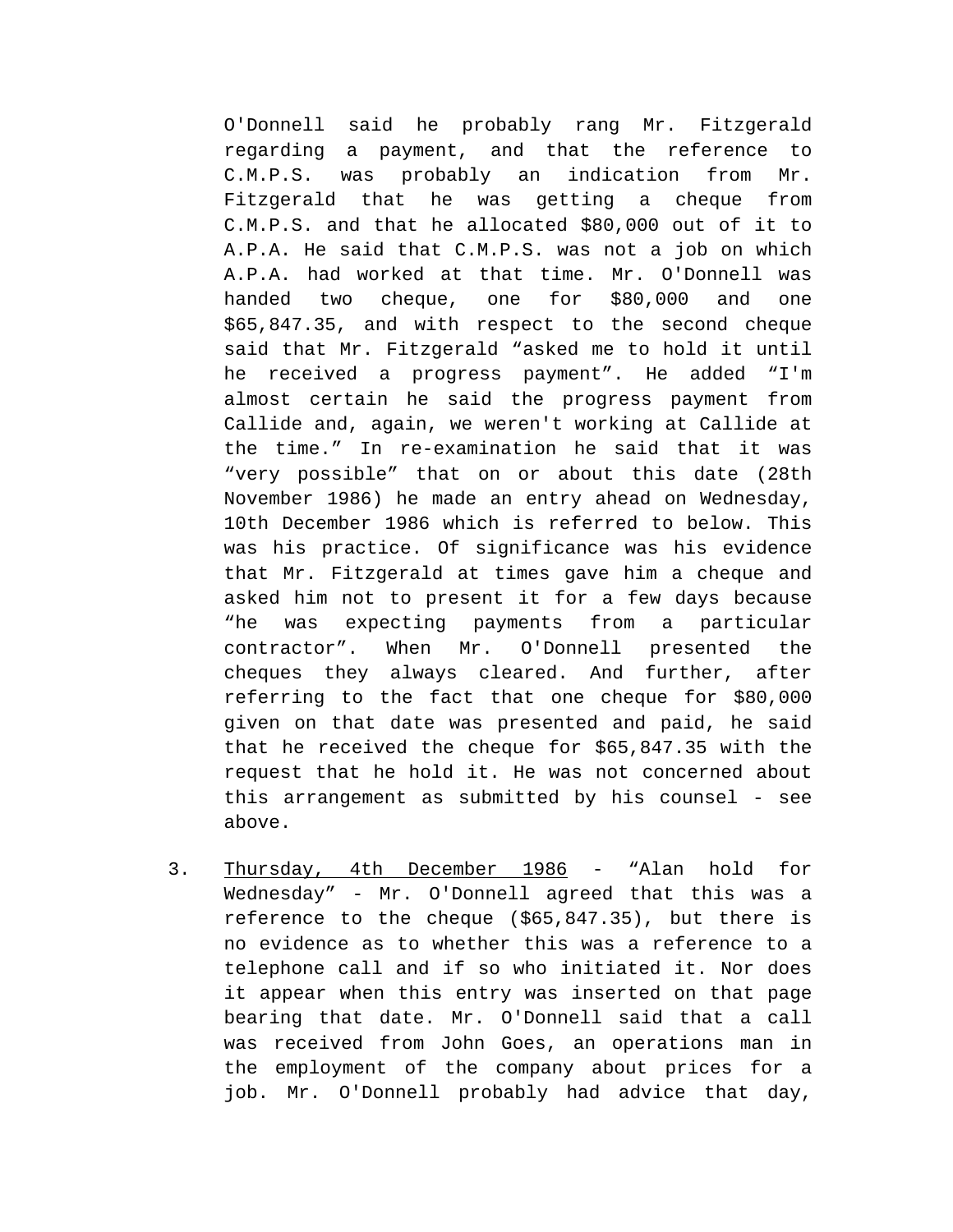regardless of who initiated the contact, to hold the cheque until Wednesday, 10th December 1986, having regard to the fact that on 28th November 1986, Mr. O'Donnell was asked to hold the cheque for an unspecified period or perhaps for a "few days" in accordance with Mr. Fitzgerald's practice.

4. Wednesday, 10th December 1986 - "Hold cheque until Wed. Fitzgerald". Mr. O'Donnell did not remember any conversation that day or its connotation. I accept his evidence that the hand-writing was a reference to "until Wed" and not to "until told" as put to him by counsel for the liquidator. This independently appears by a close examination of the hand-writing with other writing in the diaries made by Mr O'Donnell. In cross-examination, Mr. O'Donnell agreed with the suggestion put to him that he rang to see if it was all right to bank the second cheque. He said "Yes, which is the tenth of the month". He also said "Yes" to the proposition that he was told "No, you can't. You have got to hold it another seven days". This evidence is not entirely clear, having regard to Mr. O'Donnell's statement that he could not remember the conversation or its connotation in respect of which the diary entry does not help. Also in re-examination, he said that it was "very possible" the entry on 10th December 1986 was made by him on or about 28th November 1986 as a consequence of what was said to him on 28th November 1986 when he received the cheque. He said that if this was so, it would explain why on the Thursday (11th December 1986) there was a job to do which says "(8) Fitzgerald re cheque". It seems more likely that if this entry was made ahead in accordance with Mr. O'Donnell's practice, it was entered on 4th December 1986 when receiving an indication "Alan hold for Wednesday" and would more appropriately fit in with his telephone call on Thursday, 11th December 1986.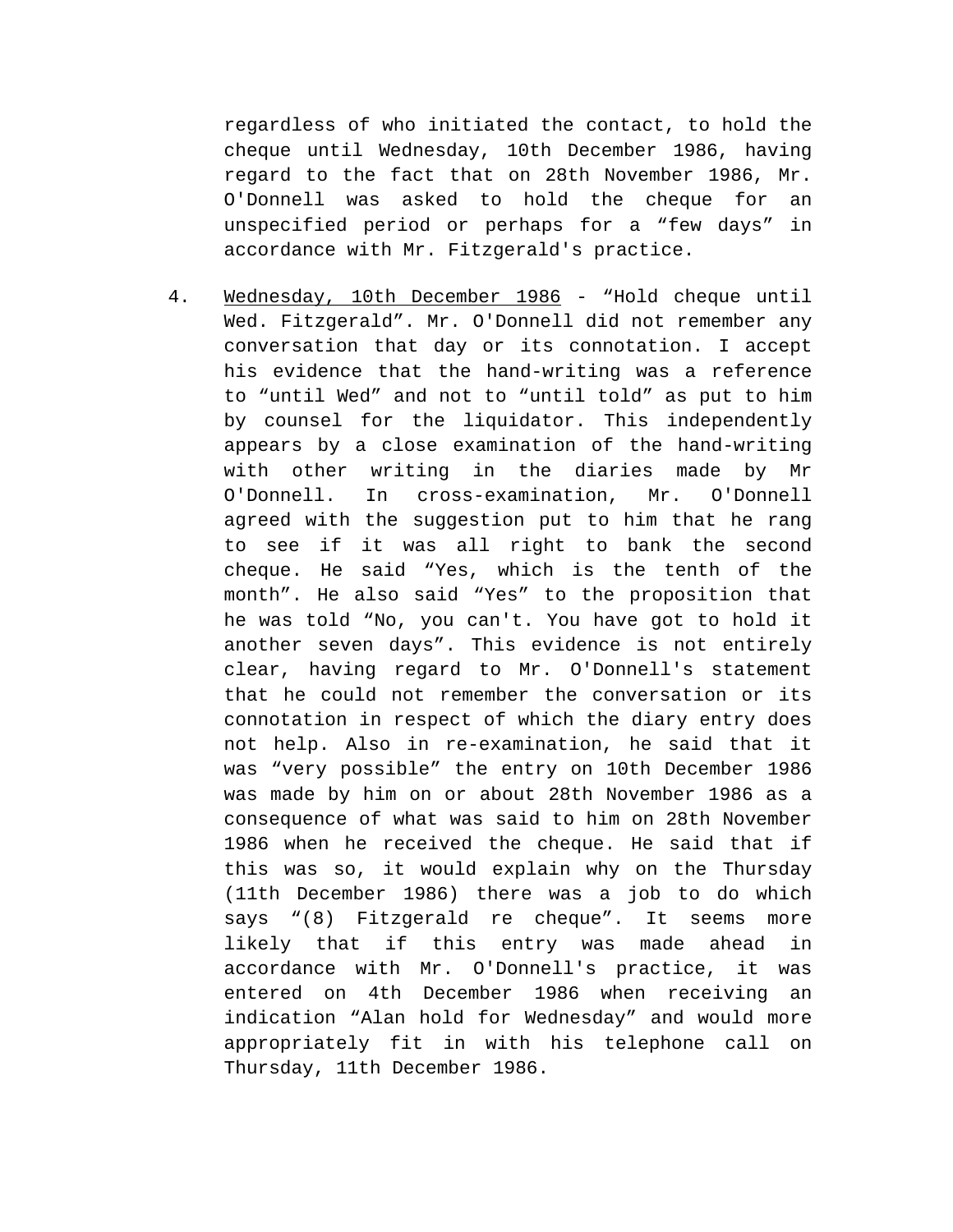If this is correct, then Mr. O'Donnell was probably not told on Wednesday, 10th December 1986 to hold the cheque for a further seven days although he probably had a telephone call about it on that date. Counsel for the liquidator conceded that the diary entry on 10th December 1986 was in dispute.

5. Thursday, 11th December 1986 - "(8) Fitzgerald re cheque" with a mark beside it which Mr. O'Donnell said was a job for him to do. He said that it "would indicate that I have spoken to someone on that". In cross-examination he said "Yes I rang Alan". He did not agree with the proposition that he rang Mr. Fitzgerald on 11th December 1986 notwithstanding that on the previous day he was told to hold the cheque until the following Wednesday, 17th December 1986. He said that he did not remember any conversation with anyone there or what had happened at all, and that he was not aware of the connotations from the entry on 10th December 1986.

On the evidence it is more likely that on 10th December 1986, even though there was probably a telephone contact, Mr. O'Donnell was not told to hold the cheque another seven days i.e. to Wednesday, 17th December 1986 and that the entry on 10th December 1986 was probably put ahead there on 4th December 1986 in accordance with Mr. O'Donnell's usual practice. This is somewhat confirmed by the fact that there was no entry ahead in the diary on Wednesday, 17th December 1986 in accordance with his usual practice (which I accept) to remind him of something to check up on that date, given that his company was at that time owed a substantial sum of money. It also fits in with the telephone call on Thursday, 11th December 1986 which would have been pointless had he in fact been told on Wednesday, 10th December 1986 to hold the cheque for another seven days i.e. to Wednesday, 17th December 1986.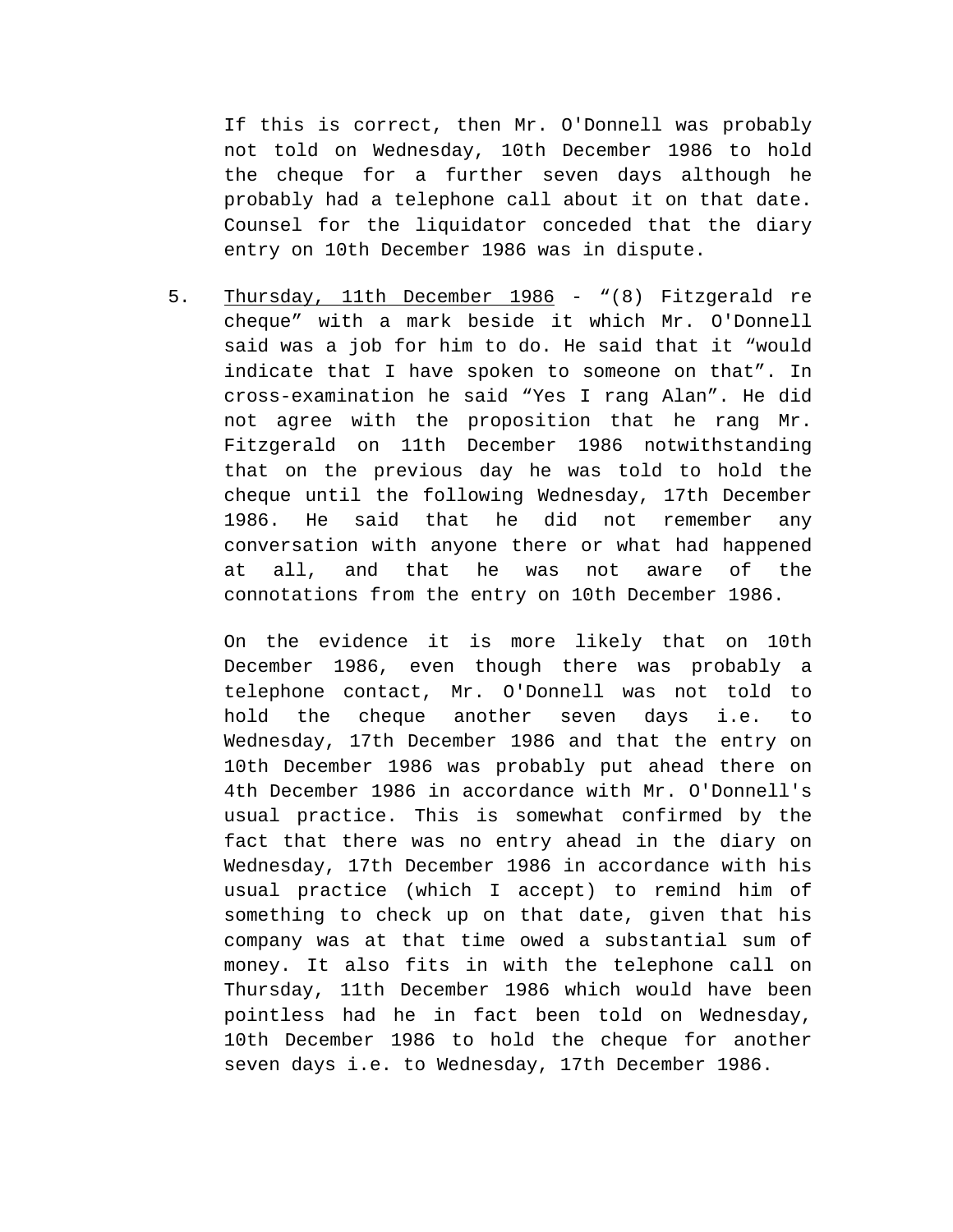- 6. Friday, 12th December 1986 Cheque banked. No entry in the diary but Mr. O'Donnell said in evidence-inchief that "obvious I have been rung on the 12th and told that it was okay to present the cheque at that time".
- 7. Wednesday, 17th December 1986 No relevant entry in the diary.

It appears that there were probably three telephone calls regarding the second cheque after it was handed over on 28th November 1986 i.e. on 4th December 1986, 10th December 1986, and again on 11th December 1986 on which date Mr. O'Donnell said he rang Mr. Fitzgerald. It also appears that there was a telephone call on Friday, 12th December 1986.

It was further submitted that by receiving the cheque for \$65,847.35 with instructions not to bank it and with no specified date given on which to bank it, it was the same as an instruction "Don't bank this" or "I don't have the money" or "Not only do I not have the money, but I don't know when I going to get it". It was further said that there was no need for Mr. O'Donnell to ring the company on Wednesday, 10th December 1986 (which entry counsel conceded was the subject of a dispute). He submitted that the effect of what occurred was that the cheque for \$65,847.35 was the same as a bounced cheque which meant that the transaction was not in the undistinguished common flow of business. It was also submitted that there was no difference between this arrangement and an arrangement for a post-dated cheque, because a post-dated cheque was handed over with a representation that in some days there would be money to meet it and that the handing over in these circumstances was the same as handing over of a post-dated cheque, dishonoured on first presentation, and met when presented the second time.

From the foregoing, it was submitted that not only was the handing over of one or both of the two cheques on 28th November 1986 and the circumstances leading up to the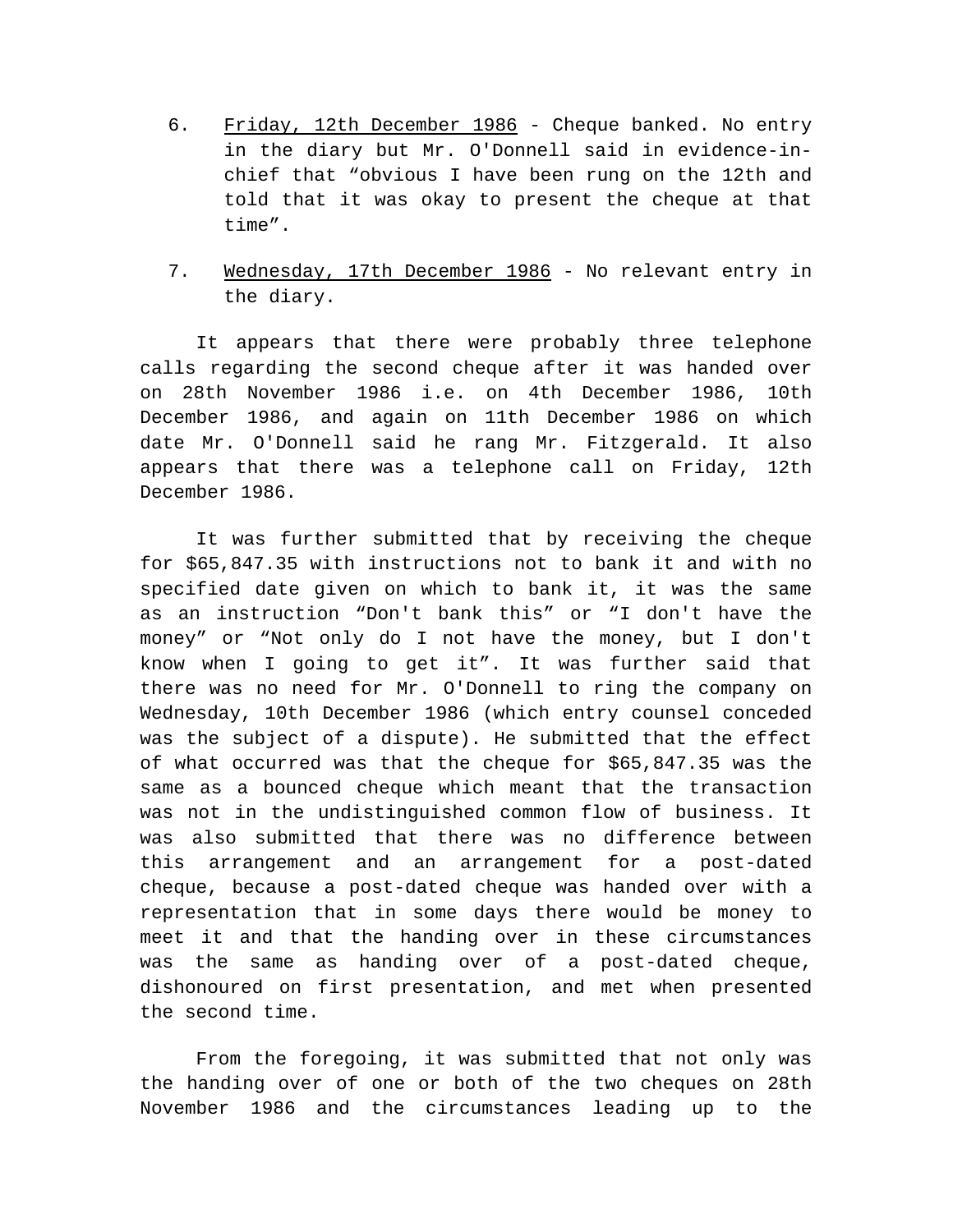banking of the second cheque on 12th December 1986, transactions which were not entered into in the ordinary course of business, but also that an objective by-stander possessed of the background and information which Mr. O'Donnell possessed at the material times, would necessarily infer that A.P.A. knew or had reason to suspect that the company was unable to pay its debts as they became due from its own money and that the effect of one or both of those payments would be to give A.P.A. a preference, priority or advantage over other creditors.

It was conceded that there is no onus on A.P.A. to negative the existence of circumstances from which the described inferences could be drawn by the court. That onus is on the liquidator, and if there is a doubt as to whether the inferences should be drawn, the preference should not be voided Barwick C.J. in Queensland Bacon Pty. Ltd. v. Rees (supra) at 287 made this clear. He said:

"The condition it raises is that the court is positively satisfied that the circumstances of the payment justify the inference by it that the creditor knew or had reason to suspect the insolvency and the preference. To treat this as imposing an onus on the creditor to negative the existence of any such circumstances is, in my respectful opinion, to misread the subsection.

If the court, otherwise satisfied of good faith, has no material or insufficient material from which it can draw the inference mentioned in s. 95(4), the creditors' exculpation under s. 95(2), if otherwise made out, will be complete; or if, in such circumstances, the court is in doubt as to whether or not the inference should be drawn, the preference should not be avoided."

In Australia, the test to be applied under this subsection is an objective one. See per Latham C.J. in Downs Distributing Co. Pty. Ltd. v. Associated Bluestar Stores Pty. Ltd. (In Liguidation) (1948) 76 C.L.R. 463 at 475-6. Also, the sub-section requires that it is the fact of actual insolvency which must be known or suspected. Barwick C.J. in Queensland Bacon Pty. Ltd. v. Rees (supra) at 291-2 said: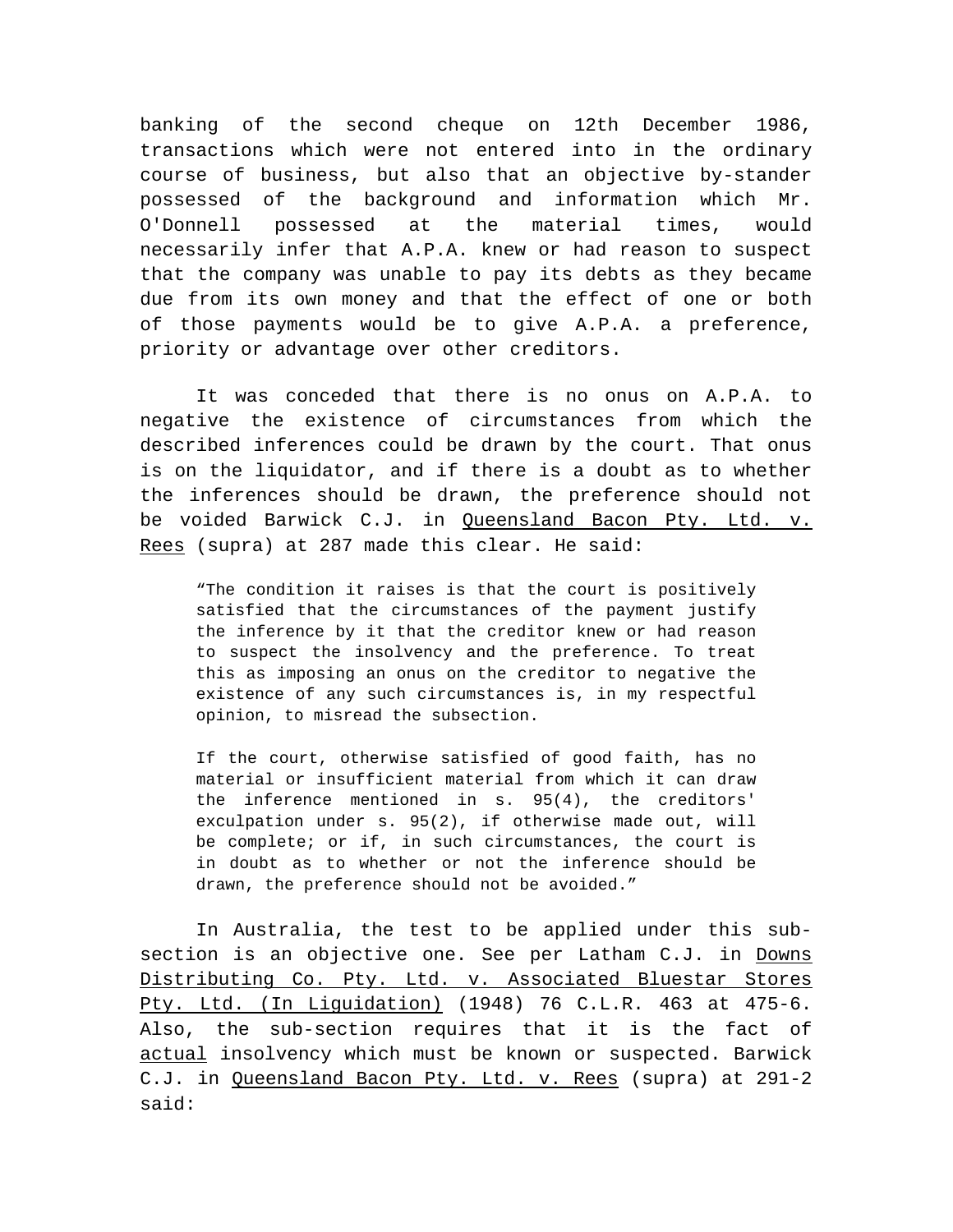"In the first place, to satisfy s. 95(4) the circumstances of the voided payment must be such as to lead to the inference that the creditor knew or had reason to suspect the fact of the debtor's insolvency. It is not enough that the circumstances are such as to lead to the inference that the creditor had reason to suspect that the debtor might be insolvent. The words of the subsection, to my mind, are quite clear that it is the fact of actual insolvency which must be known or suspected. To be insolvent, the debtor must be unable, as distinct from merely unwilling, to pay his debts as they fall due. It is one thing to suspect the man's solvency in the sense that one doubts whether he is solvent or insolvent. It is another thing to suspect that he is in fact insolvent. It is of the latter suspicion that s. 95(4), in my opinion, speaks."

Kitto J. in the same case at 303 said:

"A suspicion that something exists is more than a mere idle wondering whether it exists or not; it is a positive feeling of actual apprehension or mistrust, amounting to 'a slight opinion, but without sufficient evidence' as Chambers's Dictionary expresses it. Consequently, reason to suspect that a fact exists is more than a reason to consider or look into the possibility of its existence. The notion which 'reason to suspect' expresses in sub-s. (4) is, I think, of something which in all the circumstances would create in the mind of a reasonable person in the position of a payee an actual apprehension or fear that the situation of the payer is in actual fact that which the sub-section describes - a mistrust of the payer's ability to pay his debts as they become due and of the effect which acceptance of the payment would have as between the payee and the other creditor.

The question thus posed by the sub-section is to be answered in the present cases as at the time when each of the relevant payments was about to be accepted. It is an objective question. What the payee or anyone else inferred at the time is not to be treated as decisive, though the Court may be assisted in reaching its own conclusion by seeing how business men in fact reacted to the circumstances."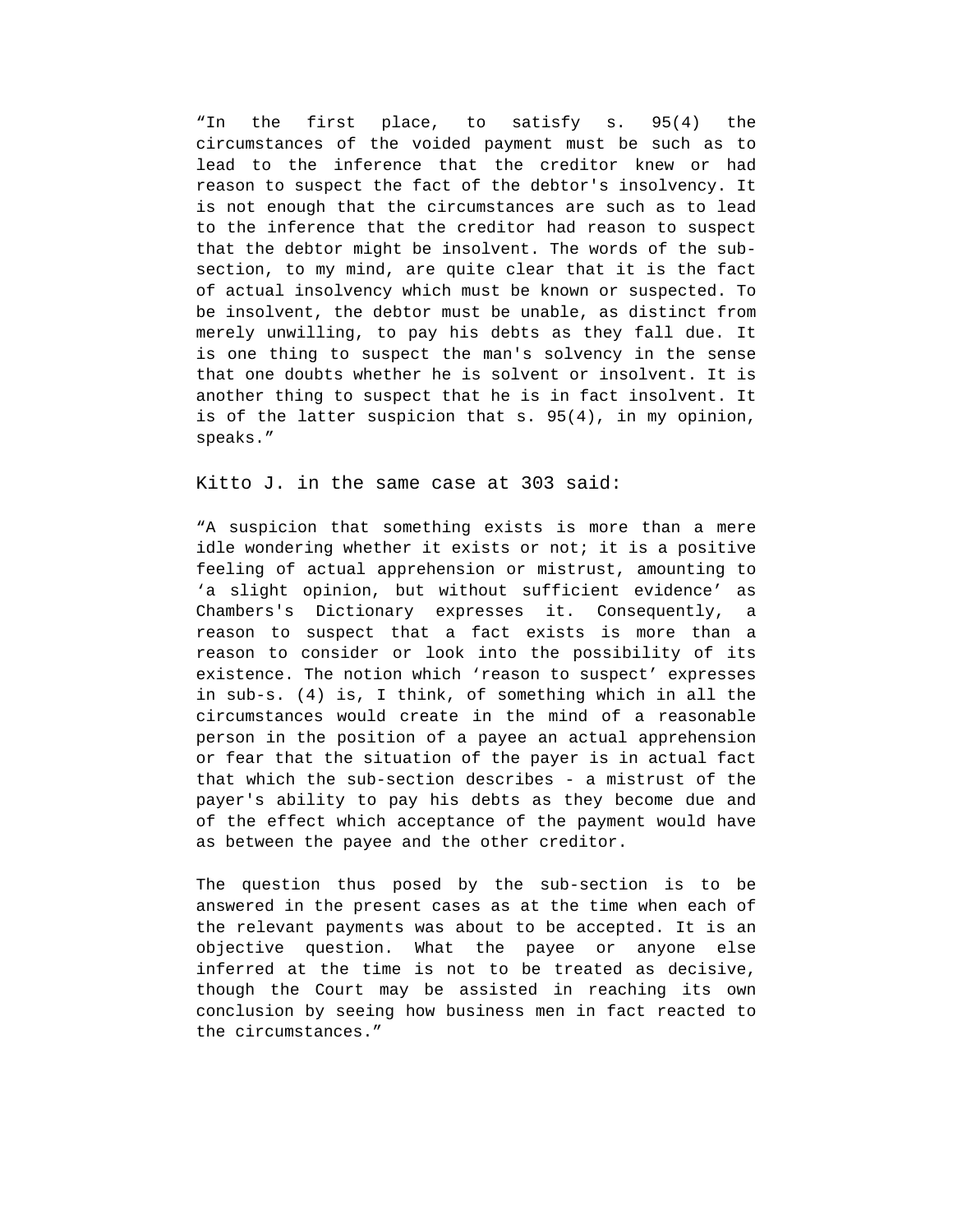These principles are succinctly encapsulated in the judgment of White A.C.J, in Freer v. Dot'n Line (Australia) Pty. Ltd. (1992) 10 A.C.L.C. 1304 at 1309:

"The High Court authorities insist that the court itself draws those inferences which a reasonable and impartial businessman would draw from the circumstances. The issue is not determined by considering what the creditor himself believes or suspects. There is good reason for this. The creditor has a strong self-interest in disclaiming any suspicion in order that he might more easily make out a defence and retain the preferential payment."

## In Queensland Bacon Pty. Ltd. v. Rees (supra), Barwick C.J. at 300 said:

"That business men do not infer insolvency or find ground to suspect its existence does not of course mean that the court cannot find that the circumstances were such that the creditors had reason to know or to suspect that insolvency. But their optimism, backed up as it was in this case, by their action in continuing to give credit to the company cannot, in my opinion, be ignored when deciding whether the recipient of a preferential payment ought to have known or suspected the insolvency of his debtor."

See also per Kitto J. (ibid.) at 306. Also Barwick C.J. at 292 said:

"It is the circumstances under which the voided payment was made which must support the inferences which the subsection describes, though of course those circumstances would include the creditor's knowledge of anterior events."

From the way in which the case was fought by both parties, it is clear that the parties regarded the payment of the last cheque as not having been made until 12th December 1986. This would appear to be so, having regard to the decision of the Full Court in K.D.S. Construction Services Pty. Ltd. v. National Australia Bank (1987) 5 A.C.L.C. 168 and in particular in the judgment of Ryan J. (with whom Andrews C.J. and Thomas J. agreed) at 171, where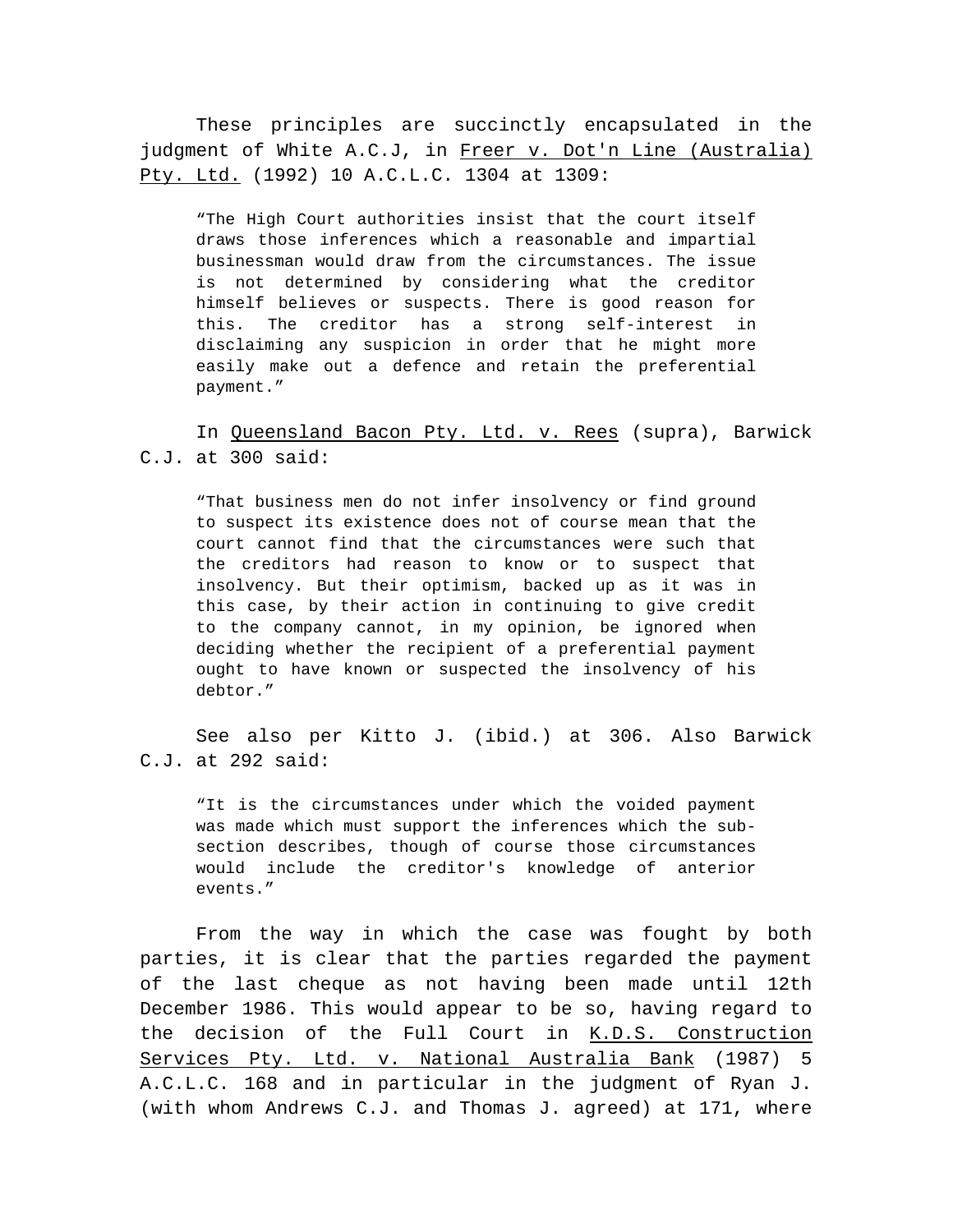His Honour referred to Tilley v. Official Receiver in Bankruptcy (1960) 103 C.L.R. 529 at 535 where Kitto J. said:

"There can be no doubt that the acceptance of a payment by cheque implies, if there be nothing to the contrary, an agreement that it shall be considered as payment, subject to the condition subsequent that if the cheque be dishonoured it shall no longer be so considered."

See also on appeal to the High Court (1987) 163 C.L.R. 668 and in particular at 676 where it was held that generally speaking, when a cheque is given in payment of a debt, it operates as a conditional payment subject to a condition that the cheque be paid on presentation. If it is dishonoured the debt revives but if it is duly met, the payment is complete at the time when the cheque is accepted by the creditor.

In this case, to use the words Kitto J. (supra), there is something to the contrary. It cannot be said that at the time the cheque for \$65,847.35 was handed over, it was then and there accepted as payment. A.P.A. merely held that cheque by arrangement with the company and subject to confirmation by the company as to when it should be presented for actual payment.

As indicated earlier in these reasons, I place no particular significance on the fact that the company at times paid A.P.A.'s account by two cheques instead of one, nor on the fact that the two payments in question were out of proceeds received by the company from jobs on which A.P.A. did not work at the material time. Nor do I regard the issue of plaints and writs or the sending out of computer reminder notices and telephone calls of any particular significance. Nor in my opinion is it of any significance that the company's account with A.P.A. was strictly overdue in the sense that it was not paid within the normal 30 day period. See per Kitto J., Queensland Bacon Pty. Ltd. v. Rees (supra) at 301.8, or that the company's account may have been overdue in November 1986 to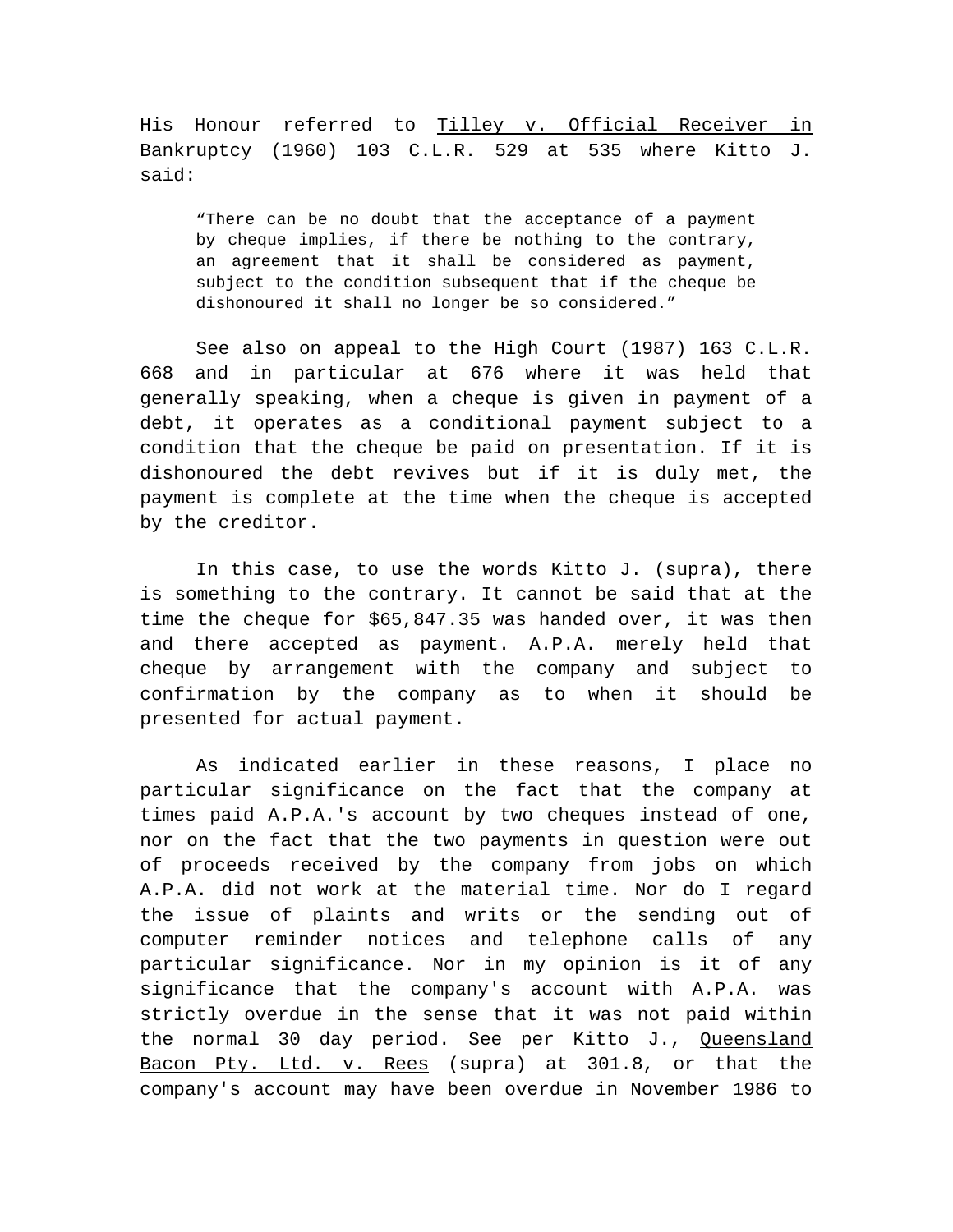a slightly greater extent than in the 18 months up to 30th June 1986.

I do not accept the submissions of counsel for the liquidator that the handing over of the two cheques with instructions not to bank one on a specified date was the same as an instruction "Don't bank this" or "I don't have the money", or "Not only do I not have the money, but I don't know when I'm going to get it". Nor do I accept the submission that the effect of the second cheque was that it was a post-dated cheque and that the consequences of a deferral of the presentation of it for payment amounted to the dishonouring of the cheque. Even if this were so, care must be taken against too ready an assumption that dishonour of a cheque must in all circumstances inevitably create in the mind of a reasonably worldly-wise creditor a suspicion of insolvency. The total picture must be considered: per Kitto J, Queensland Bacon Pty. Ltd. v. Rees (supra) at 302.

So also with a post dated cheque if that was the true effect of the second cheque. There may be an innocent explanation for the issue of a post dated cheque, e.g. a debtor who will be absent when a debt will become due might issue and deliver a cheque and date it ahead on the date the debt is due, to be presented on that date. Or, if there is a temporary liquidity problem a debtor might issue a post dated cheque at a time when that problem will be cured. On the other hand, a cheque post dated when a debt is truly overdue, and not merely subject to extended credit by express or implied agreement (cf. "the friendly commercial agreement" per Young J. in Re Tellsa Furniture Pty. Ltd. (supra), may in the circumstances of a particular case be capable of supporting an inference, particularly where there is a history of difficulty in obtaining payment and other circumstances which might fairly be said to give rise to suspicion. However, as indicated, I do not accept the submissions as to the effect of the second cheque.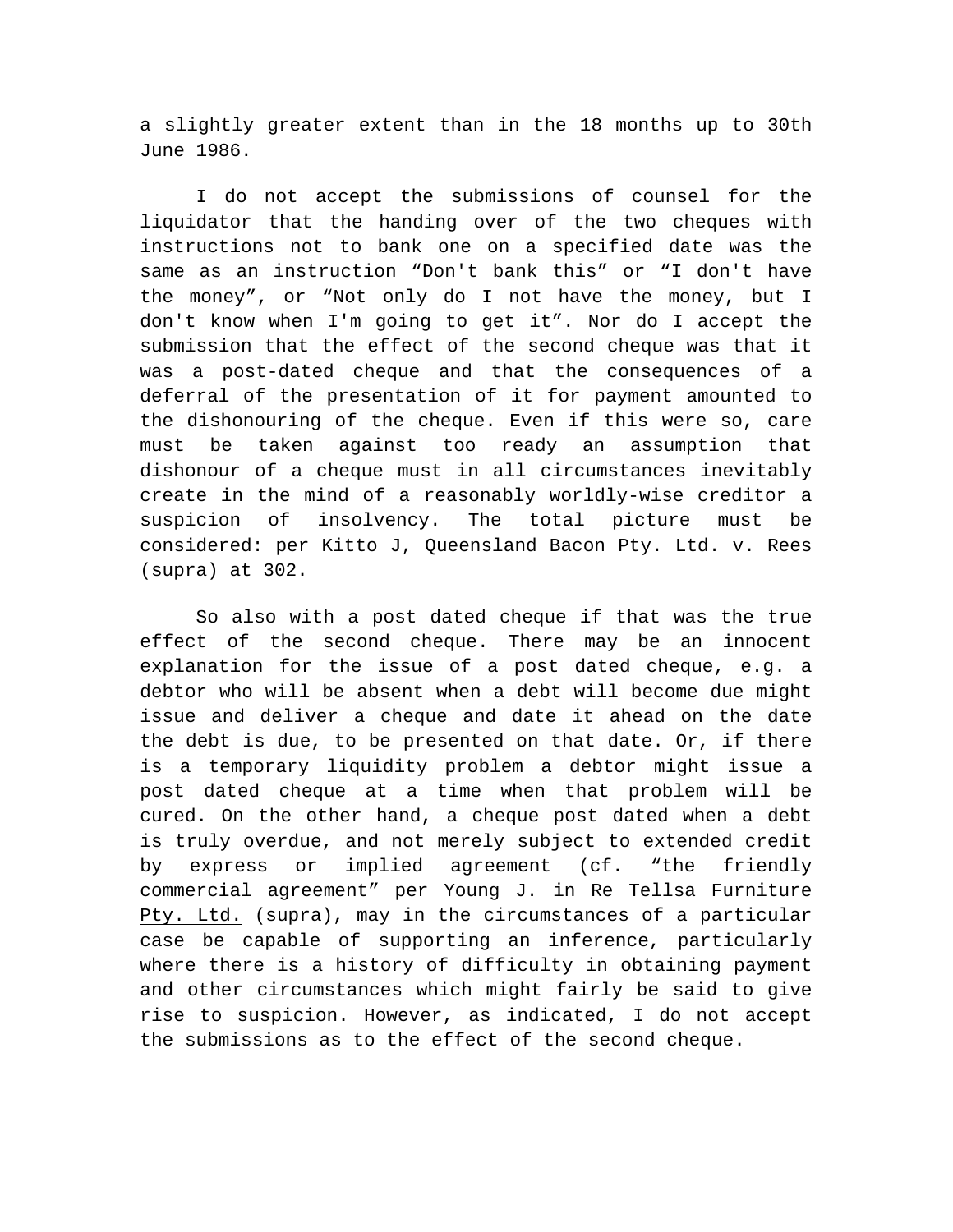Applying the above principles, and fully taking into account the content of the diaries and evidence in relation thereto, I am not satisfied that the applicant/liquidator has established facts on which the court should draw the two inferences pursuant to s.  $122(4)(c)$ . Care must be taken not to be wise after the event. Facts at the time must be considered chronologically without "wariness of hindsight": per Kitto J. in Queensland Bacon Pty. Ltd v. Rees (supra) at 313. A reasonably competent businessman with all of the background knowledge possessed by Mr. O'Donnell as at 28th November 1986 and up to 12th December 1986 would not draw the inference that A.P.A. knew or had reason to suspect that at the time of either of those two payments, the company was in fact insolvent and that the effect of either payment was to give A.P.A. a preference, priority or advantage over other creditors.

Mr. O'Donnell was merely holding one cheque in accordance with the arrangement, until advised that the company had received a progress payment. This conclusion is supported by the conduct of A.P.A. subsequently in continuing to supply large credit to the company. At worst for the company, the delay in presentation of the second cheque to 12th December 1986 merely showed a temporary shortage of liquid funds although it was equally open to an inference that the company preferred to pay accounts out of liquid funds rather than from other sources.

I accordingly accept the submissions of counsel for A.P.A. This means that the conceded actual good faith on which the onus rests upon  $A.P.A.,$  pursuant  $s. 122(2)$  of the Bankruptcy Act, remains undisturbed.

This leaves the question of whether one or both of the impugned payments were made in the ordinary course of business.

## ORDINARY COURSE OF BUSINESS

Counsel for the liquidator, in support of the submission that the two payments were not made in the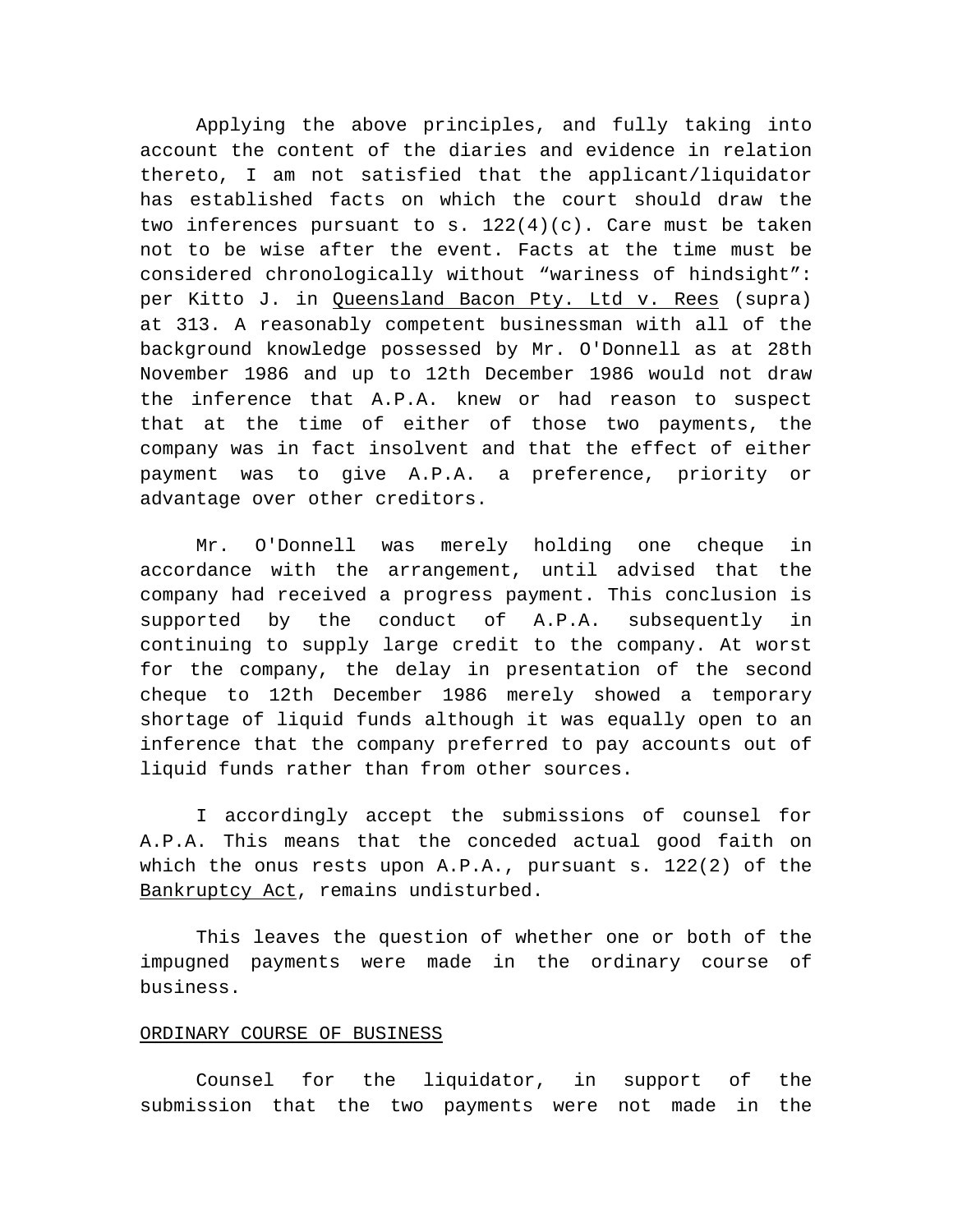ordinary course of business, also relied in his written submissions on the entire history of events commencing with the trading history pre-July 1986 up to the date of the actual payments. However, during argument he abandoned the history as largely irrelevant and relied only on the circumstances immediately leading up to and surrounding the actual payments themselves as disclosed by the diary entries and evidence by Mr. O'Donnell which has already been set out above. It will not now be repeated.

He also relied upon the statement of Rich J. in Downs Distributing Co. Pty. Ltd v. Associated Bluestar Stores Pty. Ltd. (In Liguidation) (supra) at 476-7, and on Freer v. Dot'n Line (Australia) Pty. Ltd. (supra) at 1309 col. 2 following the reference to Taylor v. White (1963-4) 110 C.L.R. 129. The passage in the last case however, as counsel for A.P.A. pointed out, was relevant only to the question of good faith. Reliance was also placed on Re Cummins (t/a NAM Constructions) ex parte Harris & Anor. v. A.R.C. Engineering Pty. Ltd. (1985) 62 A.L.R. 129 and in particular at 135 where Pincus J. (as His Honour then was) said:

"I can see nothing unfair about the circumstances attending the first payment, in this case, and the payment was one which might have been made 'without having any bankruptcy in view'. On the other hand, it seems to me impossible to say that payment under a cheque which is not only post-dated, but dishonoured when first presented, falls 'into place as part of the undistinguished common flow of business' It is unusual, I think, to issue a post-dated cheque for debt which is immediately due and unusual for a cheque to be dishonoured; the combination of circumstances is doubly unusual."

It was said that the handing over of two cheques dated 28th November 1986, one to be paid immediately and the other to be held pending advice, and the circumstances leading up to the banking and payment of the second cheque on 12th December 1986 called for comment and did not fall into place in the undistinguished common flow of business.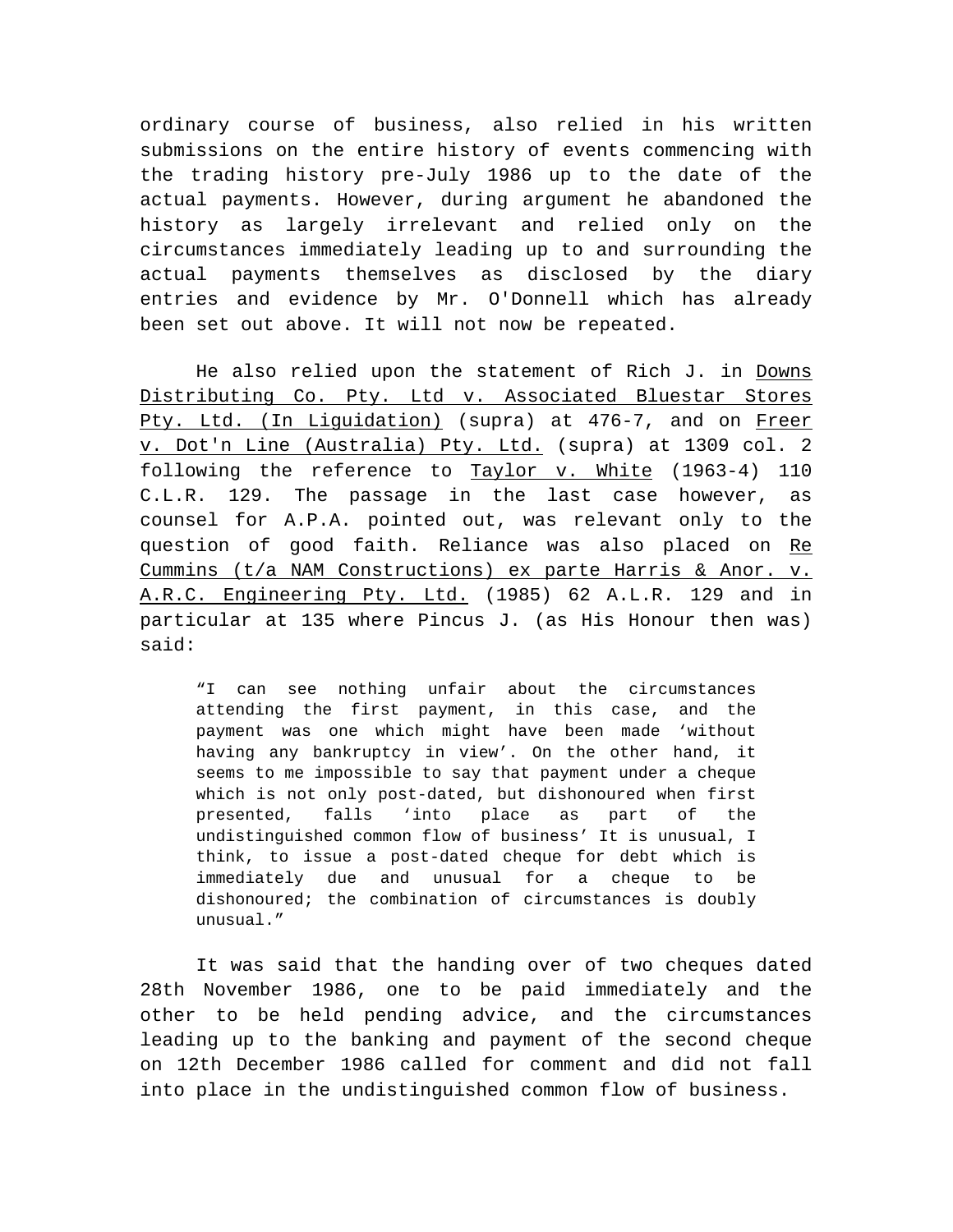Counsel for A.P.A. submitted that for a payment not to be in the ordinary course of business, it must be of an "unusual kind": per Latham J. in Downs Distributing Co. Pty. Ltd. v. Associated Bluestar Stores Pty. Ltd. (In Liquidation) (supra) at 475; a payment was made in the ordinary course of business if it was a transaction which would be usual for a creditor and debtor to enter into as a matter of business in circumstances of the particular case, uninfluenced by any belief on the part of the creditor that the debtor might be insolvent: per Williams J. (ibid.) pp. 479-80; or a transaction in the ordinary and common flow in the affairs of business, or falling into place as part of the undistinguished common flow of business forming part of the ordinary course of business as carried on, calling for no remark and arising out of no special or particular situation: per Rich J. (ibid.) 476-7.

It was submitted that the ringing of creditors asking for cheques when payments were overdue was a normal and efficient way of running a business, by continually bringing to the customer's attention the fact that the seller would like to be paid: See per Young J. in Re Tellsa Furniture Pty. Ltd. (supra) at 876. Therefore no significance should be given to the fact that there were several contacts about the cheque for \$65,847.35 before it was banked and paid on 12th December 1986, or that the payments were not out of progress payments received by the company from projects on which A.P.A. may not have done work at the particular time. It was said that it was a common commercial experience that even the best customer is reluctant to part with money. It was quite usual to suppose a company would be interested in holding on to its cash as long as possible. The fact that a number of companies habitually pay late, was also said to be of significance. See also Kitto J. in Queensland Bacon Pty. Ltd. v. Rees (supra) at 301-2 (when dealing with good faith). It was further submitted that Mr. O'Donnell never threatened legal proceedings. No cheques had ever been dishonoured. Arrangements for payment were always met and that payments were being made without A.P.A. having to take any unusual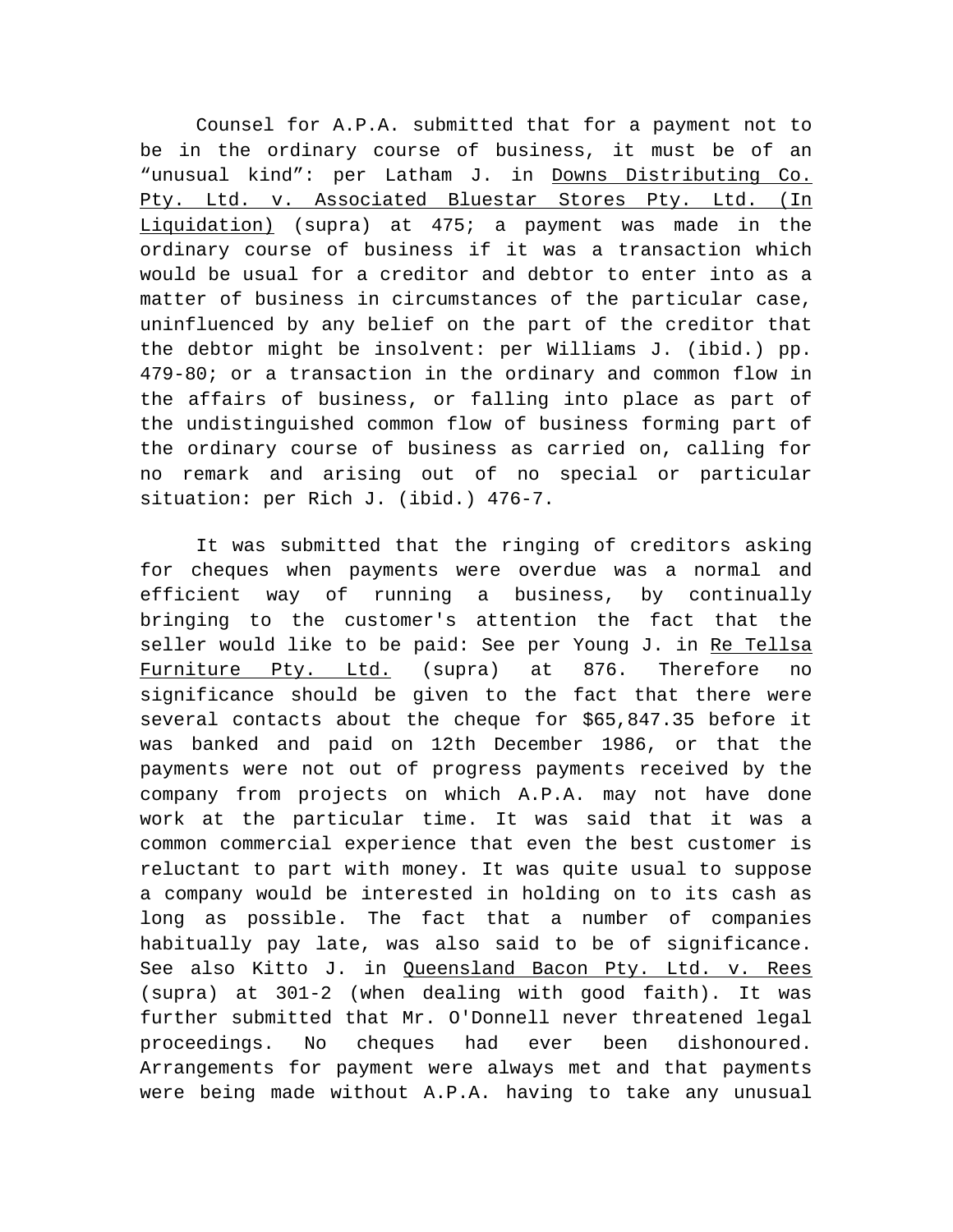measure to effect payment. No pressure was brought to bear on Mr. O'Donnell to secure these two payments. In the result, it was said that the handing over of the two cheques, one to be paid immediately and the other some little time later, was not a transaction of "an unusual kind" or that it fell into place as part of the undistinguished common flow of business forming part of the ordinary course of business carried on. It was submitted that this clearly applied with regard to the first cheque for \$80,000 but that in the circumstances it also was applicable to the ultimate banking and payment of the second cheque on 12th December 1986.

Counsel referred to several authorities. In K. & R. Fabrications (Qld) Pty. Ltd. v. M. & B. Rigging Pty. Ltd. [1982] Qd.R. 585, the Full Court held that a payment pursuant to a promise made by the promisor in response to a threat inherent in a statutory notice of demand under the Companies Act could not be regarded as a payment made according to the ordinary and common flow of transactions in the affairs of business. There was an additional factor in that case viz. the total debt was \$9,724. After service of the statutory demand, a conference was held at the request of the debtor at which the debtor promised to pay \$2,000 in reduction of the debt. It was in fact paid a month after the date promised. It was that payment which was held not to be a payment in the ordinary course of business.

In Katoa Pty. Ltd. (In liq.) v. Dartnall & Anor. (1984) 2 A.C.L.C. 42, payments made after receipt by the company of a monthly statement of account and carrying an adhesive label bearing the words "Final Notice" and "Payment within 7 days or legal action will be taken" were held to be payments in the ordinary course of business.

In Re Lambert Homes Pty. Ltd. (In liq) (1984) 2 A.C.L.C. 688, credit was extended to a company beyond the trading limit. Several payments were made to reduce the amount outstanding. A cheque received by the creditor was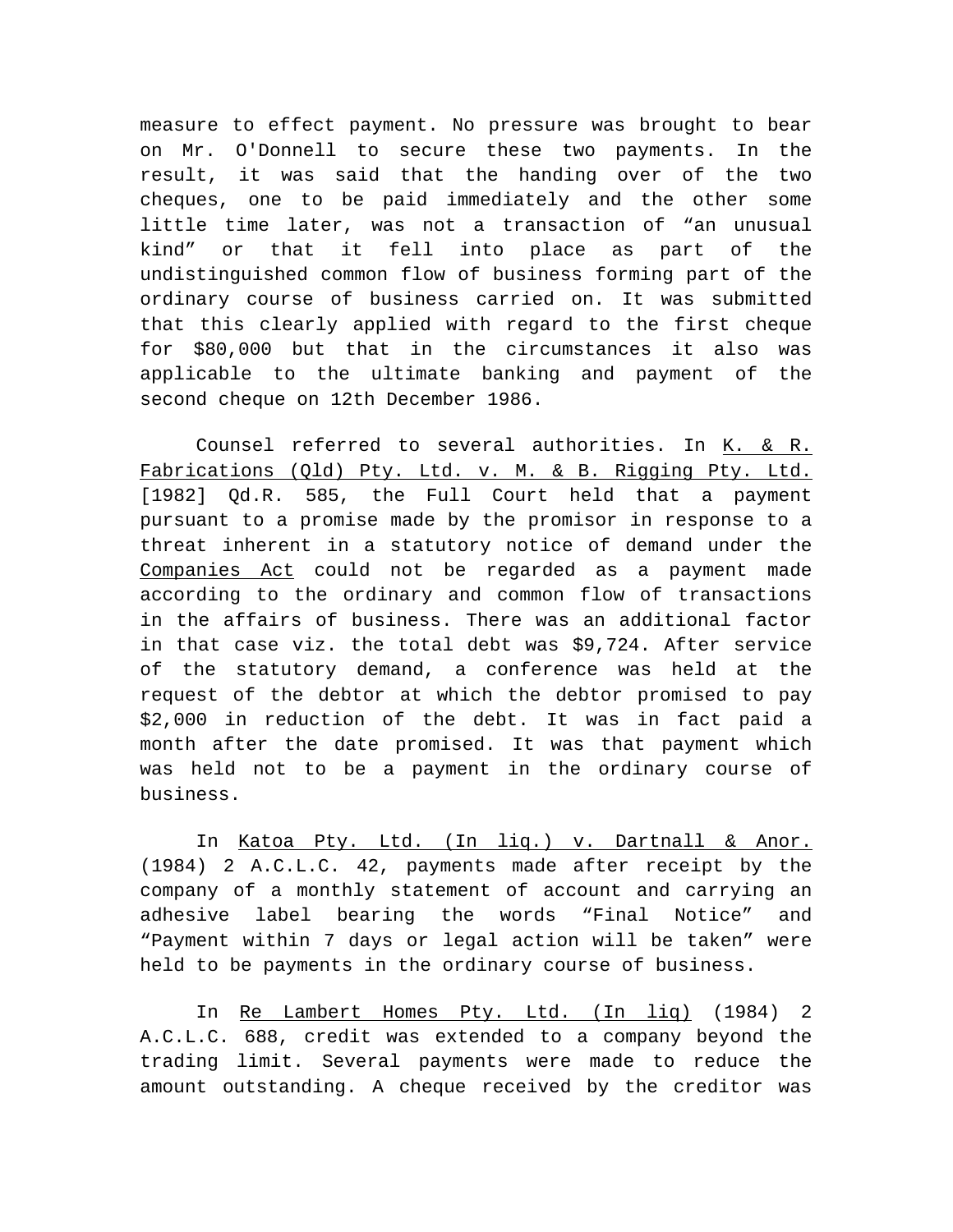banked and returned by the bank with advice slip "Present again funds expected". On re-presentation it was paid. Thereafter, large purchases were transacted. It was held that the payment was made in good faith and in the ordinary course of business.

Counsel also submitted that the decision in Re Cummins (t/a NAM Constructions) ex parte Harris & Anor. v. ARC Engineering Pty. Ltd. (supra) was of no assistance as the facts of that case were quite different to the present.

The authorities dealing with particular transactions do not provide much assistance in the resolution of the current problem which depends on its own facts. The authorities make it clear that the court does not look at the particular business or course of dealings between the parties, but the general flow of the ordinary course of business: Freer v. Dot'n Line (Australia) Pty. Ltd. (supra) at 1309.7; Downs Distributing Co. Pty. Ltd. v. Associates Bluestar Stores Pty. Ltd. (In Liquidation) (supra) per Rich J. at 476-7, and per Williams J. at 480 where His Honour said:

"It seems to me, therefore, that the expression refers to a transaction into which it would be usual for a creditor and debtor to enter as a matter of business in the circumstances of the particular case uninfluenced by any belief on the part of the creditor that the debtor might be insolvent."

The "circumstances of the particular case" do not include the state of mind of the payer: Taylor v. White (supra) per Dixon C.J. at 136-7, per Kitto J. at 140-2, per Taylor J. at 151-2. Sub-section 122(2), as Kitto J. pointed out, refers to the rights of a "payee ... in the ordinary course of business". Thus the sub-section requires that the payments must have presented itself to A.P.A. as fair payments to accept. What is required is the quality of ordinariness from a business point of view in the acceptance of the payments. Thus the payee must take money not only in good faith but also without there being in his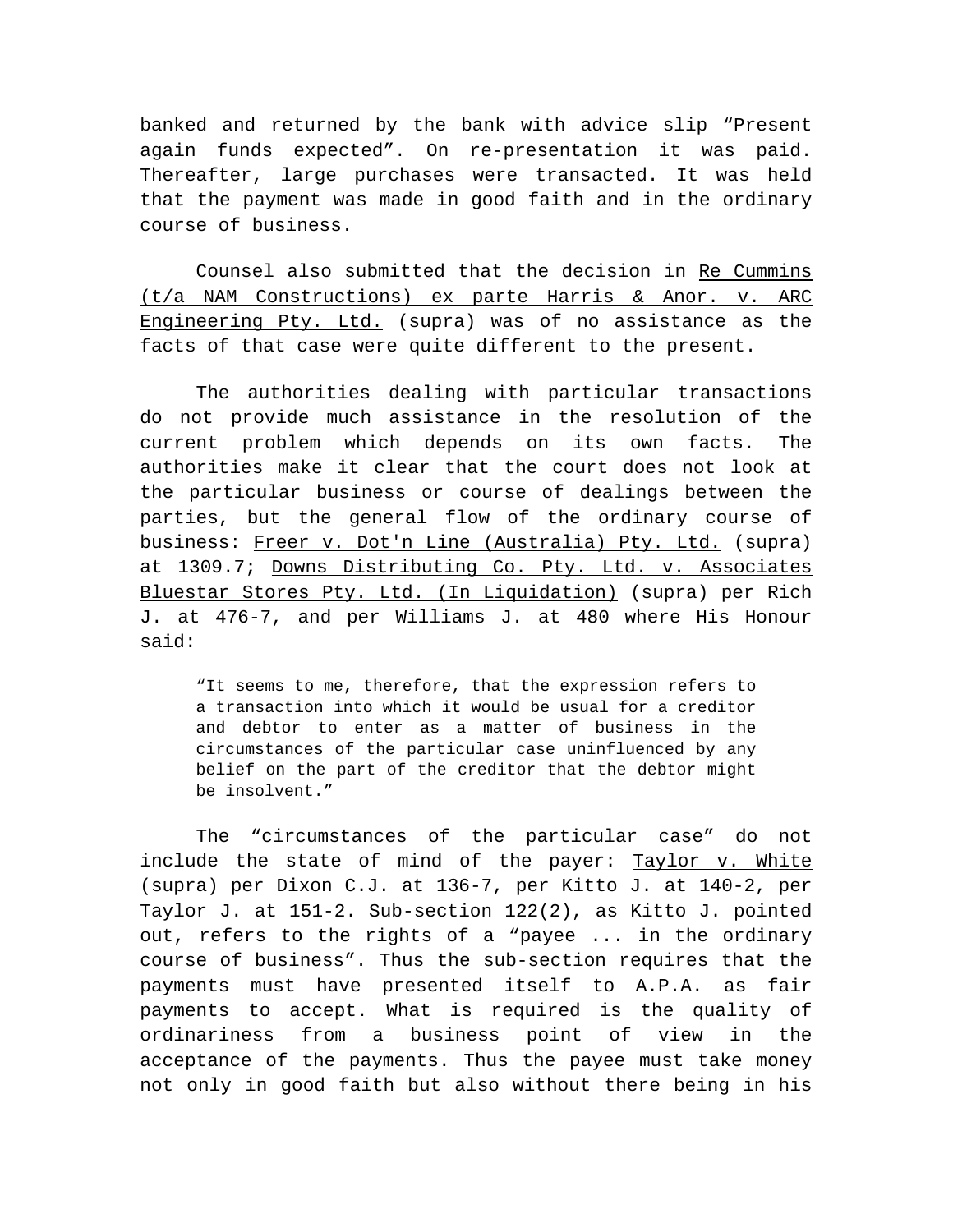receiving the payment, anything unusual or remarkable to make it other than an ordinary business transaction.

In this context I therefore place no significance on the general history of the dealings between the parties or on matters closer to the time of the impugned transactions, such as the regularly sending out of polite computer generated reminder notices once an account was more than 15 days overdue, or the fact that a telephone call was usually made thereafter if the account remained unpaid. Nor do I regard as significant the fact that the two payments in question were said to come out of progress payments received by the company from a project on which A.P.A. had not worked at the particular material time. The source was of no concern to Mr. O'Donnell. Nor do I attach any significance to the fact that the company's account with A.P.A. was overdue for payment in accordance with the normal terms, or that two cheques, as such, were handed over on 28th November 1986. The payment or part payment of an overdue account can clearly be a payment in the ordinary course of business.

But quite apart from the matters last referred to, and looking only at the particular circumstances immediately preceding 28th November 1986 and up to 12th December 1986, I conclude that the handing over by the company to A.P.A. on 28th November 1986 of two cheques bearing that date, one for \$80,000 to be banked immediately, and the other with the request to hold it pending receipt by the company of a progress payment, was a transaction entered into in the ordinary course of business, at least with respect to the cheque for \$80,000. It was simply an immediate part payment of the account. It cannot be said that a cheque given in part payment was other than a payment in the ordinary course of business. I do not see how the simultaneous handing over of the second cheque with a request not to bank it until a progress payment was received, in any way affects or colours the character of the first payment. It was in my opinion a transaction into which it would be usual for a creditor and a debtor to enter as a matter of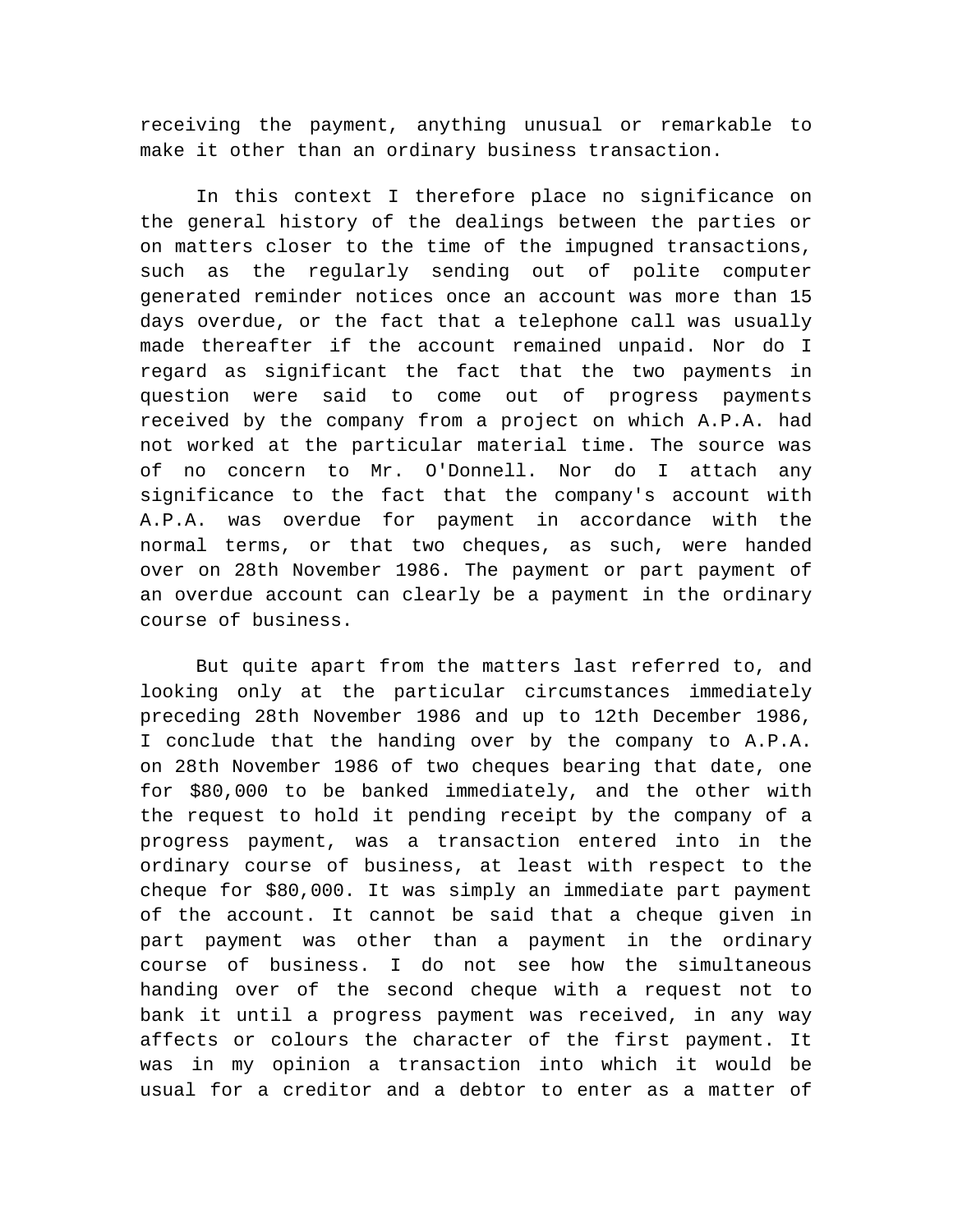business in the circumstances of the particular case "uninfluenced by any belief on the part of the creditor that the debtor might be insolvent" or one which might have been made "without having any bankruptcy in view". The payment of \$80,000 on presentation on 1st December 1986 was therefore a payment made in the ordinary course of business. A.P.A. has discharged the onus on it of establishing this fact.

This leaves the question of the second cheque for \$65,847.35 which was not banked and paid until 12th December 1986. It was to be held pending receipt by the company of a progress payment. Whether the payment of it on 12th December 1986 was a preference must be judged by events at that time, having regard to what occurred since 28th November 1986. The details of those events have already been set out.

Whilst the diary entries are not entirely clear, Mr. O'Donnell, when he was initially handed that cheque, was requested to hold it until a progress payment was received. On Thursday, 4th December 1986, he was then requested to hold the cheque for Wednesday which must have meant Wednesday, 10th December 1986. The diary entry and the evidence of what occurred on 10th December 1986 is imprecise, but on the balance of probabilities, Mr. O'Donnell made that entry ahead on 4th December 1986. He probably also spoke to Mr. Fitzgerald about the cheque that day. He then rang the company on Thursday, 11th December 1986 to inquire about the cheque. The time of that telephone call does not appear. He was also probably told on 12th December 1986 that the cheque could then be banked.

The onus of proving that this payment was a payment made in the ordinary course of business is on A.P.A. The cheque was handed over on Friday, 28th November 1986 and bore that date but it could not then be banked (or on the next business day on Monday, 1st December 1986 as with the cheque for \$80,000). It was not post-dated. There was a request to hold it until a progress payment was received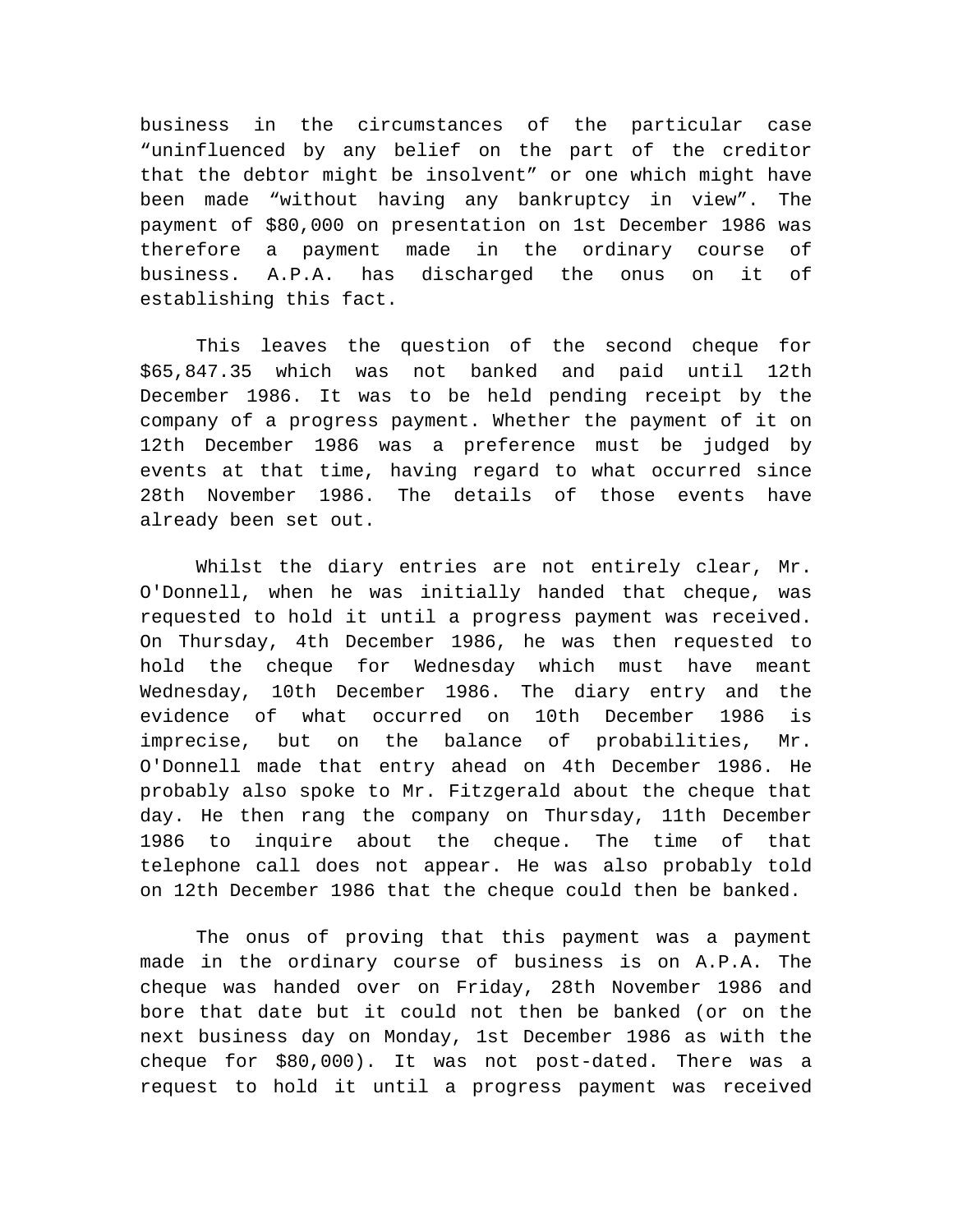which, according to Mr. O'Donnell's general evidence, meant a "few days". Apart from the particular practice which existed between A.P.A. and the company, it might generally be thought to be somewhat unusual that a debtor would hand over a cheque currently dated into the care of a creditor, rather than hand over a post-dated cheque or simply not hand over a cheque at all unless the debtor was going to be absent for some time after that date, of which there is no evidence.

There were further contacts about the cheque on Thursday, 4th December 1986 when Mr. O'Donnell was asked to hold the cheque till Wednesday, 10th December 1986, on Wednesday, 10th December 1986, on Thursday, 11th December 1986 and probably again on 12th December 1986. Notwithstanding that Mr. O'Donnell was "uninfluenced by any belief . . . that the debtor might be insolvent", I am unable to conclude on the balance of probabilities that A.P.A. has discharged the onus of showing that on 12th December 1986, it was a payee in the ordinary course of business in respect of the sum of \$65,847.35. The combination of circumstances meant that the handing over of the dated cheque and the ultimate payment of it twelve or fourteen days later called for comment and did not fall into place as part of the undistinguished common flow of business. The particular course of dealing between these two parties, and Mr. O'Donnell's belief is of no assistance to him on this aspect of the case.

The result is that this payment amounted to a preference. The precise sum is to be determined by reference to the running account. The indebtedness immediately before that payment was \$163,687.62 (exs. 19, 27), so that the claim for a preference is \$38,837.59 if the sum owing as at 13th April 1987 is to be deducted (\$124,850.03), or nil if the relevant sum is the balance owing when the running account was finally closed on 16th July 1987 (i.e. \$169,044.93). The relevance of the running account must now be considered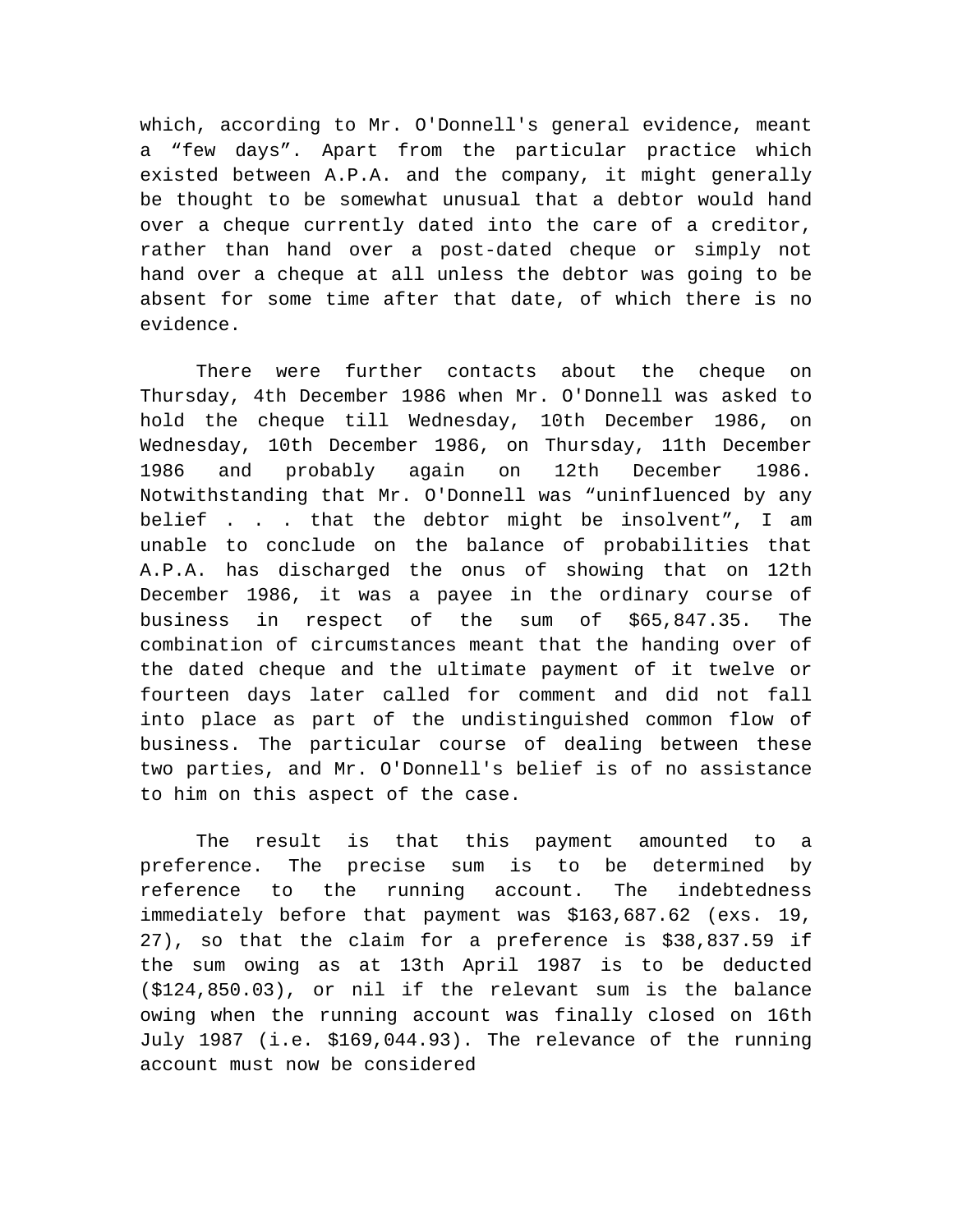## RUNNING ACCOUNT

It was not disputed that A.P.A. operated a running account with the company and that the liquidator was entitled to chose the peak indebtedness during the six months' period prior to the deemed commencement of the winding-up, from which to ascertain whether in the running account there was a preferential payment thereafter: Rees v. Bank of New South Wales (1964) 111 C.L.R. 210 per Barwick C.J. at 221. The dispute related to whether the running account should, for the purposes of this exercise, end at the commencement of the winding-up on 13th April 1987 or whether the relevant time was 16th June 1987 when actual trading between A.P.A. and the company ceased. No authorities were drawn to my attention which have expressly decided this issue. All authorities dealt with the situation where the running account in fact came to an end at or before the deemed commencement of winding-up.

Counsel for A.P.A. submitted that the authorities established that the "entire transaction" comprising the running account has to be considered as a whole, and that no payment can be considered in isolation from another. It is the net effect from the "peak indebtedness" within the relevant period to the end of trading on the account that is to be considered when ascertaining the amount of the preference. Merely because legislation "deemed" a liquidation to commence on a certain date, the law does not deem trading to stop, or to alter the legal basis of the trading relationship between the parties: National Acceptance Corporation v. Benson (1988) 12 N.S.W.L.R. 213 at 221. The parties can lawfully continue to trade after the deemed commencement of the winding-up. There was no warrant for arbitrarily closing the account at the date liquidation was deemed to have commenced.

The above conclusion was said to be derived from Richardson v. Commercial Banking Company of Sydney Limited (1951) 85 C.L.R. 110 at 129 in the joint judgment of the Court: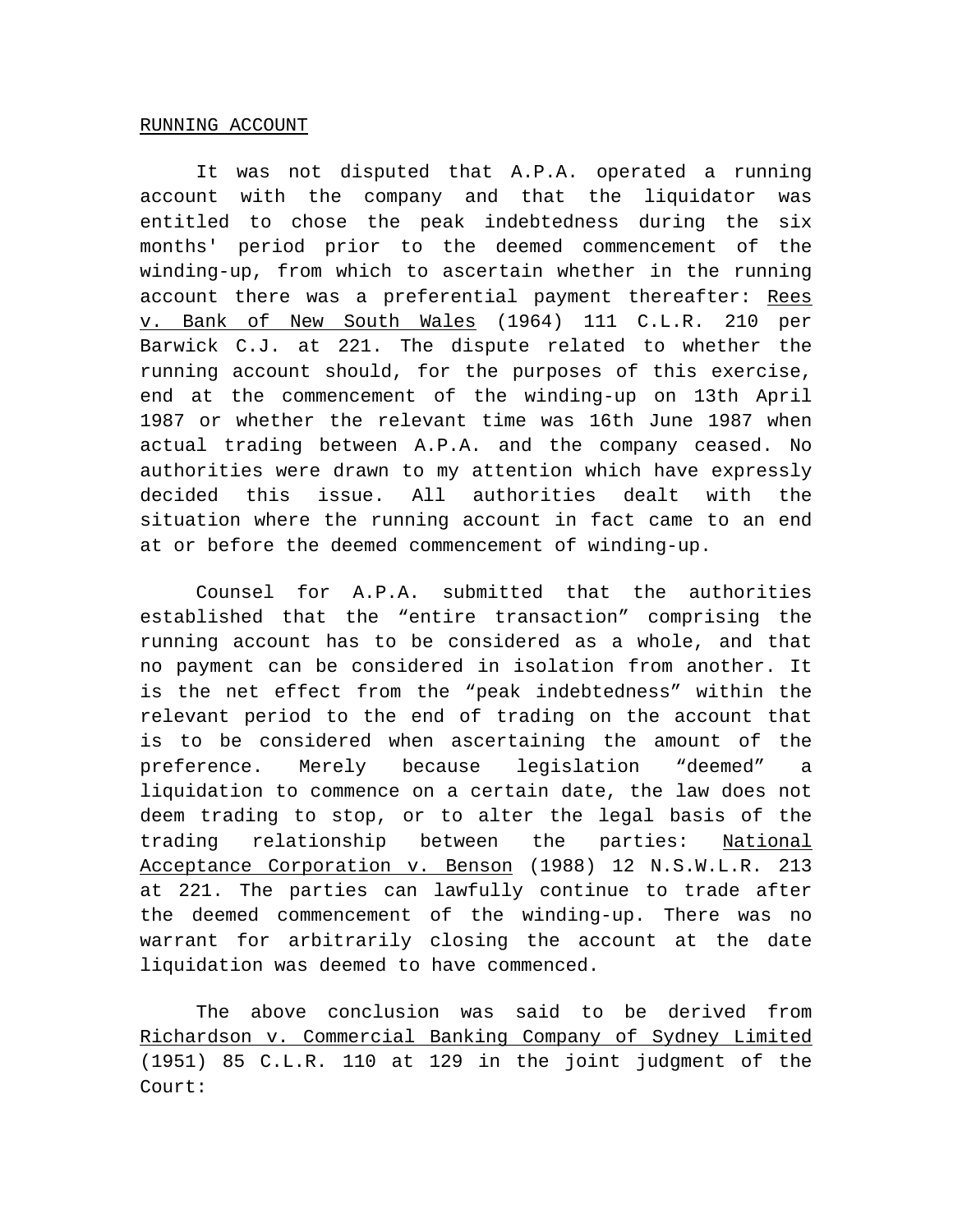"... there are two things that it is important to have clearly in mind. One of them is the kind of 'effect' which the provision treats as decisive. It must be 'the effect of giving the creditor a preference, a priority or advantage over other creditors': it is then void in bankruptcy if the sequestration is within six months ...

The second thing is that the effect is the consequence of the payment and that where the payment forms an integral, an inseparable, part of an entire transaction its effect as a preference involves a considerable of the whole transaction."

Also from Rees v. Bank of New South Wales (supra) per Barwick C.J. at 220:

"In this case the challenge is not to individual payments . . . But at the time of the receipt of each deposit during the relevant period, the bank was able to retain at least some portion of it in permanent reduction of its account. What part it did retain can be determined by taking the total intake into the account during the period and deducting the outgo. It is unnecessary to endeavour to assign this remainder to particular deposits, for the position as to the bank's knowledge in relation to the company's insolvency and in relation to the effect of any permanent reduction in the company's indebtedness to the bank was the same throughout the period. Nor is there any need to analyse the course of the overdrawn account during the period to determine whether a preference which had been obtained at one point of time was foregone by the making of further advances which for the time being may have exceeded the extent of the preference. It is sufficient in the circumstances of this case to take the overall effect of the deposits and the withdrawals in the period."

And per Kitto J. (ibid.) at 222:

"Richardson's Case having decided that the effect referred to in subs. (1) is the ultimate effect in a case where the payment formed an integral step in a unified course of payments and counter-payments, ..."

See also Queensland Bacon Pty. Ltd. v. Rees (supra) at 285-6 and Re Weiss; ex parte White and John Vicars and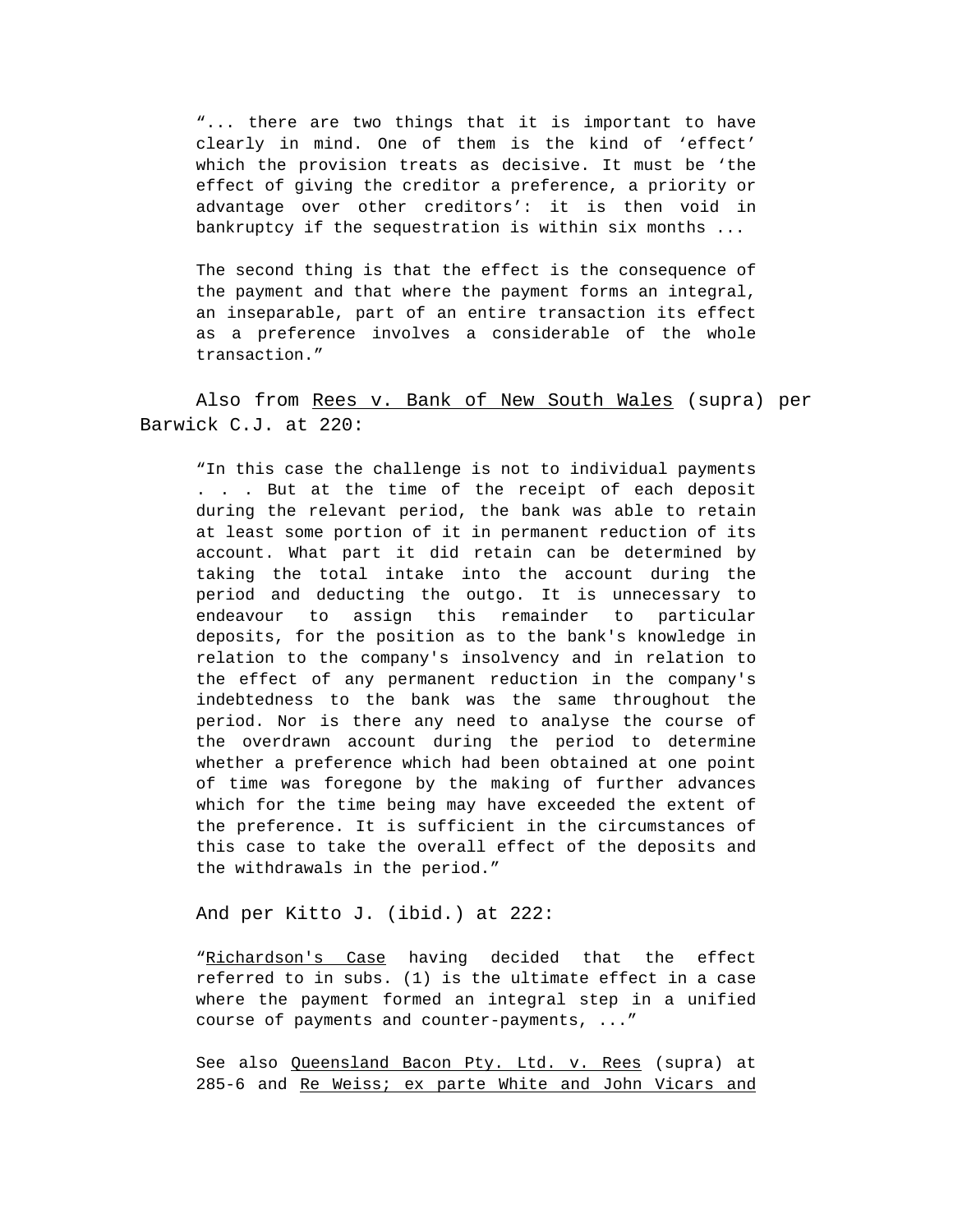Co. Ltd. (supra) per Gibbs J. particularly at 657-600. His Honour said at 657:

"It is clear that for the purpose of deciding whether a payment is void within s. 95(1) of the Bankruptcy Act it is effect in fact of the making of the payment that is decisive. It is also clear that in some cases, where the payment forms part of a wider transaction, or where it is sufficiently connected with other items in a running account, it is the effect on the whole transaction, of all the connected items, that has to be regarded."

It was submitted that "the whole transaction", or "entire transaction" meant the entire course of dealings between the parties whenever it in fact came to an end. It was said that this followed notwithstanding that s. 368 rendered all payments by the company after the deemed commencement of the winding-up void (i.e. not voidable). It was also submitted that the remarks of the Court of Appeal of New South Wales in Tellsa Furniture Pty. Ltd. (In Liquidation) v. Glendave Nominees Pty. Ltd. (1987) 9 N.S.W.L.R. 254 which indicated that under s. 368, s. 451 principles did not apply, is not authority for the converse i.e. that when looking at the effect of a preference, one must look at the "entire" transaction or the "whole" transaction of a running account even if it does not come to an end until after the commencement of the winding-up.

Counsel for the liquidator submitted that the proper comparison for preferences is the balance at the date of commencement of the winding-up with peak indebtedness. He relied upon Rees v. Bank of New South Wales (supra) per Barwick C.J. at 220-1 as follows:

"It was also said in argument for the bank that it was not permissible for the liquidator to choose a date within the period of six months and to make a comparison of the state of the overdrawn account at that date and its state at the date of the commencement of the windingup. It was submitted that the proper comparison was between the debit in the account at the commencement of the statutory period of six months and the debit at the commencement of the liquidation - a comparison which in this case would result in a materially lesser figure than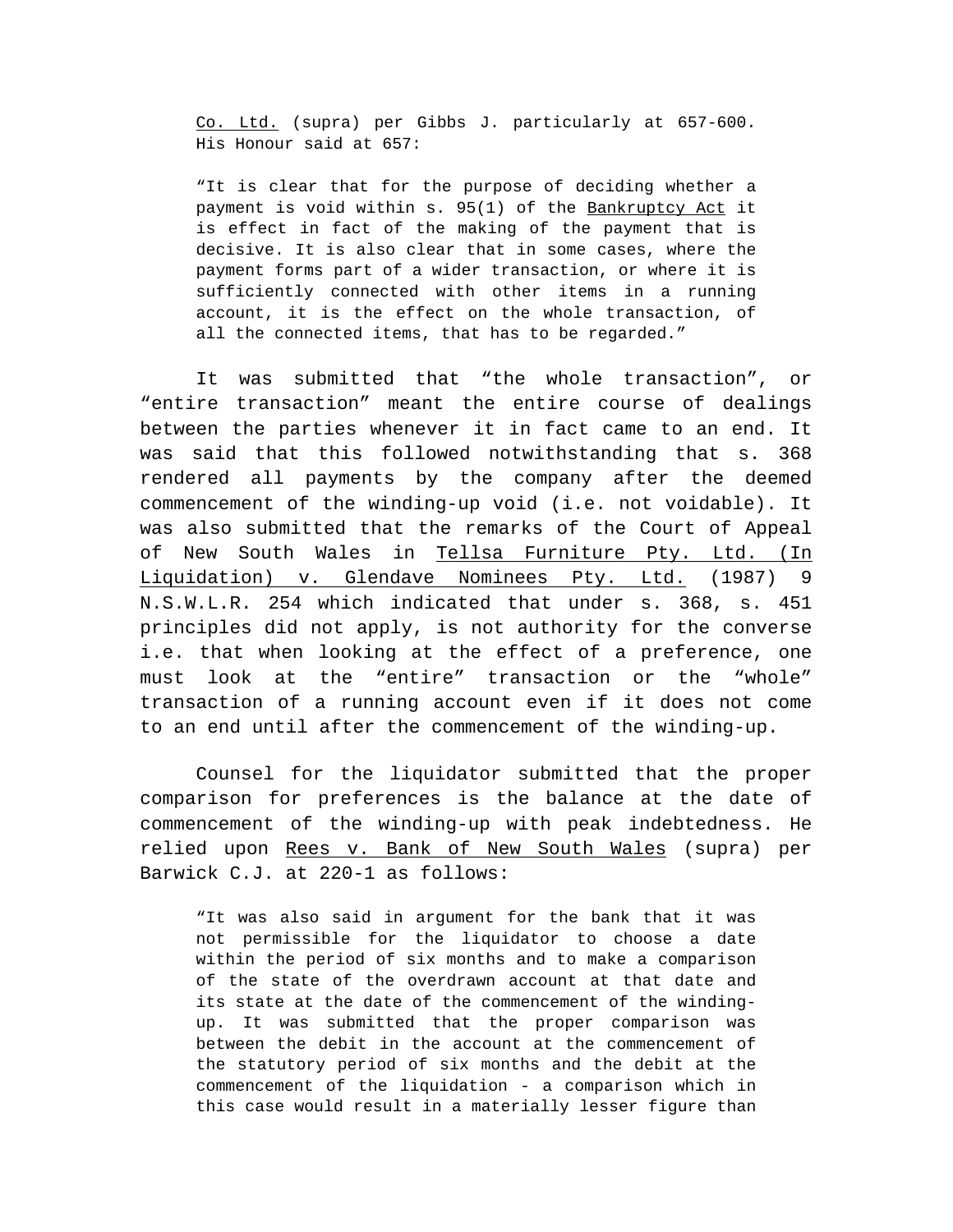that reached by taking the liquidator's comparison. In my opinion, the liquidator can choose any point during the statutory period in his endeavour to show that from that point on there was a preferential payment and I see no reason why he should not choose, as he did here, the point of the peak indebtedness of the account during the six months period."

It was further submitted that what happens after commencement of the winding-up is the particular province of s. 368 which declares that all payments made thereafter are void unless those payments are validated in the discretion of the court in circumstances where the provision of goods or services by a creditor produces a benefit to the company. It was said that it would work an absurd result where a running account was paid off by payments after the commencement of the winding-up and the creditor was successful in having those payments validated under s. 368 as a matter of discretion because a liquidator could then seek back all the validated payments in a preference action pursuant to s. 451 by comparing the nil balance at the close of business with peak indebtedness before the commencement of the winding-up. In a preference claim the court does not have a discretion not to declare a preference if the necessary facts are established, as exists under s. 368(1). This would be so even if validation occurred as it can before the winding-up order is made (s. 368(2)).

It was further said that a creditor can succeed with validation and fail in a preference action. Notwithstanding a creditor's knowledge prior to the winding-up, which might indicate a lack of good faith and a preference, goods and services rendered after the commencement of the winding-up may have improved the company's position so that the payments made after the commencement of the winding-up may well be validated. It followed according to the submission that s. 451 and s. 368 should operate independently of one another because to validate only those payments which were not s. 451 preferences would unduly restrict the discretion to be exercised under s. 368. He relied on Tellsa Furniture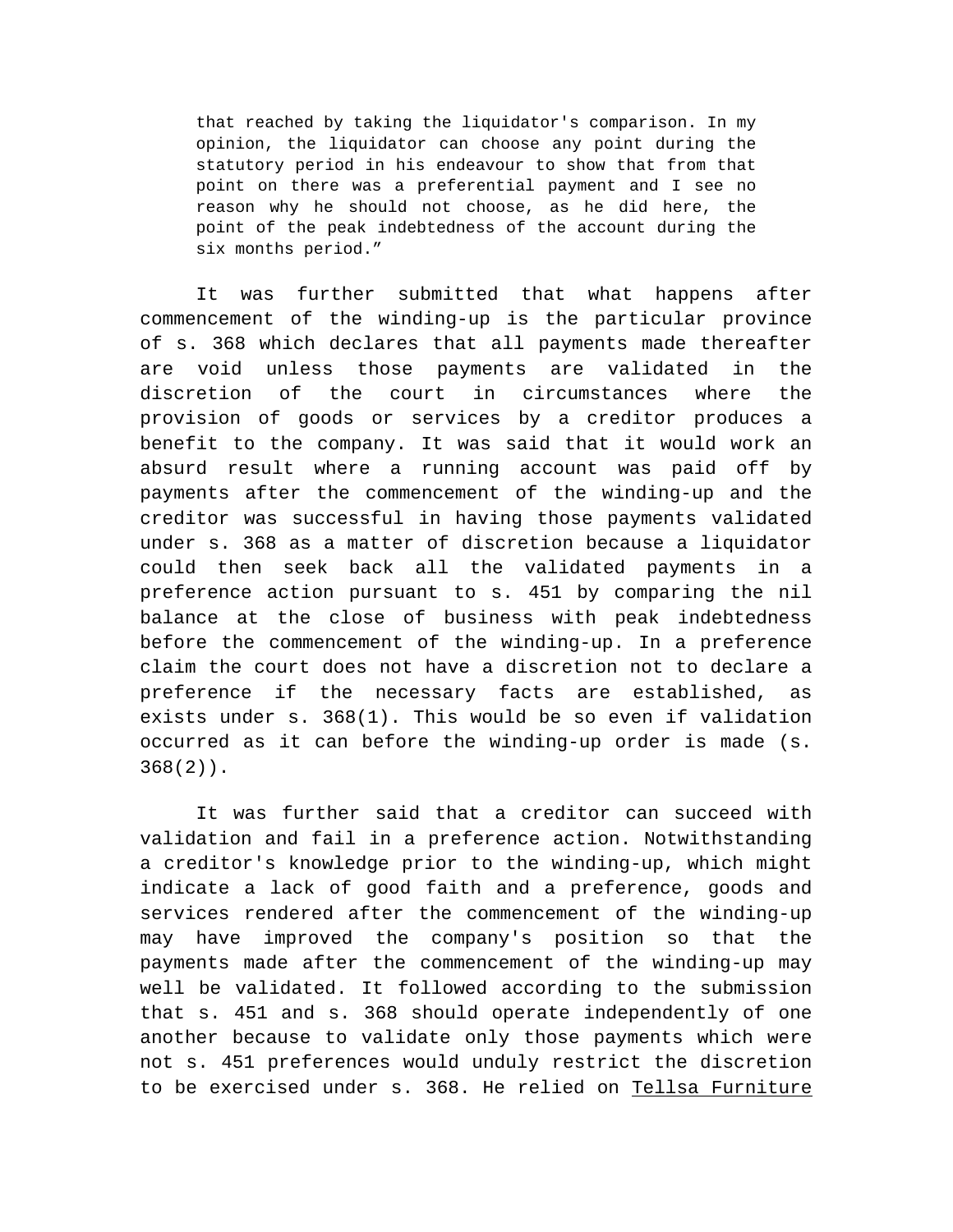Pty. Ltd. v. Glendave Nominees Pty. Ltd. (supra) per Priestly J.A. at 260, 261-263, and Re Allan Fitzgerald Pty. Ltd. (In liq) [1989] 2 Qd.R. 495 and in particular on the remarks of Matthews J. at 501.

See also Re Rampton Holdings Pty. Ltd. (In Liquidation) (1991) 9 A.C.L.C 220; Sheahan & Anor v. Piber Contractors Pty. Ltd. (1991) 9 A.C.L.C. 17; Re Transconsult Australia Pty. Ltd. (In Liq.) (1991) 9 A.C.L.C. 1052; and National Acceptance Corporation Pty. Ltd. v. Benson & Ors (supra) where Priestly J.A., with whom Kirby P. and Clarke J.A. agreed, confirmed the views expressed in Tellsa Furniture Pty. Ltd. v. Glendave Nominees Pty. Ltd. (supra) that since s. 451 of the Code came into operation, it is only the period of six months prior to the presentation of winding-up process to which the preference provisions apply and that thereafter only s. 368 is to apply.

The matter is not without difficulty. It is clear that there can only be a preference with respect to a payment within the six months' period prior to the deemed commencement of the winding-up. All of the authorities and statements made were in the context of a running account which in fact had come to an end at or prior to the commencement of the winding-up. It is difficult to ascertain from the various judgments, any positive indication that the "entire transaction" or "whole transaction" included trading which continued after the deemed commencement of the winding-up. Indeed, if anything, there are indications to the contrary. In Queensland Bacon Pty. Ltd. v. Rees (supra), the approach by Barwick C.J. to the question of running accounts generally, appears to be prefaced by his remarks at 282 where His Honour posed the question as to whether the immediate effect of a payment to one creditor and not to others was taken as the relevant effect or whether those payments should be regarded as "part of the overall series of not unrelated transactions recorded in the running account so that the net effect of the operations from the date of the first impugned payment to the date of liquidation becomes the determinate both of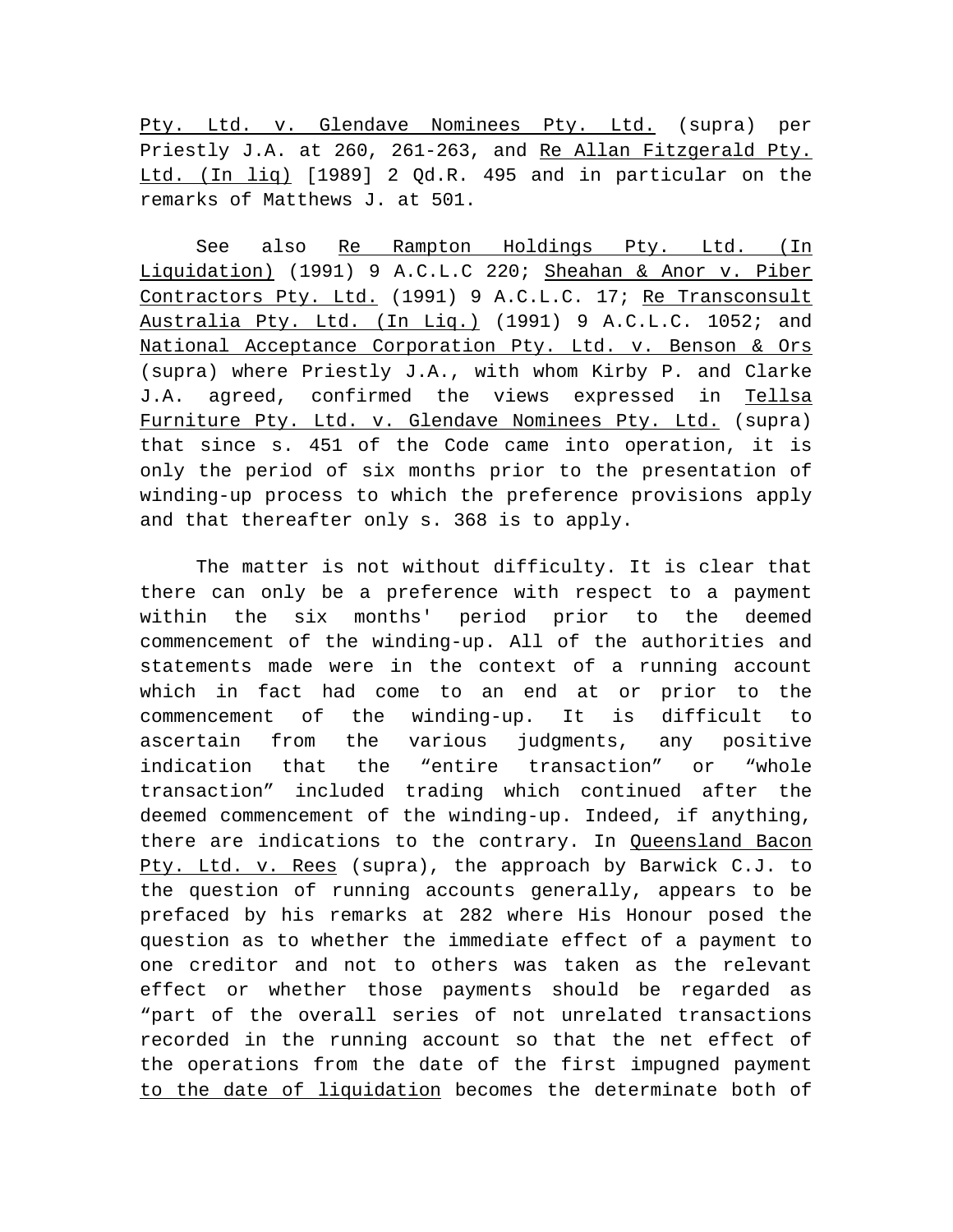the fact and of the extent of preference" (my emphasis). And further, he said:

"But there will be occasions when there will be such facts or events intervening between the first payment which is impugned and the commencement of the liquidation as will require the limiting dates to be different, the terminal date for consideration of the state of the running account being for that reason earlier than the date of the commencement of liquidation."

Whilst that passage is not conclusive, it seems to me to be consistent with the submissions of counsel for the liquidator. In my view, s. 451 and s. 368 operate quite independently of each other. Preferences during the six months prior to the commencement of the winding-up can be attacked only under s. 451. A creditor who supplies credit to a debtor after commencement of the winding-up does so at his own risk as to payment therefor, whether the supply is on a running account or by way of isolated transactions. Payments after commencement of the winding-up, whether in respect of pre-liquidation or post-liquidation debts, are void unless validated. There seems to be no good reason to distinguish a creditor who supplies credit after commencement of liquidation on a running account, and a creditor who supplies credit by way of isolated transactions, or in a way other than by way of a running account.

If the running account were to continue on past the date of the deemed commencement of the winding-up, for the purpose of calculation of preference, it could lead to consequences of the kind referred to by counsel for the liquidator. Having regard, to the scheme of the Act envisaged by s. 451 on the one hand and s. 368 on the other, it seems to me that the submissions of counsel for the liquidator ought to be accepted.

In the result, I conclude that the running account, for the purposes of calculation of any preferences during the six months' period leading up to the deemed commencement of liquidation, may continue up to the date of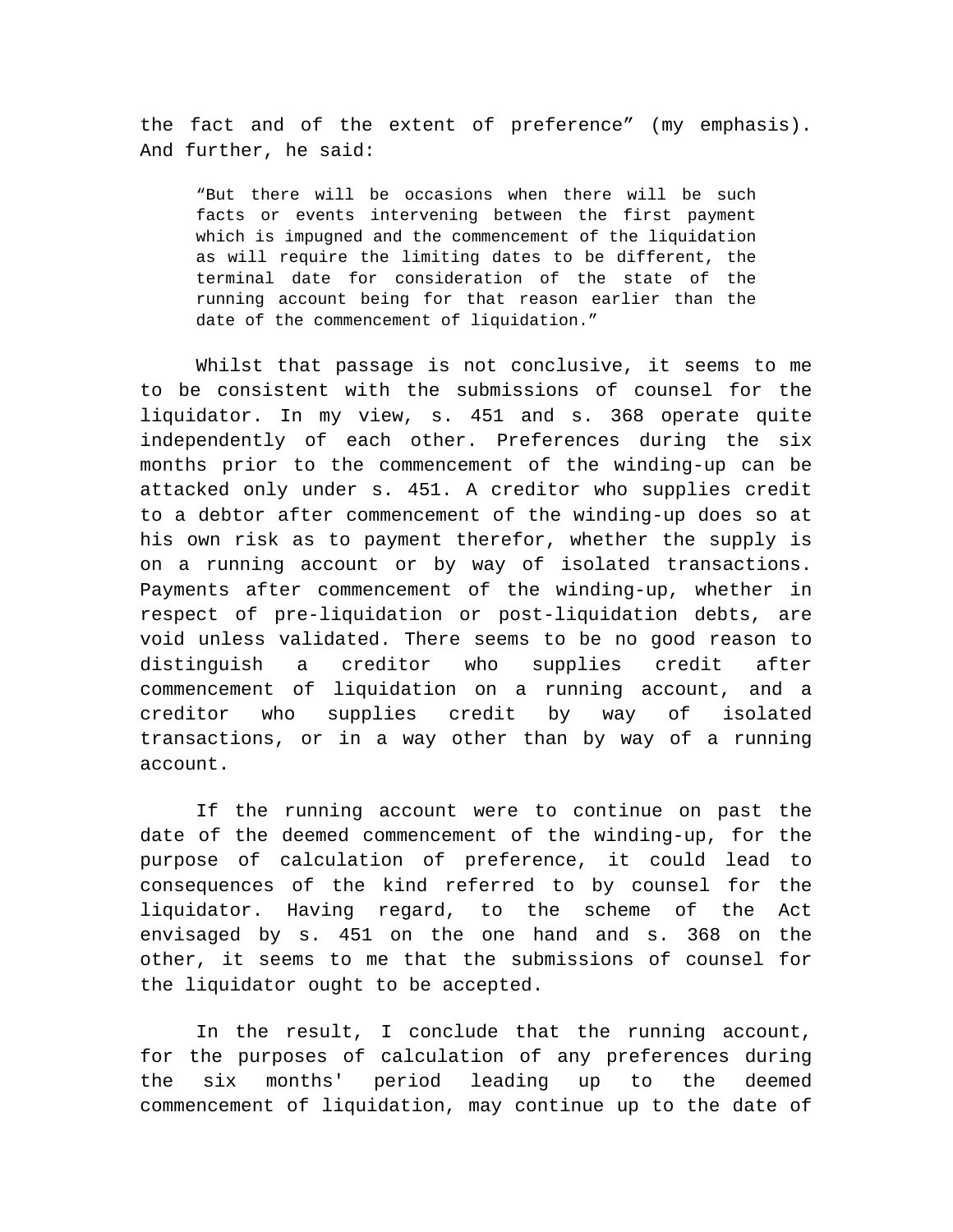commencement of the liquidation only. This means that there is a preference in the sum of \$38,837.59 being the difference between the peak indebtedness of \$163,687.62 immediately before the payment of \$65,847.35 on 12th December 1986 and the sum of \$124,850.03 owing as at the date of the deemed commencement of winding-up on 13th April 1987. The liquidator is entitled to a declaration with respect to this sum, subject to the question of interest to be considered subsequently.

This leaves the question of whether or not any or both of the two payments made by the company to A.P.A. after 13th April 1987 should be validated.

## VALIDATION

The sums in question were for pre-liquidation debts. \$12,124 was paid on 15th April 1987 and was for work done in January 1987. \$29,478.13 was paid on 21st May 1987 and was for work done in February 1987. See exs. 27, 31.

The total of \$41,602.13 represents approximately one third of the total pre-liquidation debt of \$124,850 owing at 12th April 1987 (ex. 27). Since 13th April 1987, work performed by A.P.A. for the company was valued at \$86,297.03. Of that sum, work to the value of \$36,273.94 was performed by A.P.A. for the company after the last payment to A.P.A. on 21st May 1987 and up to 16th June 1987. (Ex. 27). By that date the company's debt increased \$44,694.90 from 13th April 1987, to \$169,544.93. The particular jobs on which A.P.A. worked for the company appear from ex. 27. The great bulk of post-liquidation work was performed by A.P.A. for the company after 13th April 1987 at Callide on a project for the Queensland Electricity Commission which during this period made significant progress payments to the company. Exhibit 27 also shows that A.P.A. did work for the company on other projects in respect of which the company also received progress payments.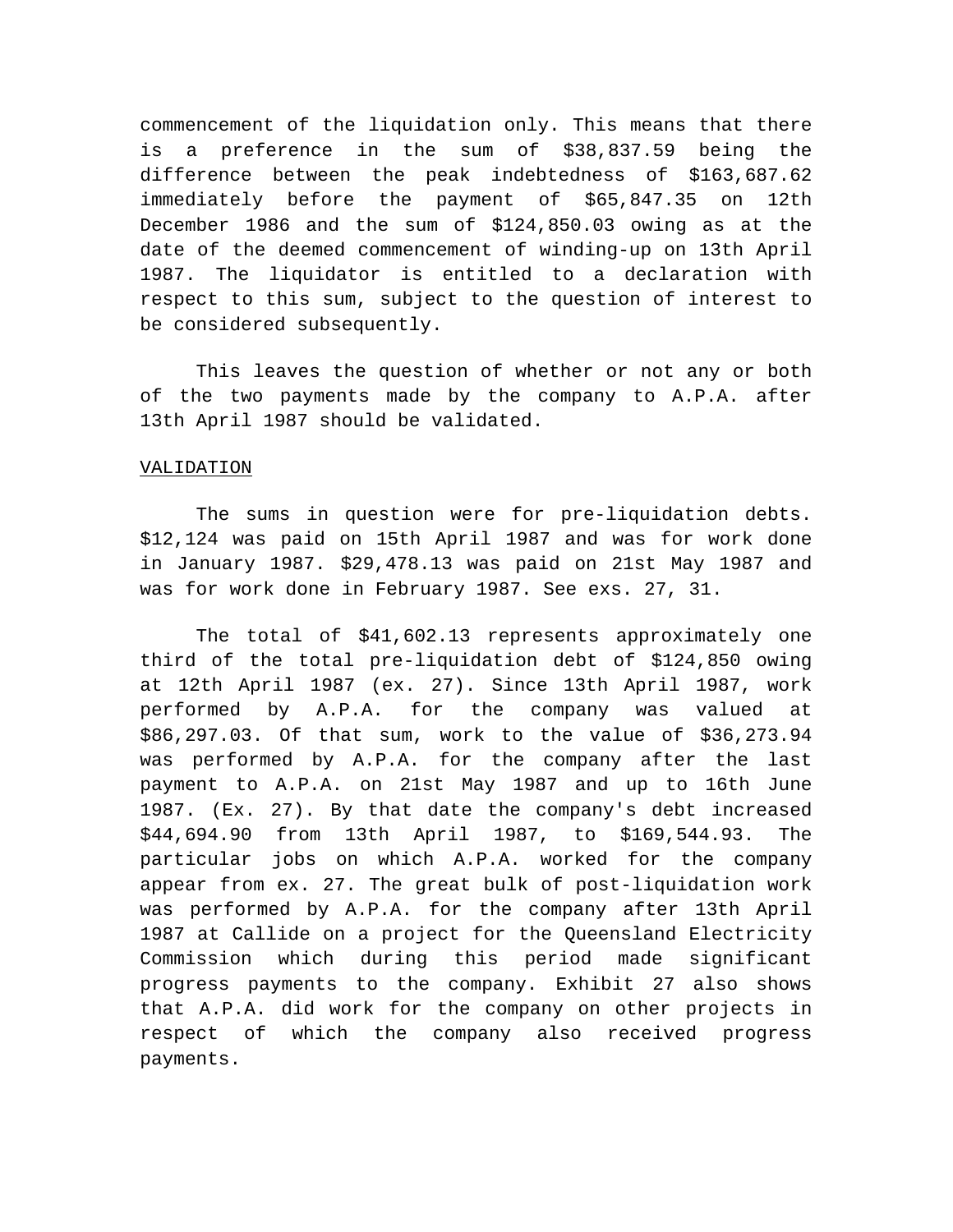Counsel for A.P.A. relied principally upon the submission that there was considerable benefit to the creditors and to the company generally, flowing from those payments to A.P.A. which meant that the company was able to continue with its projects and earn \$4,678,590.30 as progress payments which would otherwise have been lost to the company had A.P.A. withdrawn its services at an earlier stage; upon lack of knowledge by Mr. O'Donnell of the existence of the winding-up application until the end of April 1987; upon his reasonable belief after proper inquiry that the application was not to be proceeded with and that the debt had in fact been compromised and paid by the company; that Mr. O'Donnell had no knowledge of the substituted creditor until early June 1987; that Mr. O'Donnell did not have knowledge of the financial position of the company until well into June 1987 and at all times had acted in good faith; and A.P.A. would suffer hardship if the payments were not validated.

Counsel for the liquidator submitted that there was insufficient evidence to find that a benefit to the creditors as a whole had been proved; the mere receipt of payments to the company was insufficient because the contract or contracts to which the payments related may have been unprofitable. There had been no proof by A.P.A. on whom the onus lay that the company had earned an accounting profit as a result of the progress payments received by the company and Mr. Knight said that "at the day of the winding-up there was a further deterioration". A.P.A. had not shown that the payments received after 13th April 1987 reversed this trend. The payments received merely allowed the company to make extensive void payments to other creditors of the company (see ex. 6 - cash payments journal). It was also said that A.P.A. had not in the circumstances acted in good faith.

He further submitted that there was no sufficient evidence of hardship and that in any event, it should be ignored as irrelevant having regard to the New South Wales of Court of Appel decision in Tellsa Furniture Pty. Ltd. v.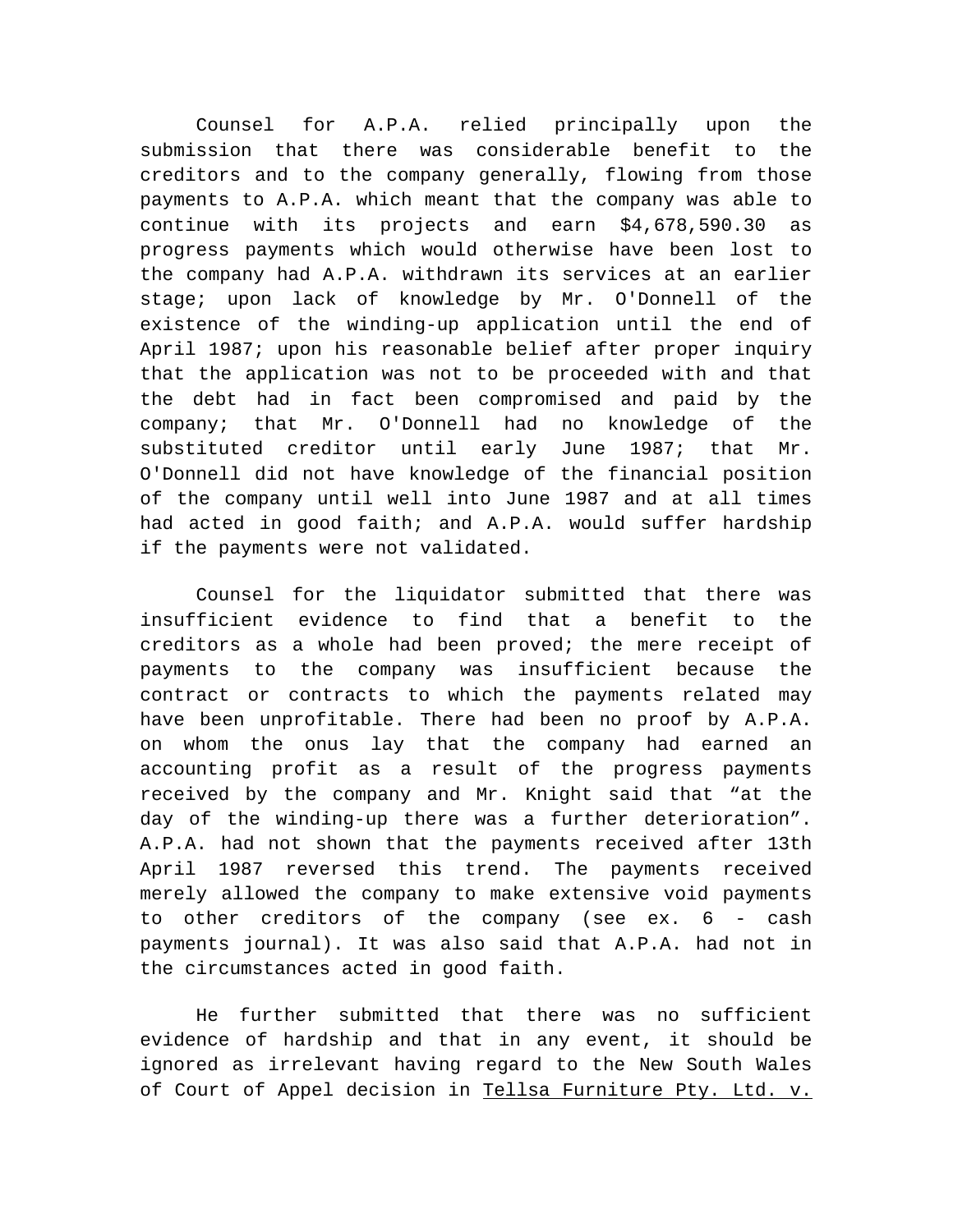Glendave Nominees Pty. Ltd. (supra). This latter submission is not substantially different to that of counsel for A.P.A. who agreed that if hardship was relevant, it attracted very little weight.

Some dispute occurred over the question of good faith, because of the concession by counsel for the liquidator that A.P.A. had actual good faith with respect to all payments it received prior to the commencement of liquidation on 13th April 1987. It was submitted by counsel for A.P.A. that it was difficult to see, in the light of this concession, which presumably existed up to 13th April 1987, how there could be a sudden lack of good faith on 15th April 1987, when the first payment was made after liquidation. It was conceded by counsel for the liquidator that Mr. O'Donnell had no knowledge then of the application to wind-up. Whilst I was concerned as to the effect of this concession, I have proceeded on the basis that counsel for the liquidator did not intend to abandon the question of good faith post-liquidation.

He relied on the entire chronology of events to negative good faith i.e. on events commencing from the period prior to 30th June 1986 and further submitted that Mr. O'Donnell's explanation for ignoring the application for winding-up when it first came to his knowledge prior to the last payment on 22nd May 1987 was insufficient; that A.P.A. knew of a judgment in the Gazette on 11th April 1987; that there was an admitted indebtedness to the Haywoods as initial applicants in the winding-up even though the amount was disputed; that Mr. Fitzgerald indicated on 1st May 1987 the need to re-finance his equipment; that A.P.A. knew since 26th March 1987 that the company owed a Biloela hotel account for about \$6,000; and that A.P.A. did not bring the application for validation until the liquidator commenced proceedings and should have applied immediately and certainly when demand was made on A.P.A. by the liquidator on 2nd February 1988 (ex. GSAP A3 to Mr. Starkey's affidavit).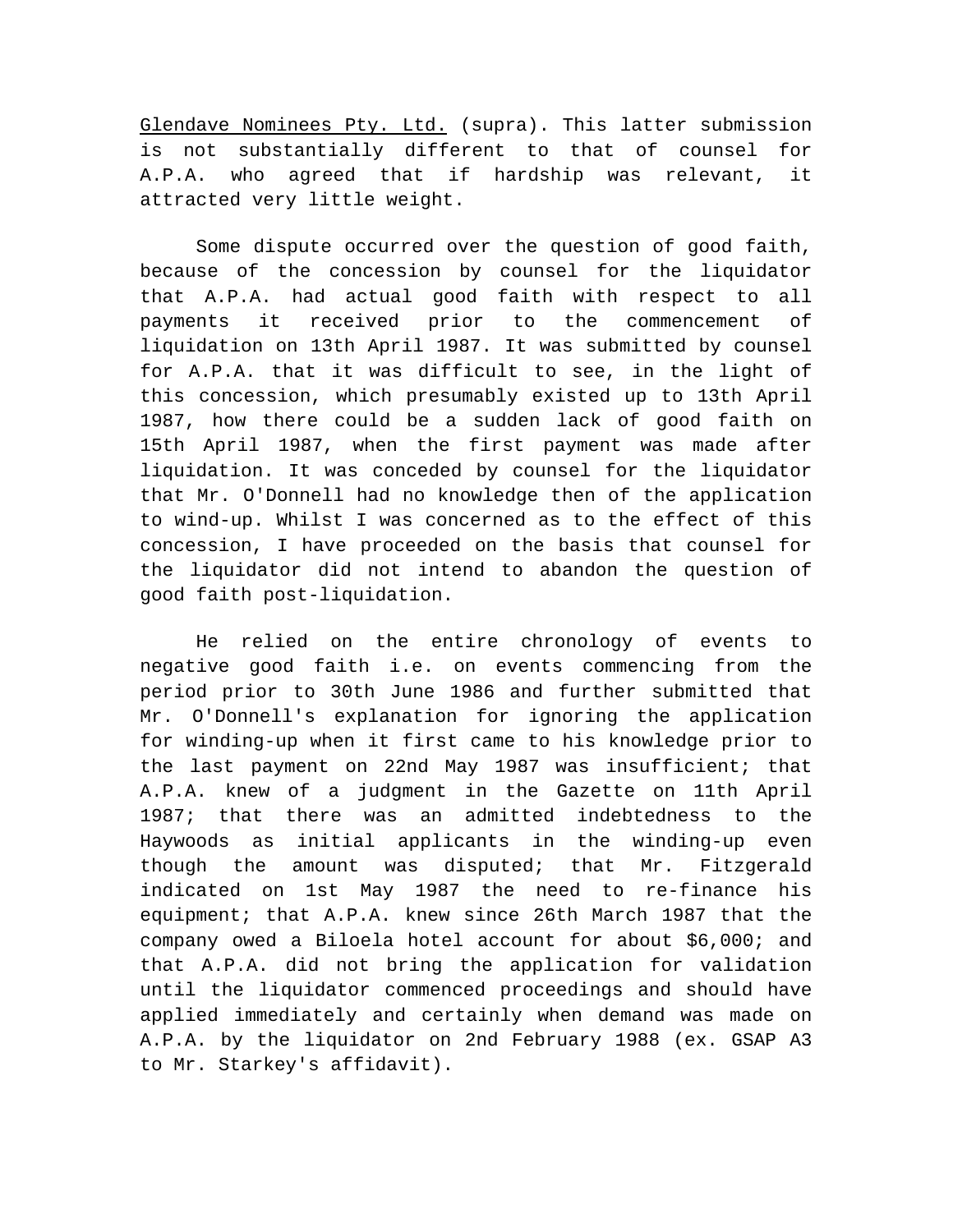The foregoing and other matters relied upon to negative good faith were said to arise from further entries in the diaries and the evidence of Mr. O'Donnell as follows. Each is dealt with seriatim. The two payments are included.

- 1. 29th January 1987. "John Armstrong re Fitzgerald is he in trouble". It was suggested to Mr. O'Donnell that he rang Mr. Armstrong with this inquiry. I have no hesitation in accepting Mr. O'Donnell's explanation that Mr. Armstrong rang him to ask whether the company was paying its accounts. He was merely seeking a credit reference which-Mr. O'Donnell gave him by indicating that A.P.A. was having no trouble in its dealings with Mr. Fitzgerald. This telephone call did not cause Mr. O'Donnell any concern or in any way cause him to reappraise his view of the company's financial capacity. I also accept as relevant to his belief, Mr. O'Donnell's explanation that Mr. Armstrong was a competitor of Mr. Fitzgerald and may have been hoping that Mr. Fitzgerald "would not be around when the next Queensland Railway account came up". He said that this was common practice in the construction industry where people rang other operators for various reasons quite unrelated to financial difficulty.
- 2. 19th February 1987. "Fitzgerald payment November". "Gail said Monday 9 March". This was simply one of Mr. O'Donnell's normal telephone calls.
- 3. 27th February 1987. "Alan Fitzgerald". "Cash" was inserted separately by pencil. "Had a good month". I accept Mr. O'Donnell's evidence that Mr. Fitzgerald rang him at night from Gladstone and was speaking operationally rather than on matters relating to his finances. This fits in with the previous telephone call to or from Gail Colb on 19th February 1987. The pencil entry "Cash" does not on its face,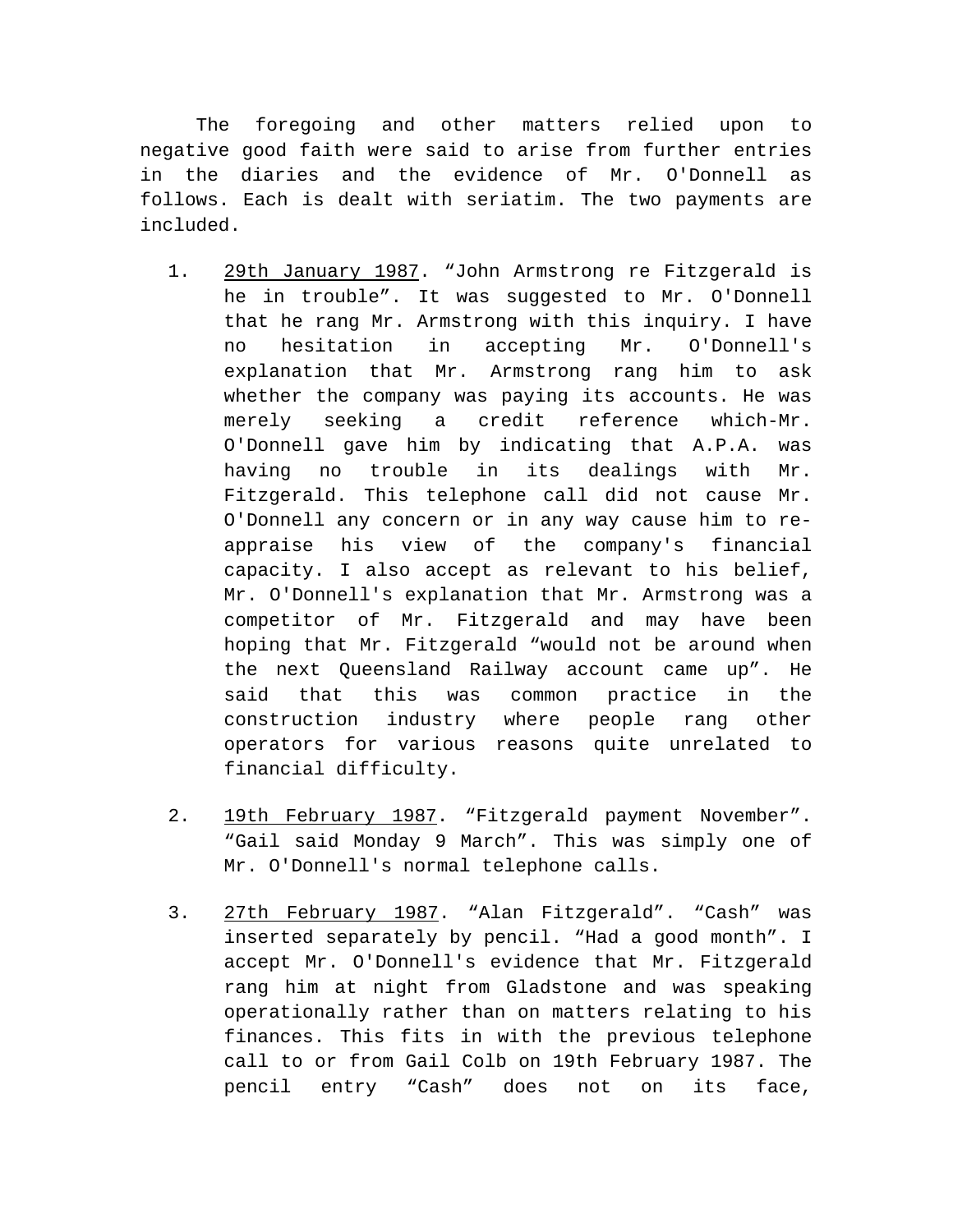necessarily refer to Mr. Fitzgerald, and Mr. O'Donnell said that he could recall no conversation about money at all on this occasion and had no idea what the notation "Cash" referred to.

- 4. 9th March 1987. "Fitzgerald payment November and December". This entry could have been made on 19th February 1987 or on 9th March 1987. It was put to Mr. O'Donnell that the reference to Ken and Don Haywood related to their politics. I accept Mr. O'Donnell's evidence that he had no idea of the political standing of Mr. Fitzgerald. It is difficult to see the relevance of this suggestion put to Mr. O'Donnell. He said that there were no rumours whatsoever of the company's viability.
- 5. 18th March 1987. "Never paid subbies. Not paid since Xmas. Believe \$32,000". "3 trucks B/O caught up to Gladstone. All the D6's repossessed \$300,000". I accept Mr. O'Donnell's evidence that this was not a reference to the company's moratorium as put to him. I also accept that Mr. O'Donnell did not learn of any moratorium of the company until well after the winding-up order, and that this diary note and the separate notation "Some finance coys are backing off and all finance coys are starting to screw", referred to a company, M.J.M. which went into liquidation in June 1987 and owed money to A.P.A. which Mr. O'Donnell had been attempting to collect. See ex. 31.
- 6. 19th March 1987. "Meeting with Fitzgerald". This was in pencil writing and was obviously inserted at a different time to the entry following in ink which said "Neil Rosenlund - Brisbane". Mr. O'Donnell denied that this was a meeting between himself, Mr. Fitzgerald and Mr. Rosenlund who was a customer of A.P.A. There is no reason not to accept Mr. O'Donnell's evidence.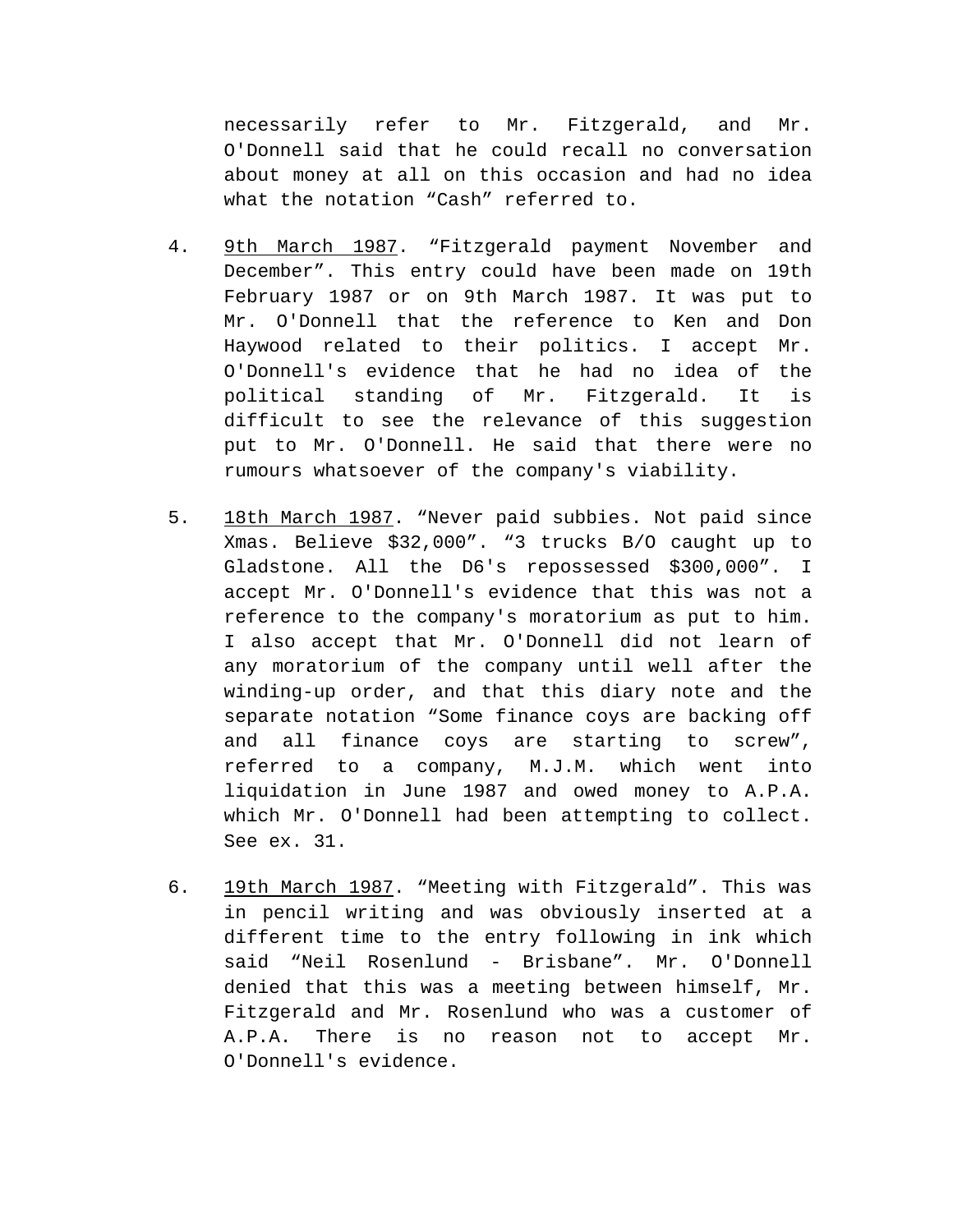7. 26th March 1987. "Biloela Hotel A/c to paid on receipt". "Fitz = owes \$6,000". Mr. O'Donnell denied that this meant that the Biloela hotel account was unpaid by Mr. Fitzgerald. Rather it was a contact by one of A.P.A.'s subcontractors to say that they had moved from the caravan park into the Biloela hotel. After the statement of affairs of the company (prepared after liquidation - dated 10th August 1987) was shown to Mr. O'Donnell indicating a debt by the company to the Biloela hotel in the sum of \$6,159, Mr. O'Donnell agreed that the reference to \$6,000 was probably a reference to the fact that the company owed \$6,000 to that hotel. As pointed out by counsel for A.P.A., at best this indicated that there was a sum of \$6,000 owed by the company to the Biloela hotel and not that the company was not paying its accounts.

Something was made of the further notation that day "what an absolute shit of a day". I regard this reference as irrelevant.

- 8. 10th April 1987. "Fitzgerald's cheque" and "Gail, A.P.A. tippers - Fitzgerald - re". Mr. O'Donnell said that this could have been a telephone call either way. There is no evidence of the details.
- 9. 14th April 1987. "Alan Fitzgerald chq". Again this represented a telephone call either way and accords with Mr. O'Donnell's usual practice.
- 10. 15th April 1987. A cheque for \$12,124 received by A.P.A. from the company.
- 11. 29th April 1987. "See Allan Friday". "CPA ... ". Mr. O'Donnell said that this was a reference to "certified practising accountant". Possibly this entry referred to a meeting with Mr. Fitzgerald on Friday, 1st May 1987.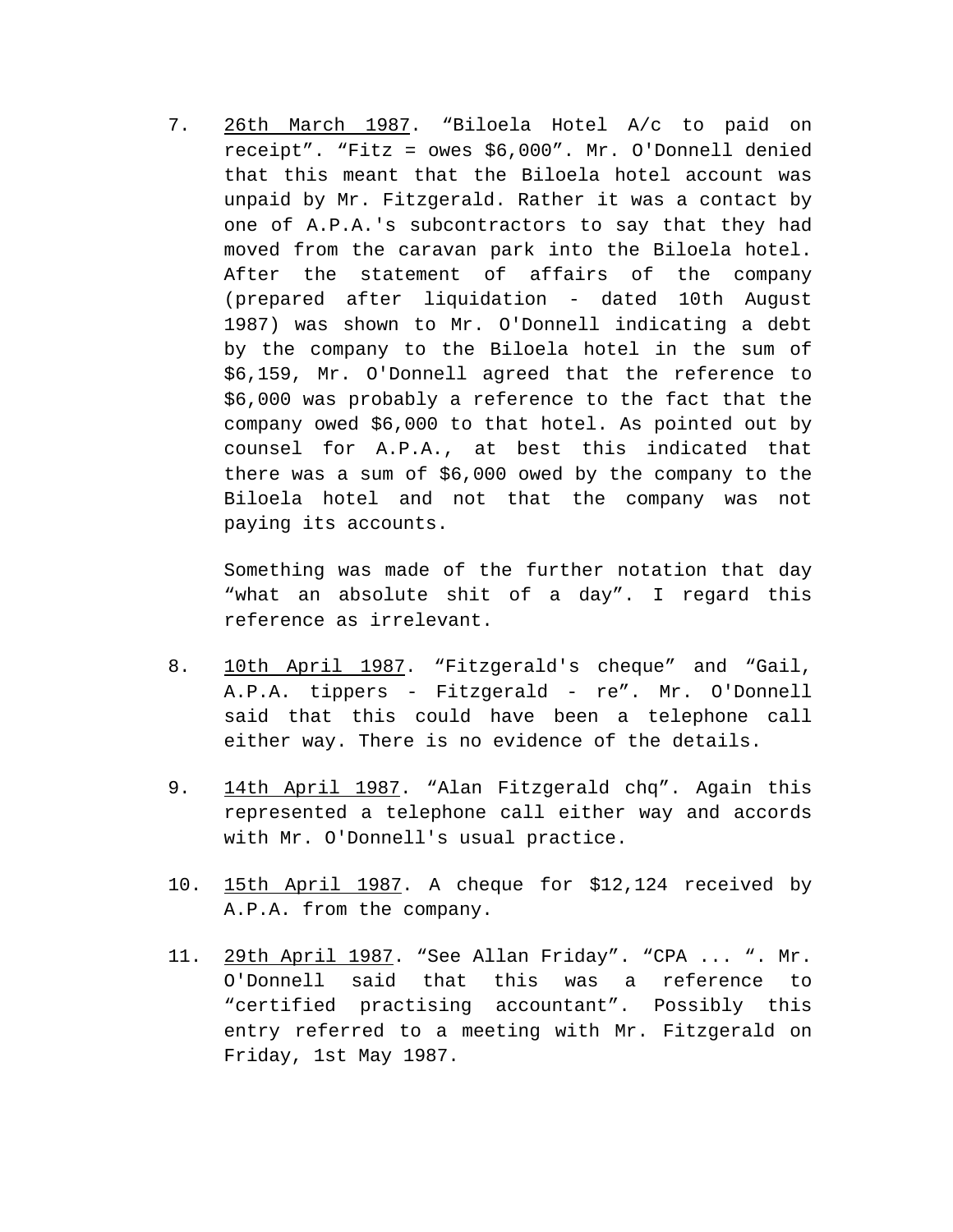12. 1st May 1987. This entry is in pencil "Fitzgerald" "finance - Re-finance the whole outfit" "Ken and Don Haywood accountants filed sect 222 notice - payments \$50 for six months work Alan claims it should be about \$8". (This means \$50,000 and \$8,000 respectively.)

"3578322 Haywood - no judgment - threatened to issue ...?"

I accept that Mr. O'Donnell did not learn of the application to wind-up until the end of April or 1st May 1987, that he enquired of the accountants who confirmed that there was no judgment and that he contacted Mr. Fitzgerald who told him the matter was contested. I accept that Mr. O'Donnell had learned that the company had compromised the dispute and believed that the company had paid the accountants \$10,000 in settlement. He did not assent to the proposition that the s. 222 notice indicated that the company was in financial trouble.

As to the reference to "Re financing the whole outfit", on which reliance was placed by counsel for the liquidator to indicate lack of good faith with respect to the second payment on 22nd May 1987, Mr. O'Donnell said that he was told by Mr. Fitzgerald that the company intended to terminate small leases over various items of equipment with some of the smaller finance companies and to get one of the larger companies to consolidate the leases. It was not a conversation as to Mr. Fitzgerald's financial position. Mr. O'Donnell did not know whether the \$6,000 owing to the Biloela hotel had been paid. There is no reason not to accept Mr. O'Donnell's explanation as to what occurred on that date, and that it gave him no cause for concern.

13. 15th May 1987. "Alan Fitzgerald chq". Mr. O'Donnell rang for a cheque in accordance with his normal procedure.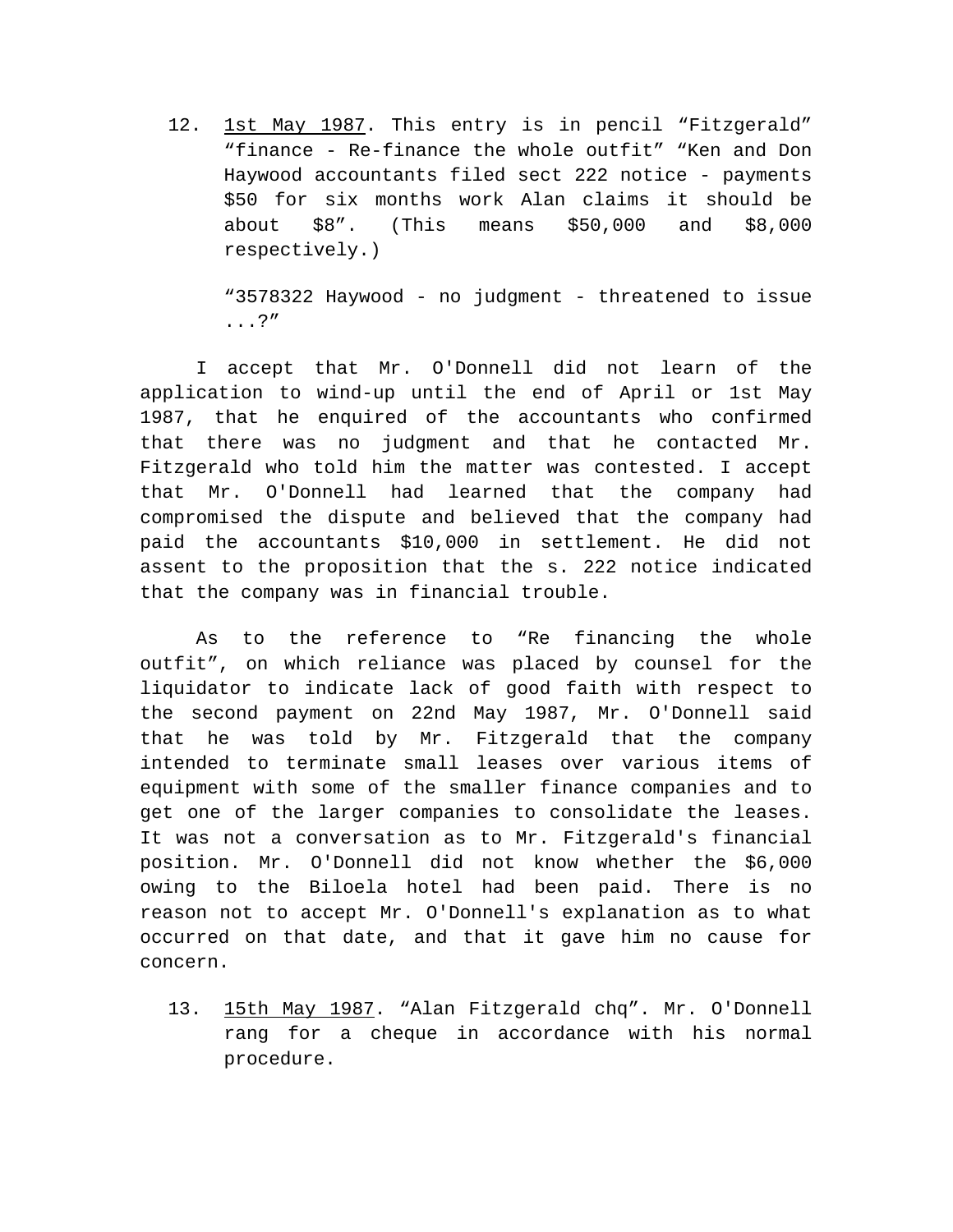"No fuel - Pulled out - operations - no fuel - Fitzgerald fuel". Mr. O'Donnell said that this meant that A.P.A.'s subcontractors at Biloela were using Mr. Fitzgerald's fuel because by the time they finished work it was too late to go to the fuel depot at Biloela. A.P.A. did not supply fuel to its subcontractors. That was their business expense and not A.P.A.'s. Mr. O'Donnell said that the reference probably meant that the subcontractors had made their own arrangements with Mr. Fitzgerald and paid him themselves as they were obliged to do. There is no reason not accept this explanation.

- 14. 22nd May 1987. Second payment of \$29,478.13 paid.
- 15. 30th May 1987. The date is struck out and June 13th inserted. The significance of the altered date is not readily apparent. In evidence-in-chief, Mr. O'Donnell said that he learned of the substitution of Kimela Pty. Ltd. as applicant/creditor "around about" 6th June 1987, that he contacted Mr. Fitzgerald concerning this and was told by Mr. Fitzgerald that there was no money owed to Kimela Pty. Ltd. but that it belonged to Mr. Alec Tenkate. There are no diary entries on 2nd June 1987, 4th June 1987, 5th June 1987 up to 8th June 1987. The entry on 30th May 1987 (altered to June 13th), indicated that the money was not owed to Frank Tenkate (Kimela Pty. Ltd.) but was owed to Alec Tenkate for a job on the gateway and that a subcontractor's charge was entered, the money being held by CMP, being an organisation for which the company had done work.

This indicates that not earlier than 30th May 1987, Mr. O'Donnell learned of the substituted creditor and discussed the matter with Mr. Fitzgerald. He was told that there was no debt owing to the substituted creditor but that the money in question was held by CMP (apparently as employer pursuant to the Sub-Contractors Charges Act) for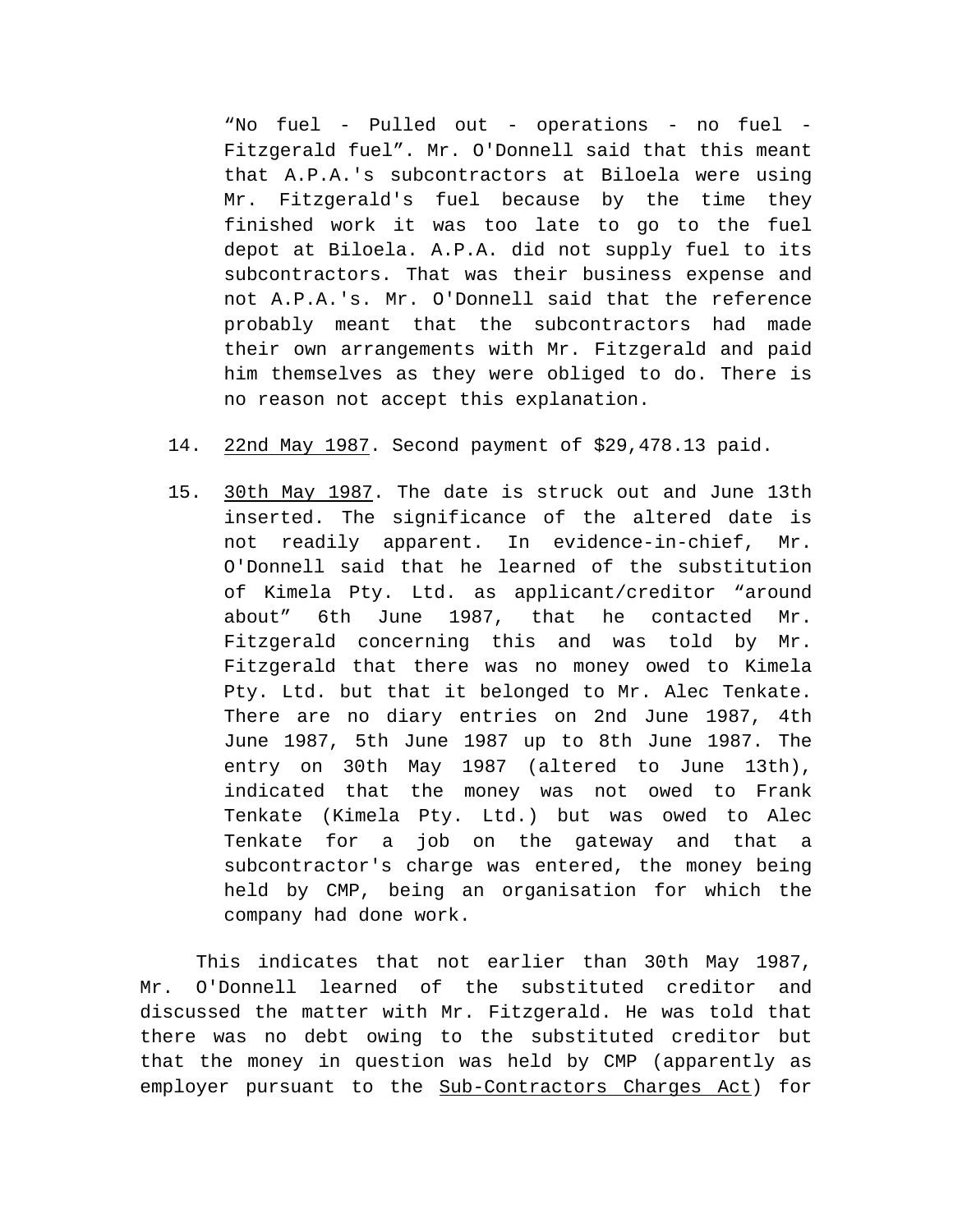the person who was entitled to it. It does not matter whether Mr. O'Donnell learnt of the substituted creditor on 30th May 1987 or at some later time. From the chronology, counsel for the liquidator appears to have accepted that it was 6th June 1987 (shown as 6th May 1987 in error). It occurred well after the last payment in question of \$29,478.13 on 21st May 1987. Mr. O'Donnell was entitled to regard as reasonable, the explanation given to him by Mr. Fitzgerald. He continued to provide trucks regularly for the company after that date up to 17th June 1987 and later diary entries indicate that he continued with the practice of contacting Mr. Fitzgerald over payments. The entry on 9th June 1987 indicates that he was still expecting payments from the company. He was given a further cheque about 6th June 1987 which was unpaid when the provisional liquidator was appointed.

The pencil notation at the front of the 1987 diary was largely left unexplained. Mr. O'Donnell said in evidencein-chief that he could not recall having written the notation although it was in his hand-writing. He said it may have involved an informal meeting with some of his subcontractors. The notation is as follows:

"Strategic Plan in event of Fitzgerald Collapse June 1987 formulated 28th May 1987.

Debt Approximately \$180,000"

Then appears four options. There was no crossexamination as to this entry or evidence as to when it was in fact inserted in that diary.

Exhibit 27 shows that the debt to A.P.A. never reached \$180,000 at any time after 1st December 1986. On 28th May 1987 the debt was only \$148,151.13. During the period from 13th April 1987, it progressively increased by \$44,694.90, even allowing for the two payments of \$41,602.13, to a total of \$169,544.93 as at 16th June 1987. This gives some support for the suggestion that the entry was inserted later, but even if it indicates that there was a suggestion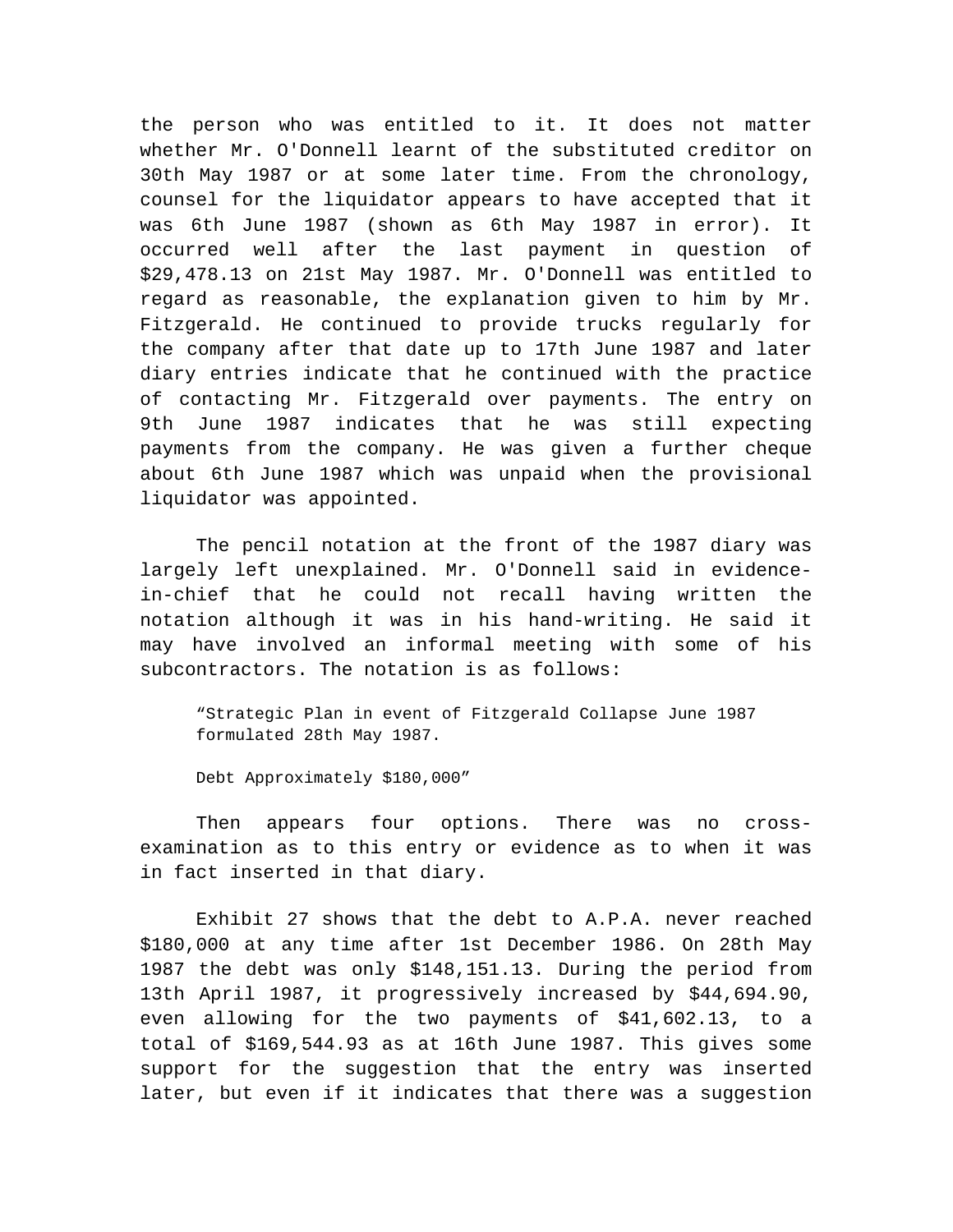on 28th May 1987 that the company might be facing financial difficulties, this still occurred well after the last payment on 21st May 1987 and is not inconsistent with Mr. O'Donnell's evidence that he did not know of the financial difficulties of the company until very close to the time when the provisional liquidator was appointed. He continued to supply trucks on credit after 28th May 1987. After that date, the company's debt increased by \$21,393.80 to 16th June 1987.

I have already referred to the history of events up to 12th December 1986. I have indicated that I place little if any significance on the fact that Mr. O'Donnell had notice of the issue of various plaints and writs and indeed of one judgment against the company on or about 11th April 1987. Nor do I regard as significant the fact that computer reminder notices were sent out automatically when all accounts became more than 15 days overdue, or that overdue accounts were followed up by a telephone call. This system occurred month by month. It was proper business practice. Nor do I regard it as of any particular significance that Mr. O'Donnell was prepared to give extended credit to the company beyond the period of the 30 day credit account. Of significance is the fact that A.P.A. continued to supply credit to a substantial extent right up to the date of appointment of the provisional liquidator during which period the amount of the company's debt to A.P.A. increased.

It was conceded and I find that Mr. O'Donnell had no knowledge of the application for winding-up when the first payment was made on 15th April 1987. In my opinion, that payment was made in good faith and in the ordinary course of business, and for valuable consideration. I place no significance on the fact that Mr. O'Donnell had allowed the account to become overdue to the extent it was at that time. As to the second payment, Mr. O'Donnell carefully looked into the question of the application for winding-up when it first came to his knowledge at the end of April 1987 and not unreasonably came to the view that it would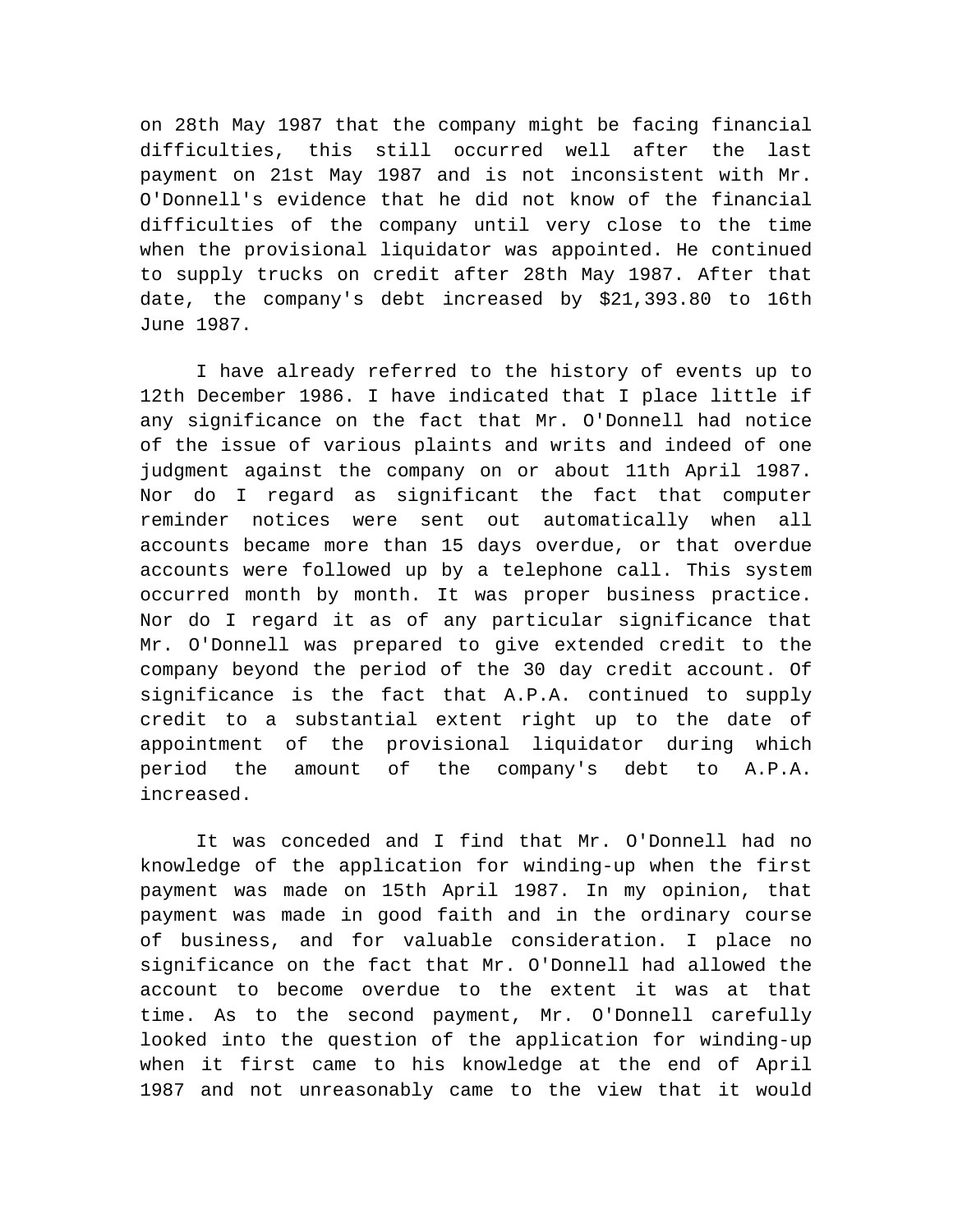not proceed. He knew that the debt had been compromised and paid. This was his belief at the time the second payment was made on 22nd May 1987. In my opinion, that payment was also made in good faith and in the ordinary course of business and for valuable consideration.

It was not submitted on behalf of the liquidator that the test of good faith to be applied in a validation proceeding post-liquidation was the same as that which applied pursuant to s.  $122(4)(c)$  of the Bankruptcy Act viz. not what the particular creditor knew or believed but what a reasonable man, possessed of all the knowledge and circumstances possessed by the creditor, would reasonably have believed or suspected in the circumstances.

In Re Allan Fitzgerald Pty. Ltd. (In Liq) (Full Court) (supra), a case very different to the present, there had been a long history of difficulty experienced by a creditor (A.G.C.) in obtaining payments for lease rentals from the company. In January 1987 the company fell into arrears. Various meetings occurred between the company and A.G.C. when it became obvious that the company had grave difficulties in meeting its financial obligations. Between 13th April and 20th June 1987 A.G.C. threatened to repossess the equipment if lease payments were not received. Matthews J. at 501 on the facts of the case said that the payments were outside the ordinary course of business but importantly it could not be said that A.G.C. had acted with good faith as that term was understood in insolvency proceedings. This appears to have been the view of Vasta J. on a close reading of His Honour's remarks at 508. It would appear that the court there looked at the question of good faith on the basis of what A.G.C. in fact knew. The test is a subjective one. But even if the test is objective, I would have no hesitation in concluding that on the facts of the case as known to Mr. O'Donnell at the time of each of the two payments, no reasonable and worldly-wise businessman would have concluded that A.P.A. knew or had reason to suspect that the company was unable to pay its debts as they fell due and that the effect of either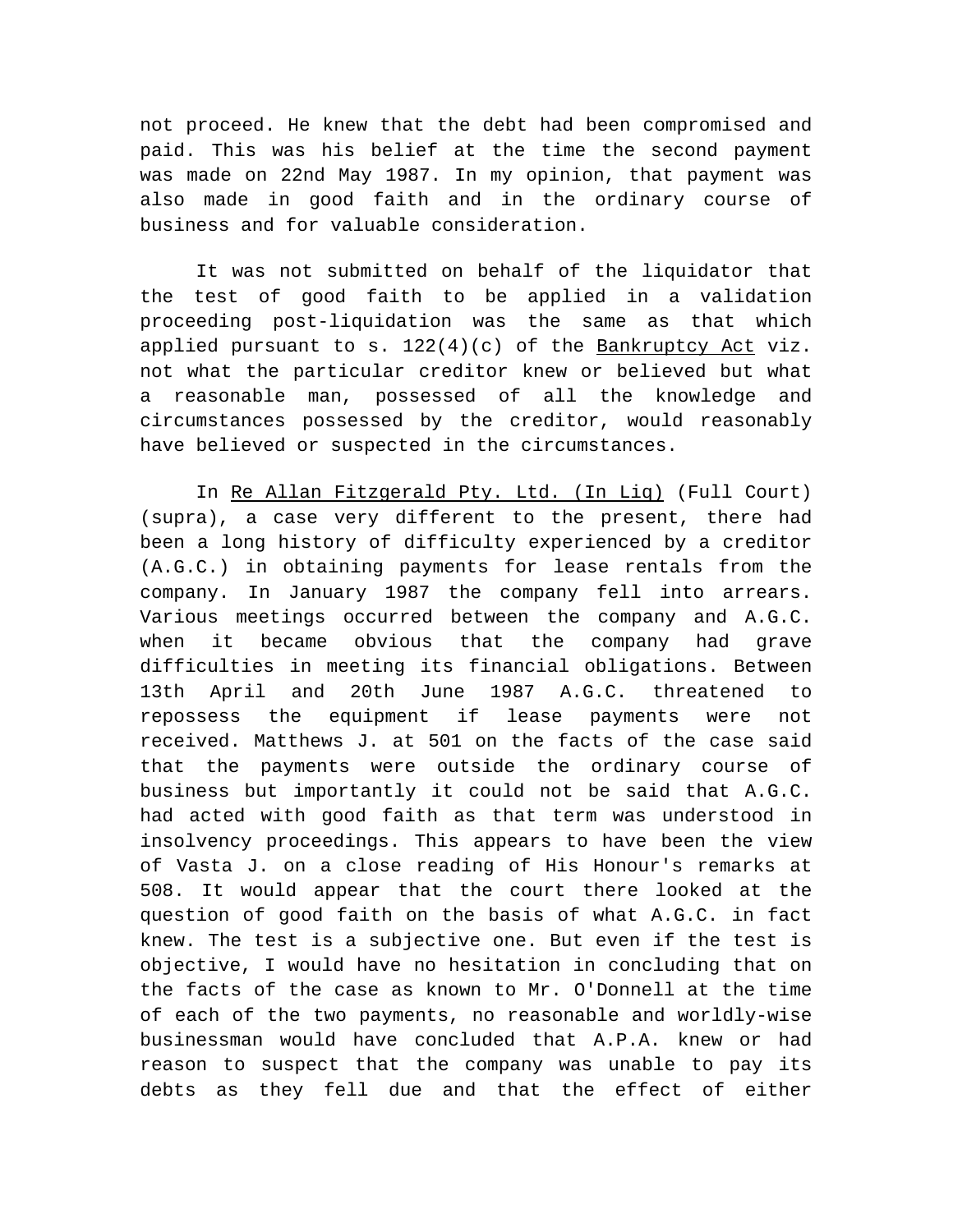payment would be to give A.P.A. a preference, priority or advantage over other creditors.

The question then is whether or not one or both of the payments should be validated pursuant to s. 368(1).

The principles relevant to this case appear from the various authorities as follows:

- 1. The onus of proof is on the applicant for validation: Re Atlas Truck Services Pty. Ltd. (1974) 24 F.L.R. 220 at 225. Re Allan Fitzgerald Pty. Ltd. (In Liq) (supra) per Kelly A.C.J. at 500.
- 2. The court has a wide and unfettered discretion whether or not to validate such payments: Re Steane's (Bournemouth) Ltd. [1950] 1 All E.R. 21 at 25 per Vaisey J., as applied by Sach L.J. in Re Clifton Place Garage Ltd. [1970] 1 Ch. 477 at 492, and by Fox J. in Re Atlas Truck Services Pty. Ltd. (supra) at 221-2. See also Jardio Holdings Pty. Ltd. v. Dorcon Constructions Pty. Ltd. [1984] 3 F.C.R. 311 at 316; Tellsa Furniture Pty. Ltd. (In Liq) v. Glendave Nominees Pty. Ltd. (supra) at 255 per Mahoney J.A.; Re Allan Fitzgerald Pty. Ltd. (In Liq) (supra) per Vasta J. at 508.
- 3. The discretion is not limited by classification of acceptable dispositions. It must depend upon the facts of each case: Tellsa Furniture Pty. Ltd. (In Lig) v. Glendave Nominees Pty. Ltd. (supra) per Mahoney J.A. at 255; Re Atlas Truck Services Pty. Ltd. (supra) per Fox J. at 221.
- 4. The basic consideration is that the purpose of the liquidation is to divide the assets, consisting of a fund which crystallises at the commencement of liquidation, rateably amongst the creditors. Whilst this factor is of importance, it is not decisive. To depart from the principle there must be reasons which warrant that departure: Tellsa Furniture Pty.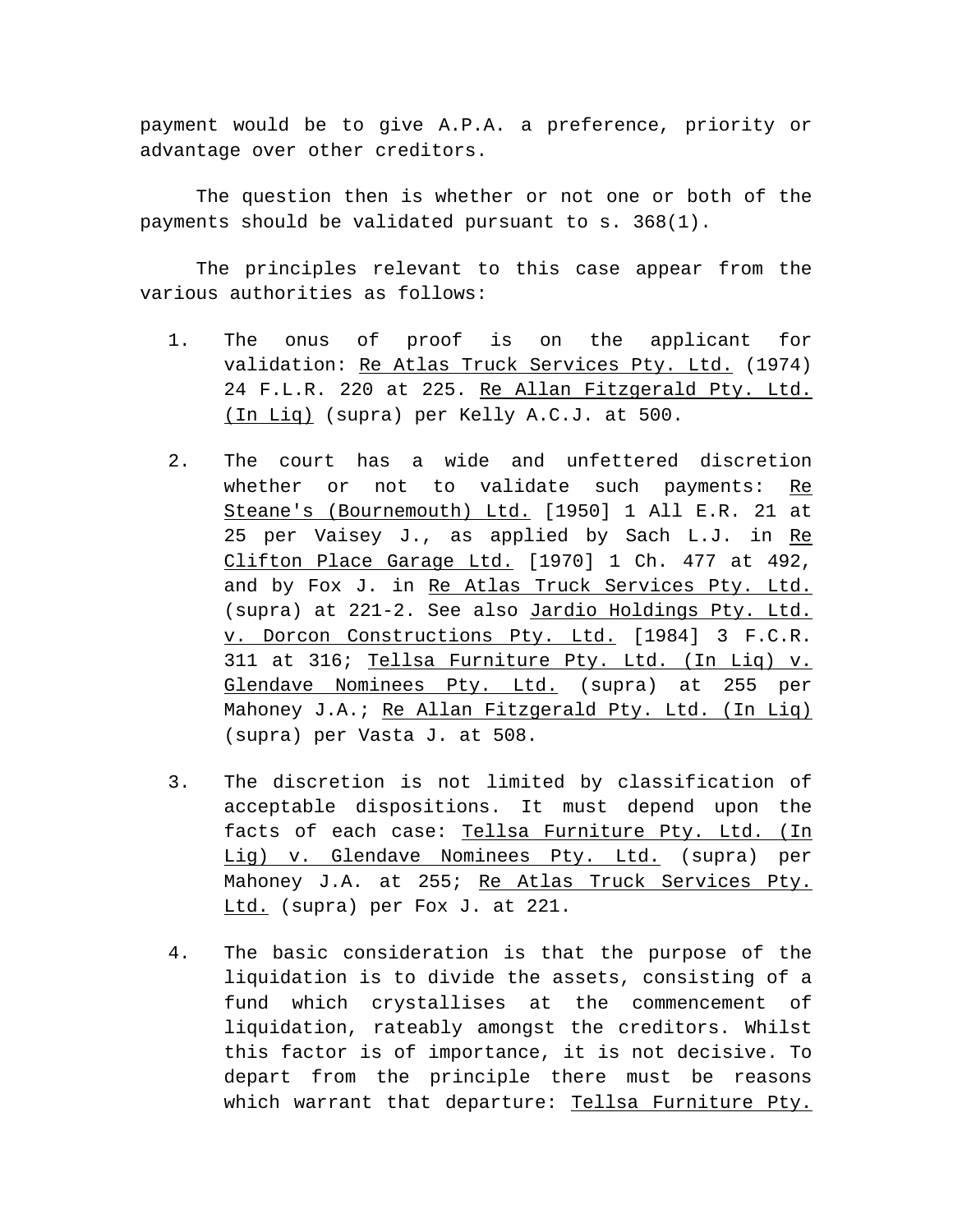Ltd. (In Liq) v. Glendave Nominees Pty. Ltd. (supra) per Mahoney J.A. at 255; per Priestly J.A. with whom Hope J.A. agreed at 261; Re Tellsa Furniture Pty. Ltd. per Young J. at 874; Re Allan Fitzgerald Pty. Ltd. (In Liq) (supra) (Full Court); Jardio Holdings Pty. Ltd. v. Dorcon Constructions Pty. Ltd. (supra) at 316-7.

- 5. The court should look at the application not only through the eyes of the applicant, but also through the eyes of the company and the creditors generally: Re Clifton Place Garage Ltd. [1970] 1 Ch. 477 at 492; Re Tellsa Furniture Pty. Ltd. (supra) per Young J. at 871
- 6. The fact of insolvency of the company or that the company incurred considerable losses as a result of the ultimate liquidation or that other creditors were not paid during the period, are not decisive factors: Jardio Holdings Pty. Ltd. v. Dorcon Constructions Pty. Ltd. (supra) at 319-320.
- 7. Knowledge at the time of the transaction of the presentation of a petition, and that a winding-up order may be made, is not fatal to the success of an application for validation: Re Atlas Truck Services Pty. Ltd. (supra) at 222-3; Re Park Ward & Co. Ltd. [1926] 1 Ch. 828.
- 8. Good faith in the payee is an important if not decisive factor: Re Tellsa Furniture Pty. Ltd. (supra) per Young J. at 874; Mahoney J.A. at 256, Priestly J.A. at 263; Re Atlas Truck Services Pty. Ltd. (supra) per Fox J. at 221; Re Allan Fitzgerald Pty. Ltd. (supra) per Matthews J. at 501. Accordingly, a disposition carried out in good faith at a time when the payee was unaware that a petition has been presented will normally be validated.
- 9. However, payments made in good faith and in the ordinary course of business and for valuable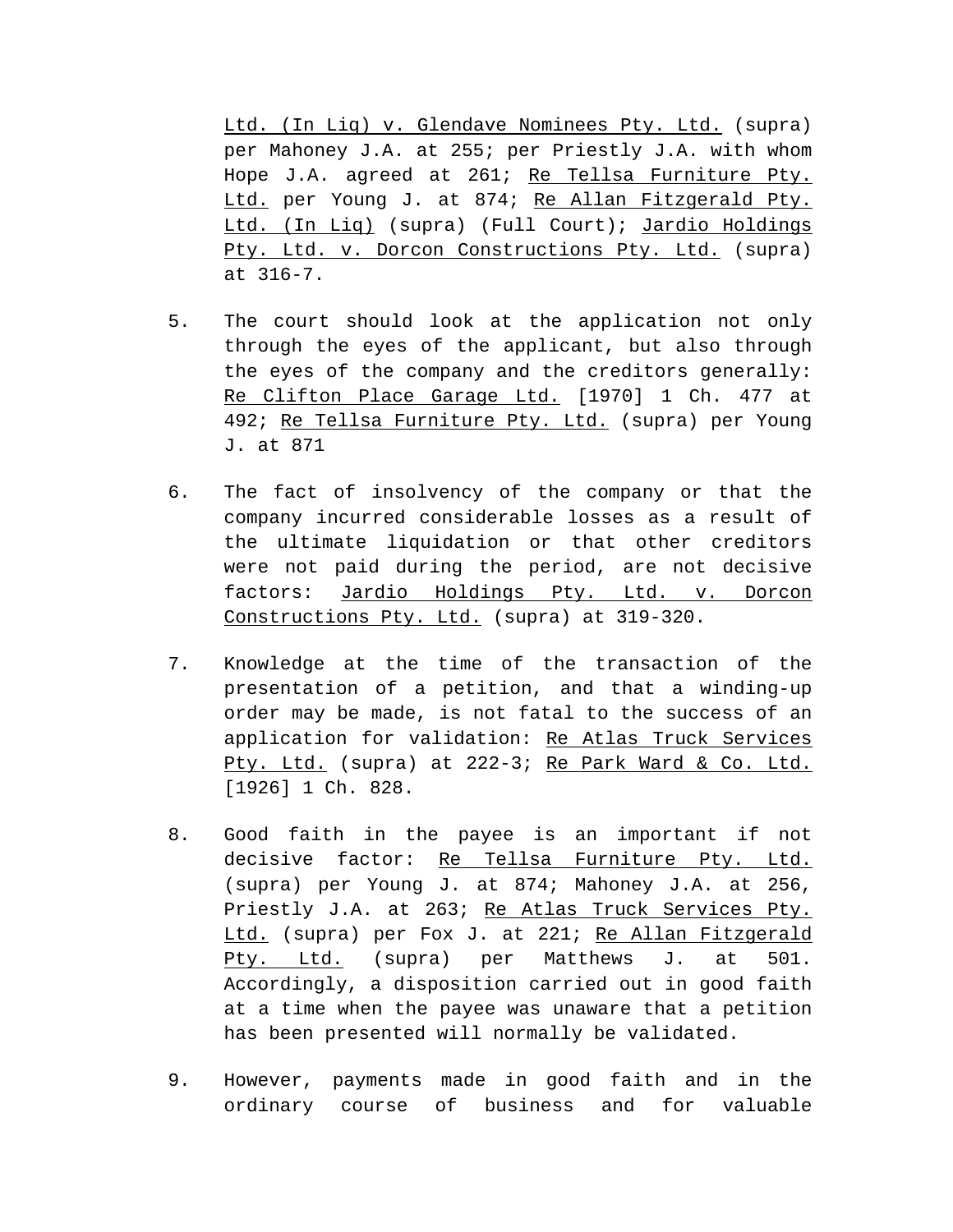consideration are relevant factors but a counterveiling benefit to the company must usually be demonstrated: Sheahan & Anor v. Piber Contractors Pty. Ltd. (supra); Re Tellsa Furniture Pty. Ltd. (supra) per Young J. at 874; Mahoney J.A. at 256.

- 10. The fact that post-liquidated payments discharge pre-liquidation debts is not decisive against validation. The court in appropriate circumstances may validate in full a pre-liquidation debt which constitutes the necessary part of a transaction which as a whole is beneficial to the general body of creditors and the company: Re Atlas Truck Services Pty. Ltd. (supra) per Fox J. 224-5; Re Tellsa Furniture Pty. Ltd. (supra) per Young J. at 874; per Priestly J.A. at 263. Benefit to the company so as to enable the company to be sold as a going concern is not a relevant consideration: Re Tellsa Furniture Pty. Ltd. (supra) per Young J. at 873; per Priestly J.A. at 261.
- 11. The essential question is whether the transaction could, at the time of its occurrence, and without the benefit of hindsight, reasonably be perceived as offering some advantage or potential advantage to the company and its general body of creditors. It is necessary to weigh the benefits to the respondent against the detriment to the general body of creditors: Jardio Holdings Pty. Ltd. v. Dorcon Constructions Pty. Ltd. (supra). The inquiry under s. 368(1) is essentially a commercial or economic one, calling for a balancing of the anticipated net gains or losses from the transaction for which approval is sought: Jardio Holdings Pty. Ltd. v. Dorcon Constructions Pty. Ltd. (supra) at 317.
- 12. The advantage or potential advantage to the company and to its general body of creditors may be demonstrated where the payments were related to any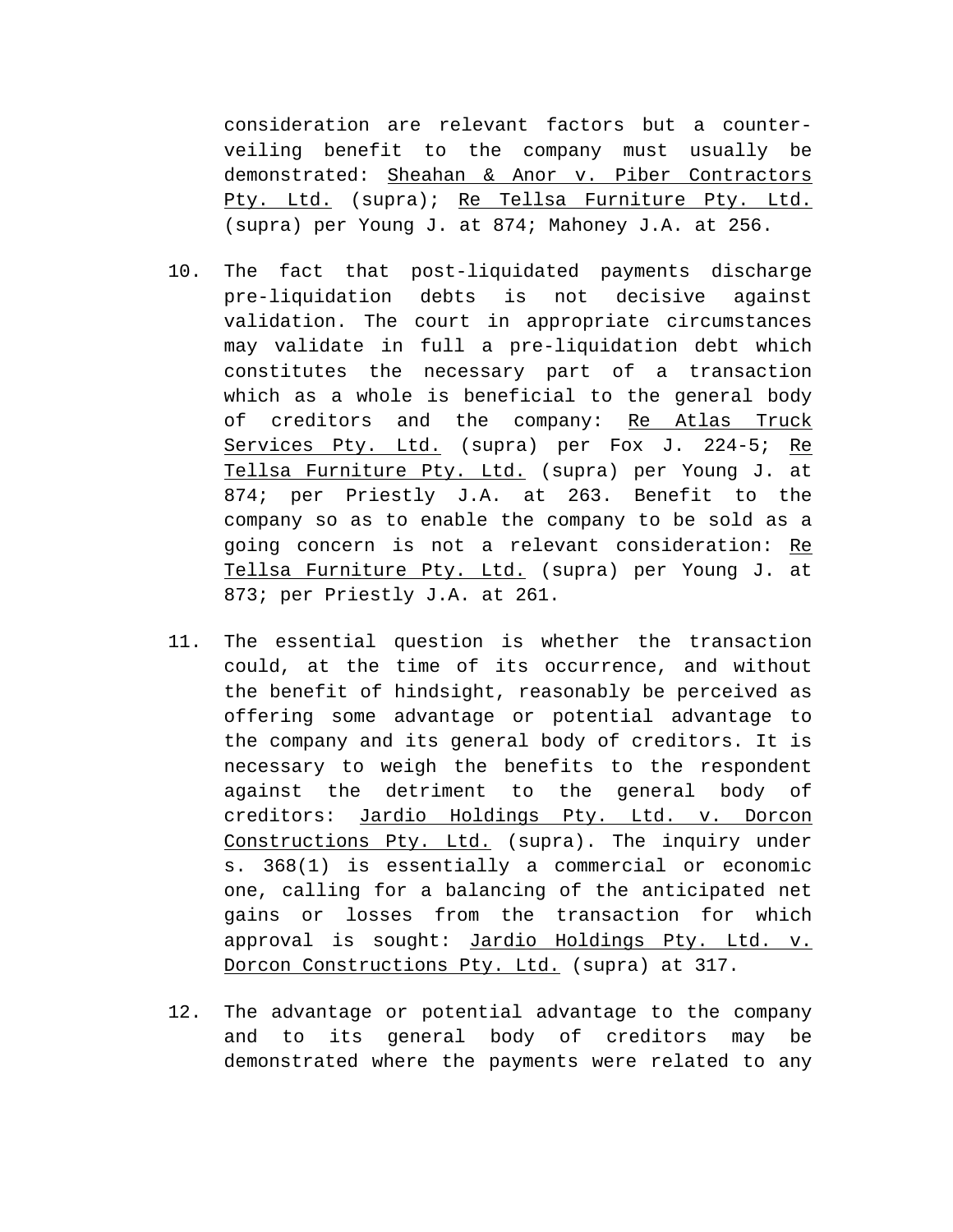need to continue business, and earn income or save loss during dependency of the petition:

Re Atlas Truck Services Pty. Ltd. (supra) per Fox J. 225.

"In the exercise of this power, the court will take into account whether the payment, and the transaction of which it is part, was or was apt to be for the benefit of the creditors in question. It will, in general, see the continuation of the company's business as, in the proper case, for their benefit.": per Mahoney J., Tellsa Furniture Pty. Ltd. (In Lig) v. Glendave Nominees Pty. Ltd. (supra) at 257.

13. Hardship to the creditor if validation is not ordered is irrelevant: Tellsa Furniture Pty. Ltd. (In Liq) v. Glendave Nominees Pty. Ltd. per Priestly J.A.

Mr. O'Donnell said in evidence which I accept that there was a mutual assumption between the company and A.P.A. of continuation of the relationship which existed between them. That relationship presupposed that providing payments were made from time to time, A.P.A. would continue to supply trucks on credit to the company. An analogy was drawn with the remarks of Barwick C.J. in Queensland Bacon Pty. Ltd. v. Rees (supra) at 285-6 when in dealing with the nature of a running account, the Chief Justice said that the basis of payments did not have to depend on some express arrangement between the parties which made the ensuring of service and supplies an express purpose of the payments. His Honour said at 286:

"... it is enough if, on the facts of any case, the court can feel confident that implicit in the circumstances in which the payment is made is a mutual assumption by the parties that there will be a continuance of the relationship of buyer and seller with resultant continuance of the relation of debtor and creditor in the running account ..."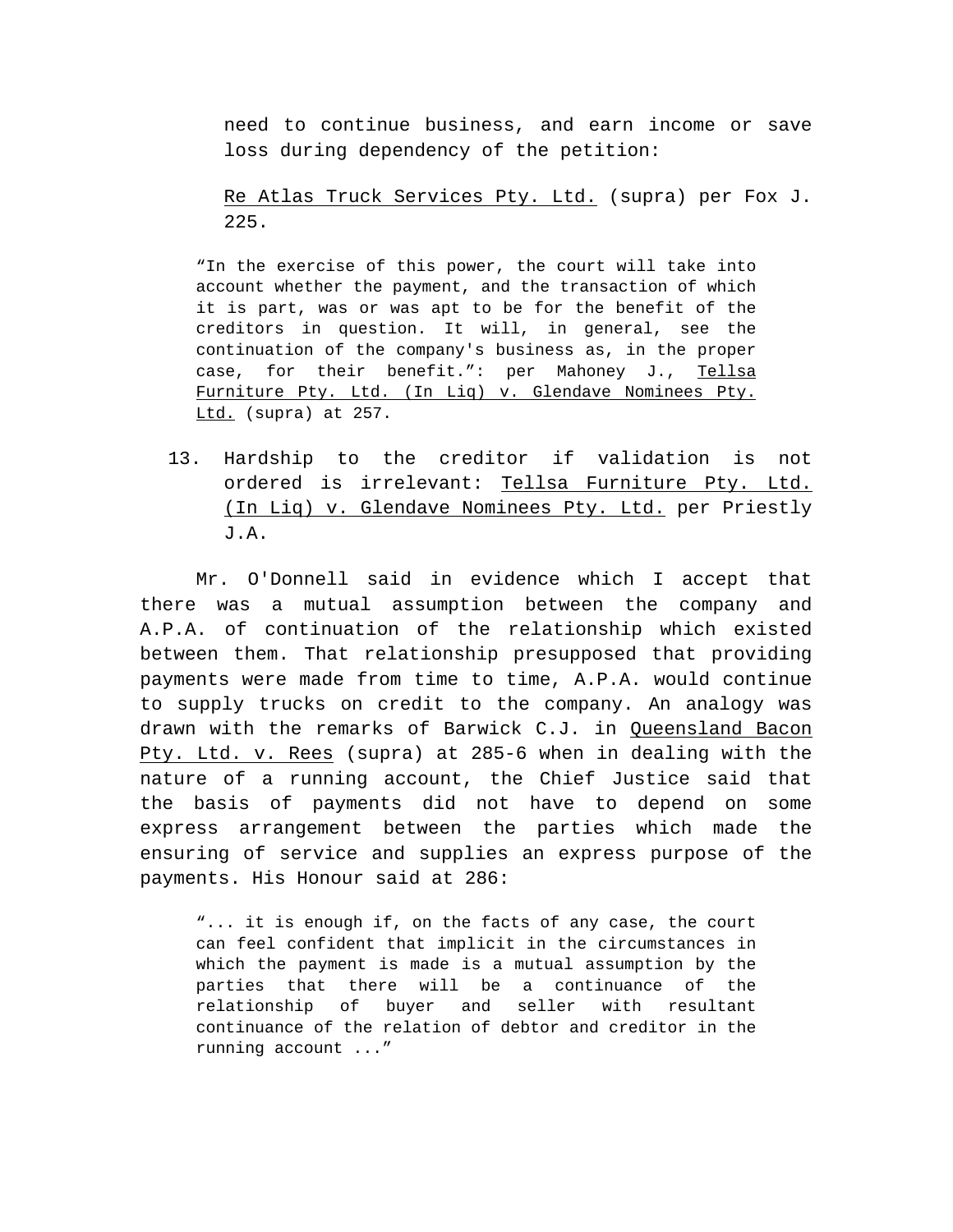Such analogy was sought to be drawn in Re Allan Fitzgerald Pty. Ltd. (In Lig) (supra) where Queensland Bacon Pty. Ltd. v. Rees (supra) was distinguished by Matthews J. at 501 on the facts. Absence of good faith was of significance. His Honour did not say that the analogy would not be applicable in an appropriate case. Kelly A.C.J. (who dissented), thought the analogy was appropriate and said that the payments were of the nature of "genuine payments made to reduce a general debit as it stood from day to day, and in order to maintain a genuine business relationship that gave promise of advantage to both debtor and creditor": Re Baronga Nominees Pty. Ltd. (In Liq) (1983) 8 A.C.L.R. 265 at 273.

I have indicated that the continuance of the provision of trucks by A.P.A. to the company was an essential component in the ability of the company to continue with its extensive projects.

I have already indicated that I accept Mr. O'Donnell's evidence that A.P.A. was a leader in the industry and that if it ceased working for the company word would have quickly spread and it would have been very hard if not impossible for the company to get trucks. The consequences if such had occurred, have already been referred to.

In my opinion, sufficient has been demonstrated to warrant a departure from the principle that the purpose of the liquidation is to divide the assets rateably amongst the creditors. The payments in question could at the time they were made, and without the benefit of hindsight, reasonably be perceived as offering some advantage or potential advantage to the company and its general body of creditors. The payments were related "to the need to continue business, and to earn income or save loss during dependency of the petition". As Mahoney J. pointed out in Tellsa Furniture Pty. Ltd. (In Liq) v. Glendave Nominees Pty. Ltd. (supra) at 257, "it will, in general, see the continuation of the company's business as, in the proper case, for their benefit."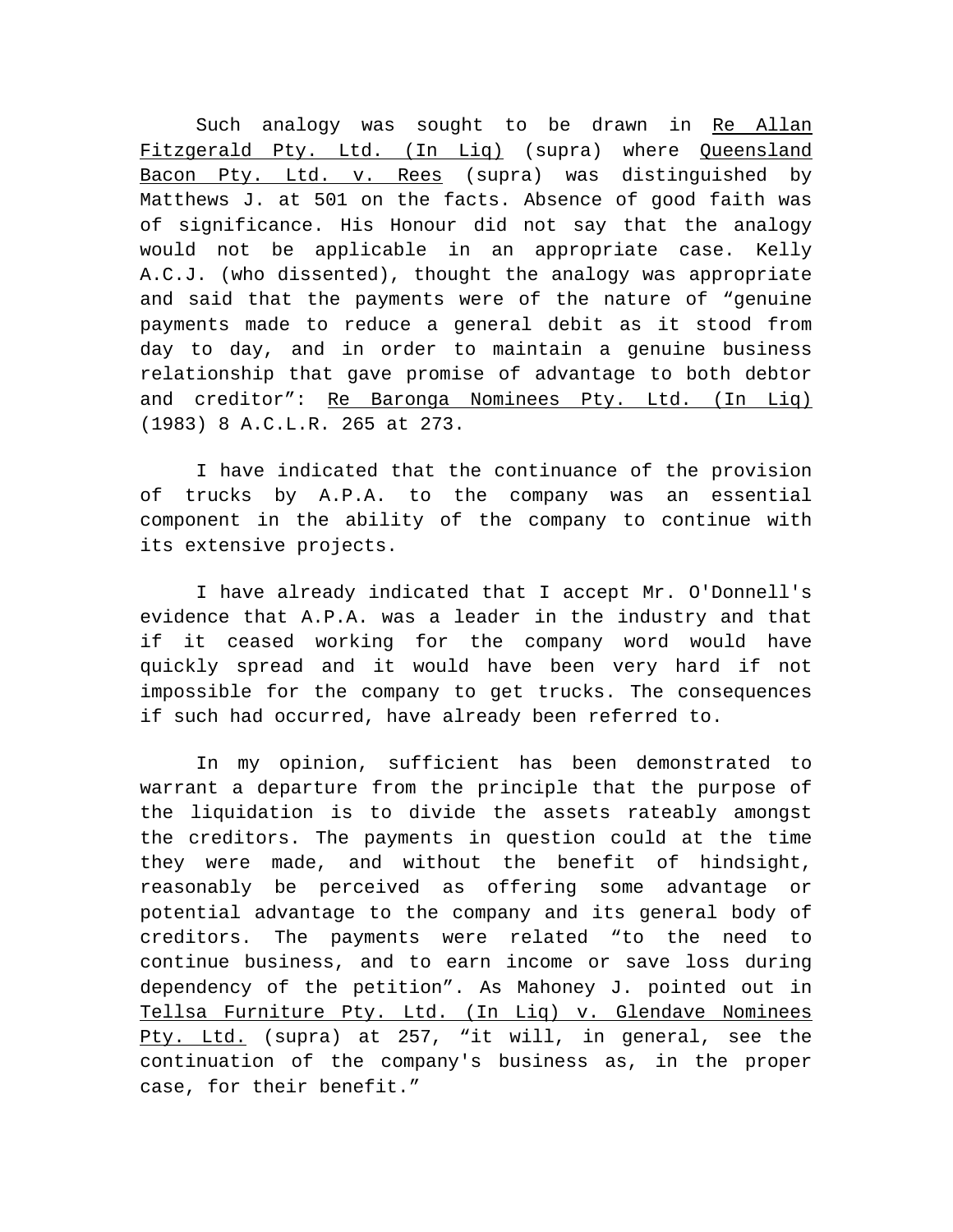I do not regard the submission that the progress payments received by the company during this period enabled the company to make extensive void payments as being persuasive. The company was proceeding to carry on its business during this period. Many creditors of the company received payments. If all or any of the payments referred to are void payments, they can of course be pursued by the liquidator and ordered to be repaid into the fund unless the payees in question succeed in an application for their validation. If validated, the creditors involved received the benefit of the payments.

As to the submission that there was no demonstrated benefit to the company because it was not shown that the company's position had actually improved financially during the period since 13th April 1987, reliance was placed upon the evidence by Mr. Knight who had not been requested to do a detailed analysis of the financial position of the company after March 1987, and who had never been asked to express an opinion until he gave evidence in court. Of significance is his evidence at 127 of the transcript as follows:

"Having regard to all the work you did and the figures that you prepared, are you able to form an opinion about whether or not the company benefited from trading between 13 April 1987 and 23 June 1987?-- There is no evidence that I have seen, or that I have tried to calculate, or that I have sought that would say it has benefited. On the other hand, I also have to say that the state of affairs or the reports to the affairs were prepared on a basis of the company being in default, being in liquidation, having ceased to trade. So it is a difficult comparison to make. I haven't seen any evidence one way or the other. You might say that the position has deteriorated, but the reports to affairs is prepared on a different basis, although, I think you can make the conclusion that because it has gone from - sorry, because the deficit has gone from \$3,215,017 at the end of March to \$7,785,941. At the day of winding up there was a further deterioration.

Accepting that the company was insolvent in November was there any prospect of the figures you have seen improving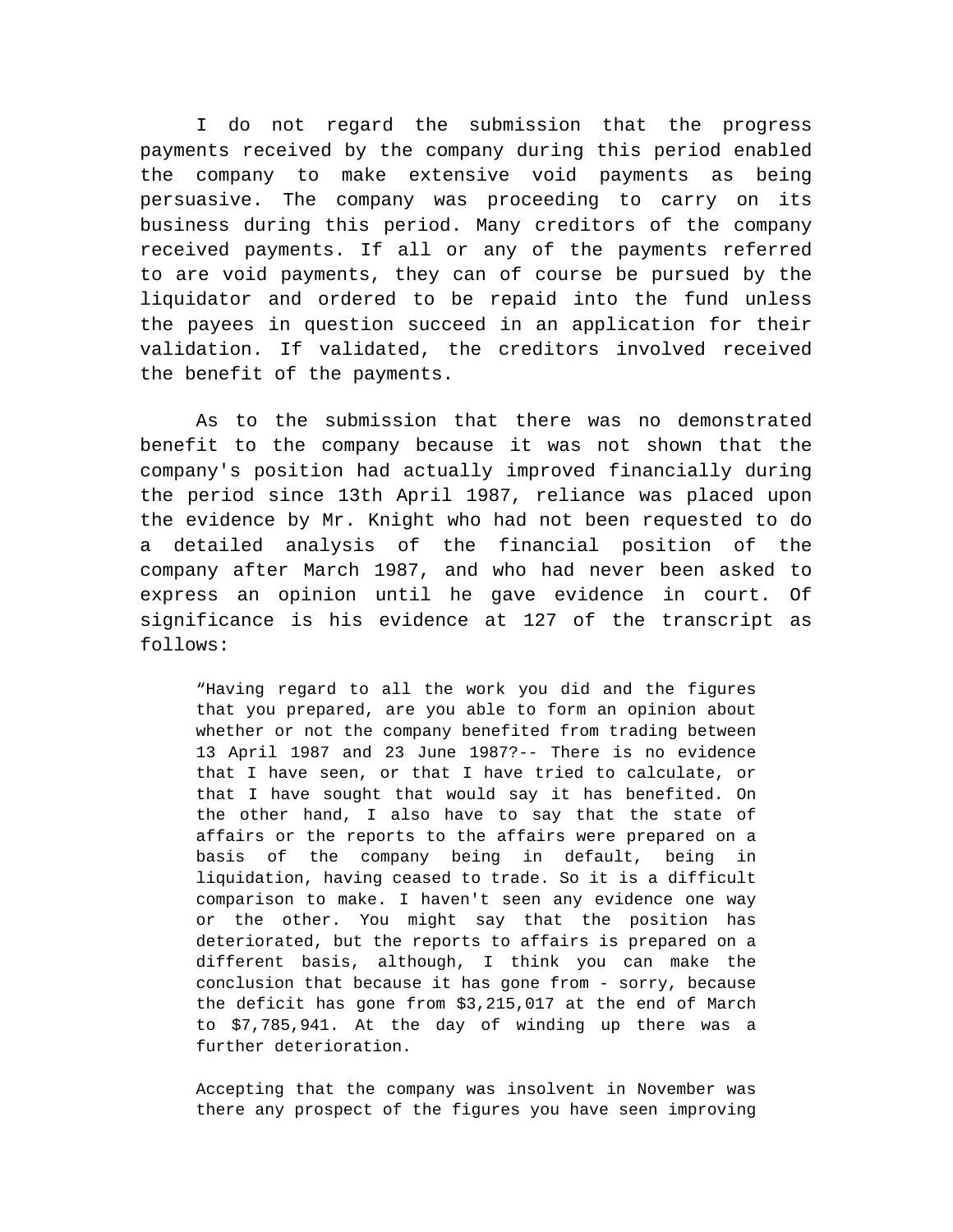its position?-- Well, the only figures that we have calculated in detail are to the end of March and we were using the reports to affairs to give us a look at the position beyond that time. It is possible that there may have been a marginal improvement in one month, but I can't say that for certain that it is or that it has not been the case."

Mr. Knight's main difficulty was that the statement of affairs by the directors was prepared on the basis of the company being in default, being in liquidation, and having ceased to trade. Mr. Knight relied upon this statement of affairs insofar as it gave some picture as at the date of the winding-up. This made the comparison difficult if not impossible. Also it appears that the statement of affairs may not have been based upon accounting records of the company. But apart from that possibility, the endorsement at the bottom of ex. 26 highlights the difficulty in comparing the position over this period. On liquidation, a substantial lease liability was crystallised and current projects were determined.

Mr. Knight was previously asked about what the position would have been on 23rd June 1987, if the assets of the company had included the work in progress at the valuation of \$2,432,000 referred to in ex. 25 rather than at the estimated realisable value of \$25,000 (ex. 25, 26) shown as retentions. This reduced the deficiency at 23rd June 1987 from \$10,192,941 to \$7,785,941, hence his statement as to the further deterioration from the figure of \$3,215,017 at 31st March 1987. This statement was not expressed with confidence.

However, of significance is the further fact that he was not asked to also explain the effect of the immediate crystallising of all future lease charges, which was caused by the winding-up and which resulted in an immediate and substantial lease liability, as the annotation to his document, ex. 26, demonstrates. Probably the immediate debt which then crystallised is in the sum of \$4,897,756 (ex. 26). If this is so, and apart from the winding-up, the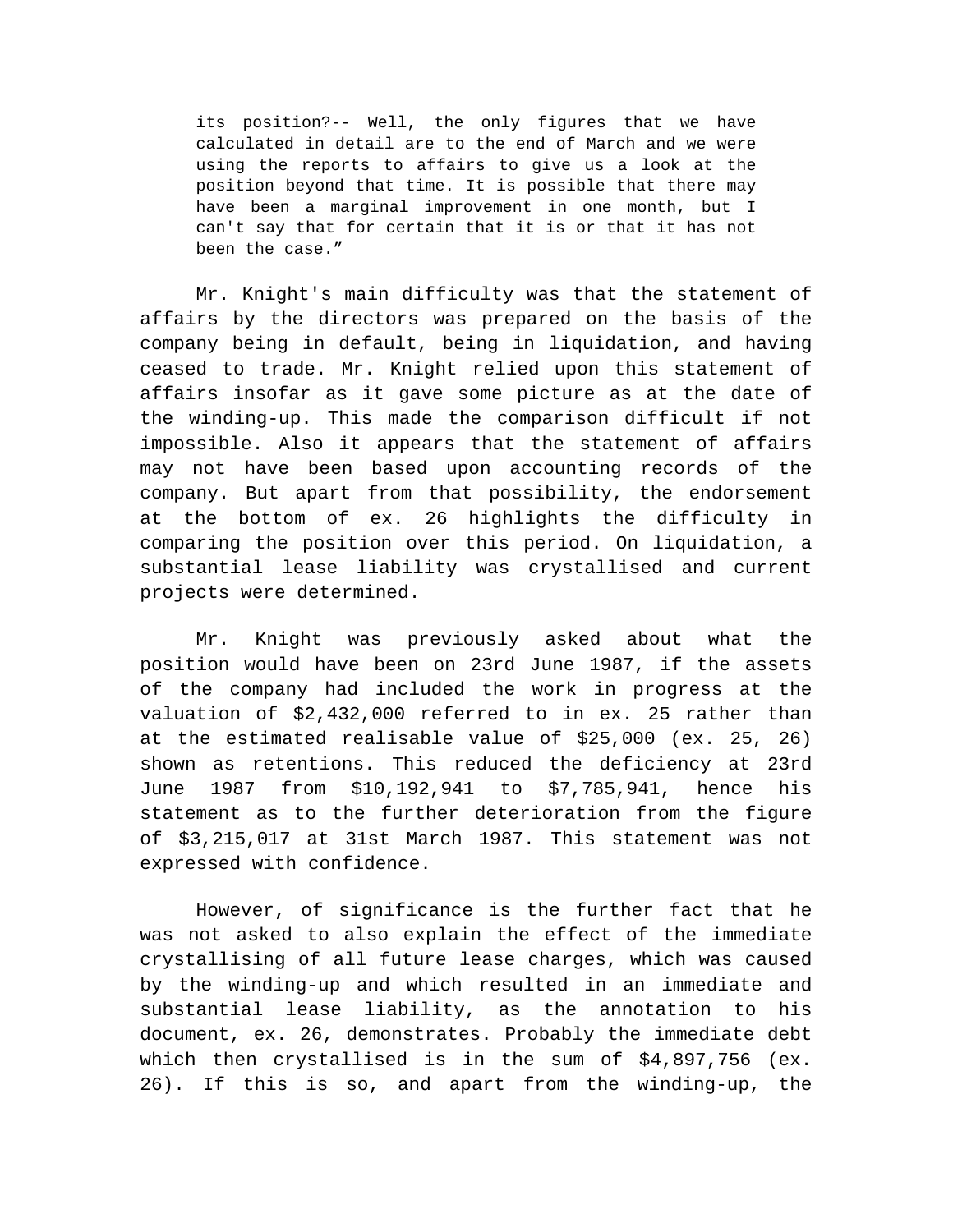deficiency at 23rd June 1987 should probably be further reduced from \$7,785,941 to \$2,888,185. This deficiency is less than the deficiency of \$3,215,017 as at 31st March 1987 and, on the basis contended for on behalf of the liquidator, involves an improvement in fact, or at least some arrest in the decline which counsel for the liquidator submitted as having to be established by A.P.A. in order to succeed in obtaining a validation order. Mr. Starkey's general statement in para. 8(ii) of his affidavit filed 13th March 1988, that the financial position of the company did not improve between April 1987 and the date of the winding-up order, does not, in the light of his reliance on the statement of affairs (para. 8(i) of his affidavit), take the matter much further. He delegated the work to a Mr. Christy who did not give evidence and to Mr. Hellen, although he was not cross-examined on that statement in his affidavit. Mr. Starkey did not say that the financial position declined. Care must be taken also not to overlook the fact that assets disposed of after the winding-up order were disposed of on a liquidation basis.

But even if the evidence by Mr. Knight indicated that there was subsequently shown to be a further overall financial deterioration in the affairs of the company between 13th April 1987 and 23rd June 1987, (or perhaps to put it correctly that A.P.A. had not discharged the onus of showing an improvement), I do not see how a decline is determinative of the question of whether or not there was, at the time each of the payments were made, a potential and counter-veiling benefit to the company and to the creditors by the company continuing to carry on its business during that period and receiving large sums by way of progress payments which otherwise would not have been received.

I find that there was a counter-veiling benefit to the company and to the general body of creditors by the continuation of the company's business and by the receipt of substantial progress payments made possible largely as a result of continued provision of trucks by A.P.A. Even if it had been later shown that the overall financial position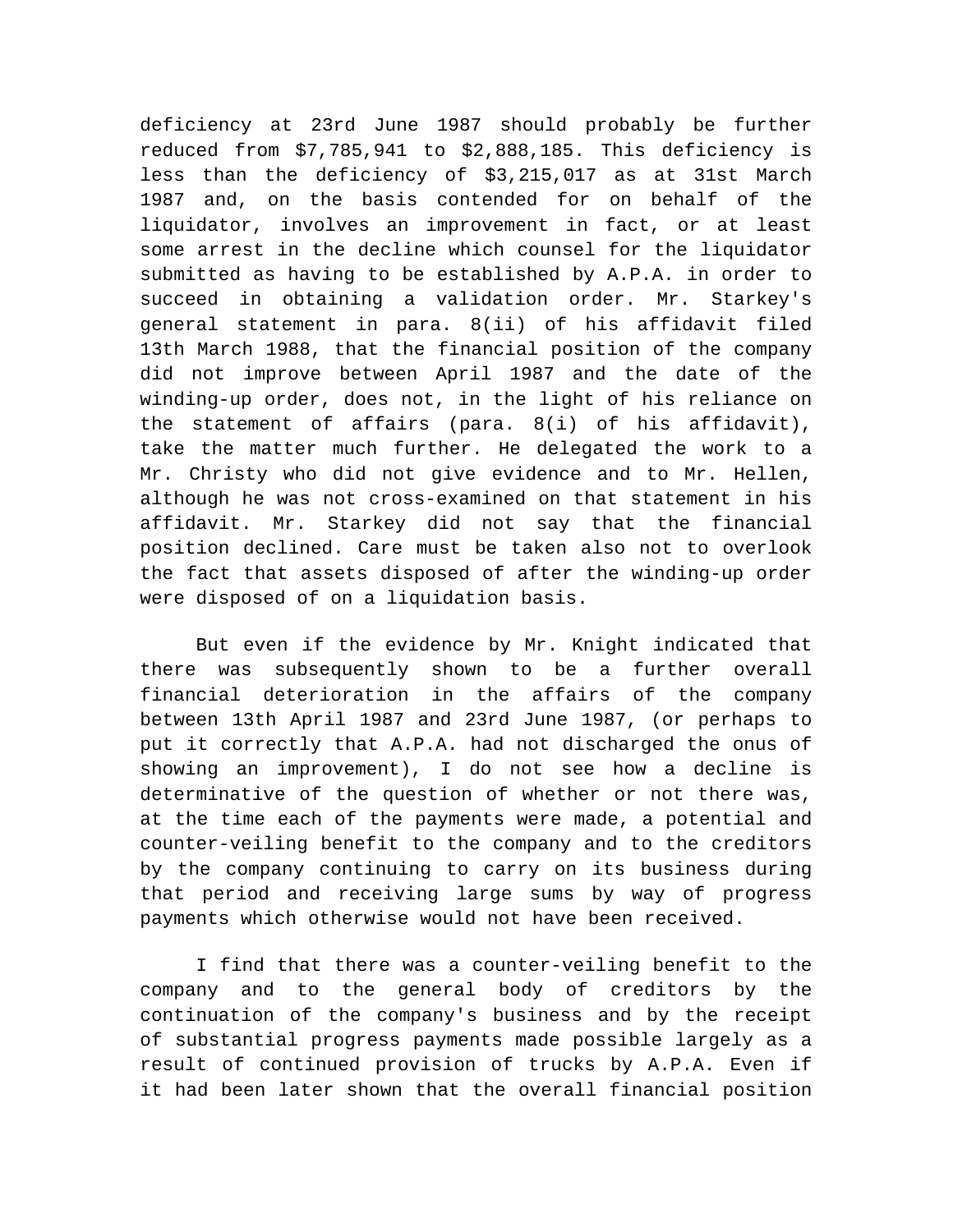of the company deteriorated in the relevant period, the rate of decline must have been substantially diminished by the injection of this large amount of funds. The company clearly earned income during the relevant period and in my view reduced ultimate losses to a considerable extent. This clearly is a benefit to the company and to the general body of creditors. The total sum of \$41,602.13 paid to A.P.A. during this period represents from a commercial point of view, a relatively insignificant benefit to A.P.A. whilst at the same time producing a potentially substantial benefit to the company and to the creditors generally.

I should add that even if the question of whether the company's ultimate financial position or asset position actually improved or declined over the relevant period is the correct test on the question of benefit or potential benefit to the company and the creditors flowing from the two payments to A.P.A., any such change cannot be gauged simply by balancing total cash receipts during the period against total cash payouts during that period. During evidence by Mr. Hellen, counsel for the liquidator appeared to raise this as a factor, but thereafter did not appear to press this aspect. Vasta J in Re Allan Fitzgerald Pty. Ltd. (In Liq) (supra) at 506, when dealing with the question of whether the assets of the company were substantially increased during the relevant period, said that the contrary was indicated because sums which were paid out exceeded receipts. However, His Honour was simply dealing with the submission that the trial Judge had exercised his discretion upon conclusions which had not been supported by the evidence. Matthews J. in this respect agreed with the reasons given by Kelly A.C.J. (501). All members of the court then proceeded to exercise the discretion de novo, with Matthews J. at 501 and Vasta J. at 508 in effect holding that what was of critical importance was the fact that the payments were made outside the ordinary course of business and that the respondent could not be said to have acted with good faith. An ultimate change in the financial position of a company or a change in its assets, must depend on numerous factors such as the source and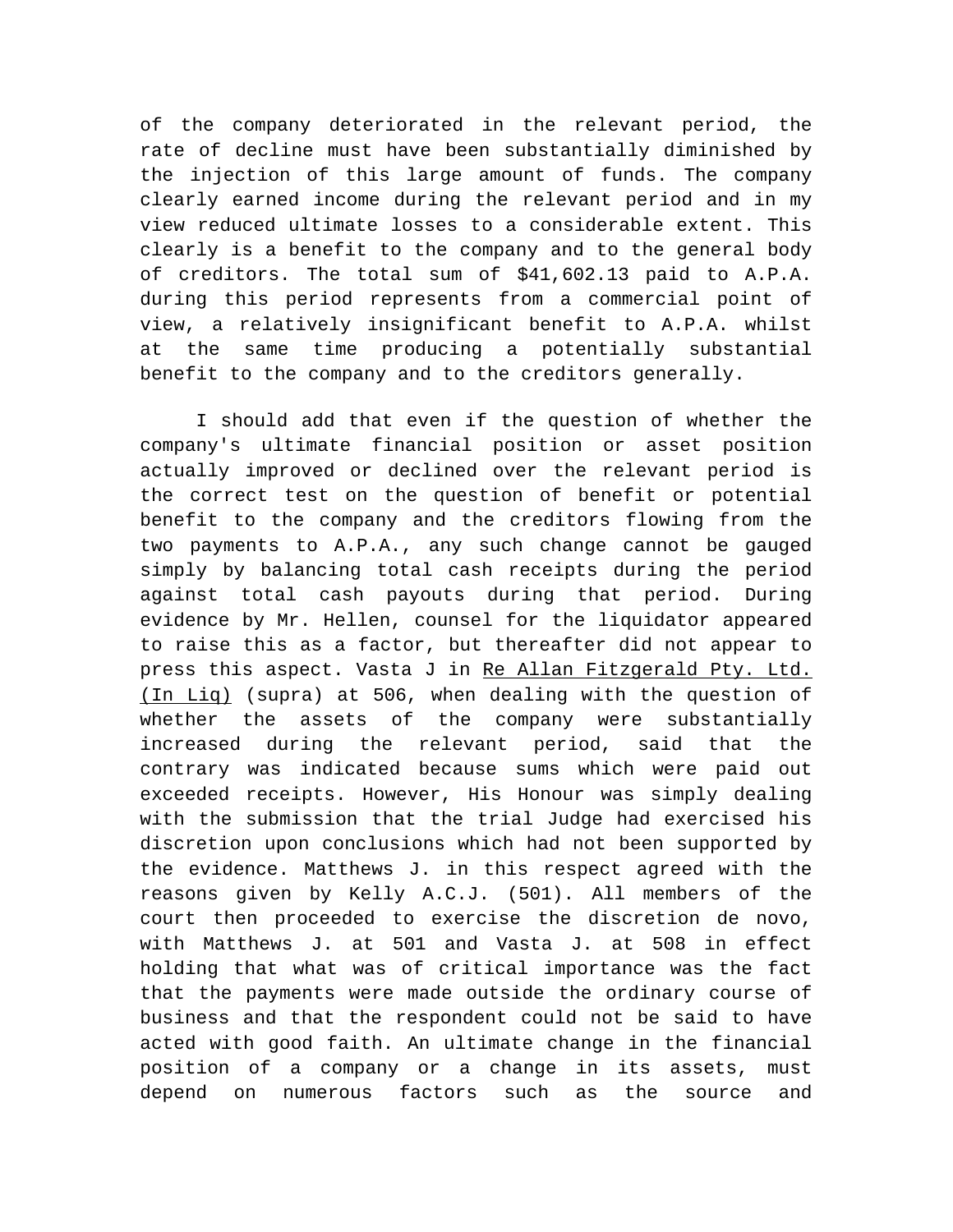disposition of the funds, and the movement of all assets and liabilities in general. It cannot be determined simply by a comparison of cash receipts versus cash payments. Mr. Knight in his ex. 26, did not purport to simply compare cash receipts with cash payments. Even though the second page of that documents refers to "cash deficiency", it is clear from that page and also the first page of ex. 26 that Mr. Knight was attempting to determine the actual deficiency of total assets when compared with total liabilities for the period up to 31st March 1987. For the period up to 23rd June 1987, he relied on the statement of affairs.

The foregoing in no way detracts from the finding above, that the payments to A.P.A. directly enabled a continuation of the company's business and the injection of a considerable amount of funds which would otherwise have been lost, thus providing an actual or potential benefit to the company and to the creditors. Ultimate losses were reduced and creditors might have the prospect of receiving some dividend or perhaps a greater dividend than would otherwise have been the case.

Some of the authorities refer to the presence or absence of a belief in the creditor that at the time of the payments under attack, receipt by the debtor of progress payments or the continuation of its business was likely to enable the debtor to pay its outstanding debts. Some reference has also been made to the question of whether or not the creditor was motivated by the consideration that it was in the interests of the creditors for the company to continue working. Such considerations can be of considerable importance in a particular case. See for example Re Allan Fitzgerald Pty. Ltd. (In Liq) (supra) (Full Court), and particularly in the judgment of Vasta J. Such considerations would doubtless have been important as going to the question of good faith in a case where the creditor knew of the financial predicament of the debtor over a long period and was pressing for payment of long outstanding debts under various threats.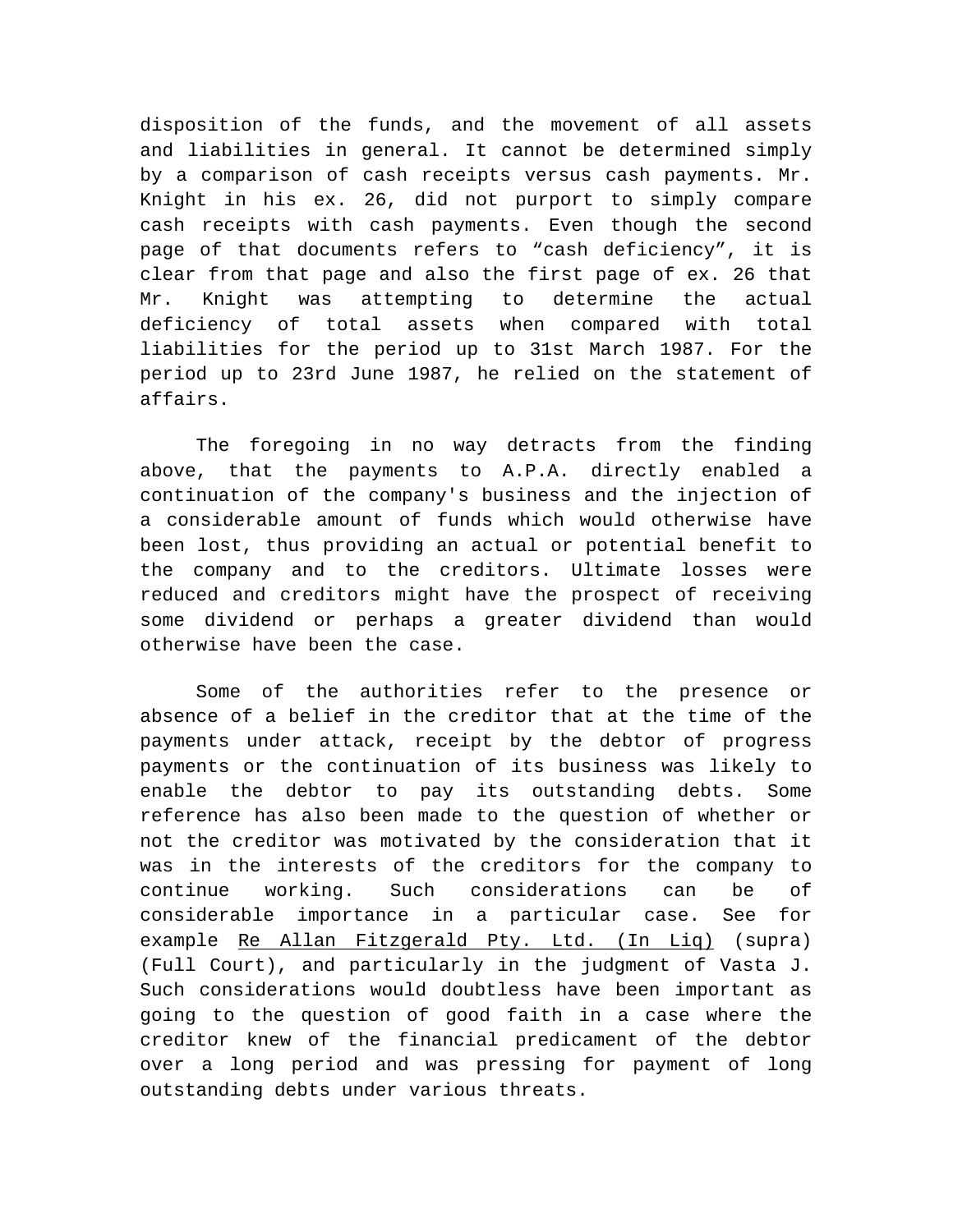There is no direct evidence in this case that A.P.A. had any such belief or was motivated by the consideration referred to. However, any such belief or motivation is not relevant on the facts of this case. This is so simply because Mr. O'Donnell at no time prior to about the time of appointment of the provisional liquidator, knew or had any reason to suspect that the company was unable to pay its debts as they fell due, or that any payments to A.P.A. would be preferential. Unlike the situation confronting the Full Court in Re Allan Fitzgerald Pty. Ltd. (In Liq) (supra), Mr. O'Donnell had no knowledge of the actual financial affairs of the company or of its relationship with other creditors. A.P.A. merely continued to supply trucks over the period in question right to the very end in return for payments from time to time, as it had done throughout its previous dealings with the company.

I have not overlooked the evidence of hardship. In my opinion, A.P.A. has not established relevant hardship. In any event, as indicated above, this is not a relevant consideration.

For all of the above reasons, I am clearly of the view that there should be an order on A.P.A.'s application filed 13th April 1988 that each of these two payments should be validated.

## INTEREST

The question is whether interest should be awarded and if so at what rate and for what period with respect to the preference of \$38,837.59. The application was filed on 13th March 1988 by the liquidator which is now five years ago.

Counsel for the liquidator submitted that a rate of 12 per cent per annum was appropriate and that because A.P.A. has had use of the money since late 1986, interest should be awarded from the date of the demand on 2nd February 1988. It was submitted by counsel for A.P.A. that by reason of the long delay in the prosecution of the claim, interest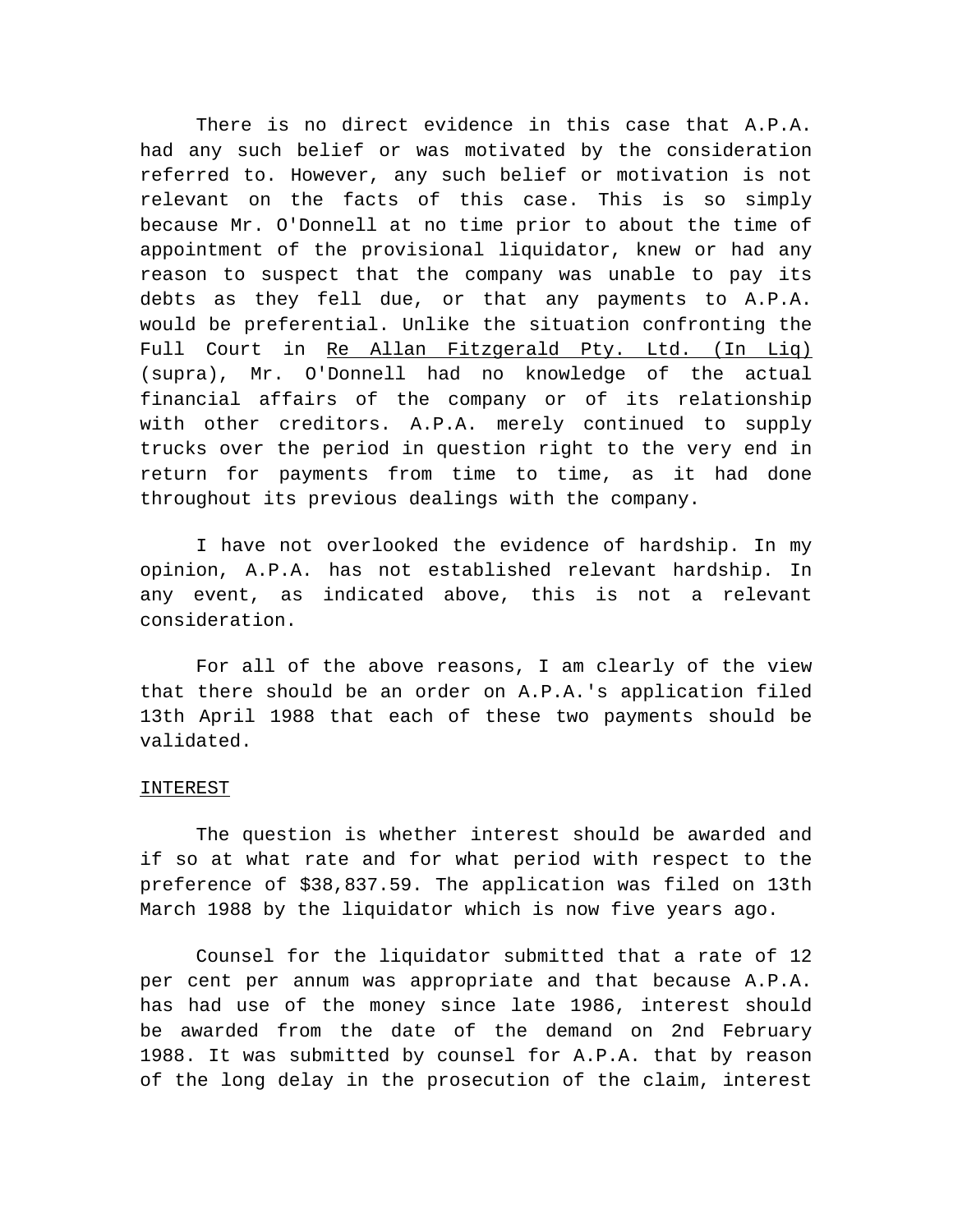should not be awarded at all. He conceded that it was a matter for the discretion of the court.

There has been very lengthy delay in the prosecution of this particular application. Mr. Starkey said that there were many applications involving the company and that they had decided to proceed on some only. One matter involved an appeal to the Full Court (16th December 1988) and the refusal of special leave to the High Court on 12th May 1989. This accounts for only part of the delay.

Whilst the discretion is at large, some of the matters which it is appropriate to take into account are referred to in the judgment of Thomas J. (with whom Kneipp J. and Derrington J. agreed) in Serisier Investments Pty. Ltd. v. English [1989] 1 Qd.R. 678. His Honour said at 679:

"There are sometimes circumstances in which it would be unfair to order a defendant to pay interest over the whole period. This includes the situation where the defendant is unaware of the existence of any claim or liability and would have ordered his affairs differently had he been advised of it, or where a defendant may have offered amends at an earlier date had the claim been made. A far more common case in which interest is not allowed from the date of the loss is where the plaintiff has been guilty of unreasonable delay in prosecuting the claim. The public policy of having claims brought and determined promptly seems to underlie this approach. Goff J. thought that 'this may be to encourage plaintiffs to prosecute their claims with diligence, and also because such conduct may lull a defendant into a false sense of security, leading him to think that the claim will not be pursued against him' (*B.P. Exploration (Libya)* Co. Ltd. v. Hunt (No. 2) at 847). These examples are however exceptions to the normal position that in order to remove the advantage that the wrongdoer has had from money that ought to have been in the pocket of the plaintiff interest is awarded from the date of loss."

The date of the "loss" as determined by subsequent events, appears to be the date of commencement of the winding-up on 13th April 1987: Re Mike Electric (Aust) Pty. Ltd. (In Liq) [1984] 71 F.L.R. 117, as applied by Ryan J.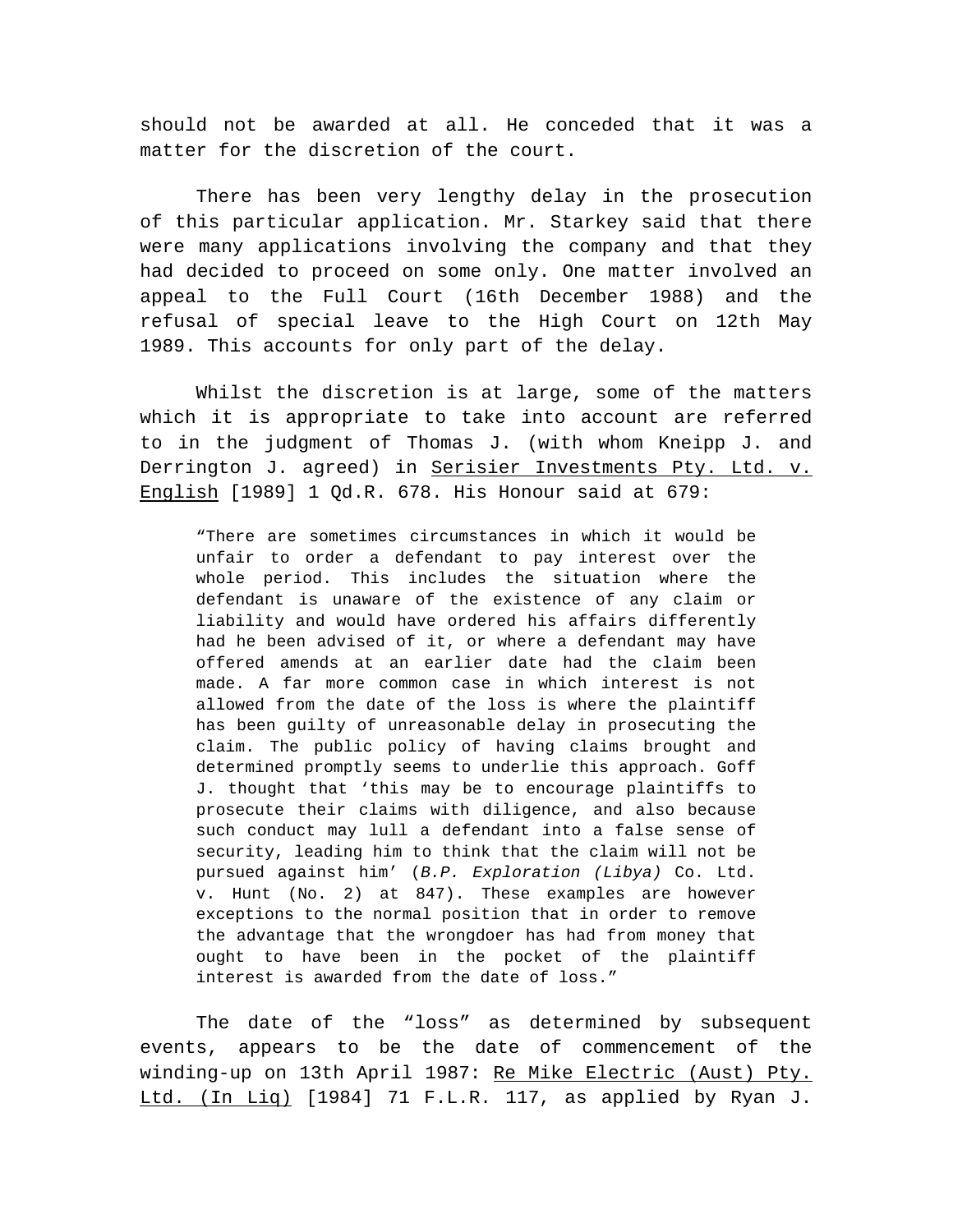in Re Toowong Trading Pty. Ltd. (in Liq) [1989] 1 Qd.R. 207, and again in Re Allan Fitzgerald Pty. Ltd. (In Liq) and National Westminster Finance Australia Limited on 29th September 1992. In Spedley Securities Ltd. (In Liq) v. Western United Ltd. (In Liq) (1991-2) 7 A.C.S.R. 721, interest was awarded from the date of the demand which is the date sought to be adopted by counsel for the liquidator in the present application. McLelland J. said that there could be no cause of action until a liquidator was appointed.

Some general explanation was given to explain the delay but none of those matters are in any way the fault of A.P.A. On the other hand, A.P.A. had notice of the claim since 2nd February 1988. There is no evidence of what might have occurred if anything between A.P.A. and the liquidators since that date. There is also the question of A.P.A.'s application filed 13th April 1988 (i.e. one month after the liquidator's application). It was not proceeded with and no explanations were advanced as to why it did not proceed earlier.

From the findings in this case, it cannot be said that the claim by the liquidator and the claim by A.P.A. were readily capable of resolution. I was informed throughout the hearing that some attempts had been made to settle the matter without success. There is no evidence as to delays in the progress of the liquidation since the winding-up order was made.

It seems to me that in the circumstances of the case, it would be fair to both parties if interest was awarded for a period of three years at 12 per cent. This gives a figure of \$13,982 which should be included in the order.

## ORDERS

1. On the application filed 13th March 1988 by the liquidator, there is a declaration that by reason of payments made by the company to A.P.A. during the period between 17th November 1986 and 13th April